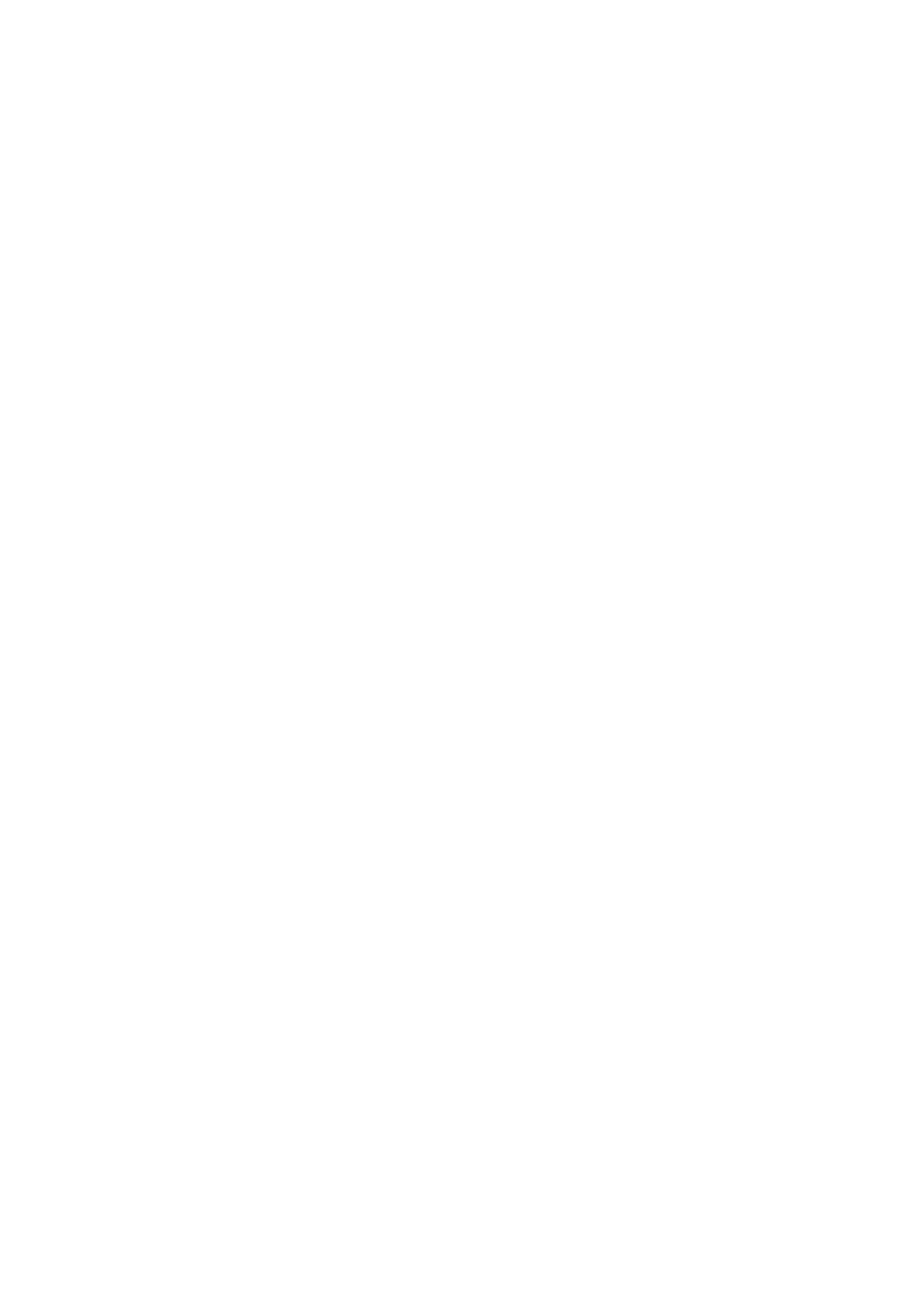# **Program Konferencji**

# **Czwartek 9.09.2010 r.**

9.00 Marek Świderski, Nadleśnictwo Niepołomice, Otwarcie Konferencji

| Sesia referatowa nr I – prowadzenie dr hab. Wanda Olech |  |
|---------------------------------------------------------|--|
|                                                         |  |

| 9.45 Paweł Sysa                                 | Wspomnienie o Profesorze Januszu Gillu                                                                                                             |
|-------------------------------------------------|----------------------------------------------------------------------------------------------------------------------------------------------------|
| 10.00 Sylwester Zieleń, Jarosław<br>Przybyło    | Z Niepołomic w świat                                                                                                                               |
| 10.15 Michal Adamec                             | Project for the European bison conservation in Slovakia<br>"Realization of management plan of protected species<br>European bison (Bison bonasus)" |
| 10.30 Vitalij Smagol, Gleb Gavris               | Problems of the Wisent conservation and restitution in<br>Ukraine                                                                                  |
| 10.45 Kajetan Perzanowski, Maciej<br>Januszczak | A dispersal rate in a wisent population of Bieszczady<br>Mountains                                                                                 |
| 11.00 Pavel Khoyetsky                           | Reasons for extinction of the European bison ( <i>Bison</i> )<br><i>bonasus</i> L.) in the Western region of Ukraine                               |
| 11.15 Ryszard Paszkiewicz, Maciej<br>Januszczak | Szkody powodowane przez żubry w środowisku leśnym<br>Bieszczadów w ocenie leśników                                                                 |

11.30 Przerwa na kawę

**Sesja referatowa nr II – prowadzenie Prof. dr hab. Małgorzata Krasińska**

| 12.15 Tomasz Kamiński, Emilia<br>Hofman-Kamińska, Rafał<br>Kowalczyk    | Sezonowe zróżnicowanie diety żubrów w Puszczy<br>Białowieskiej                                              |
|-------------------------------------------------------------------------|-------------------------------------------------------------------------------------------------------------|
| 12.30 Wanda Olech, Ferzy Dackiewicz                                     | Sezonowość wycieleń żubrów w niewoli                                                                        |
| 12.45 Katarzyna Daleszczyk                                              | Co wpływa na parametry reprodukcyjne żubrzyc?                                                               |
| 13.00 Roland Kozdrowski                                                 | Rola i możliwości wykorzystania technik wspomaganego<br>rozrodu w ochronie ginących gatunków ssaków         |
| 13.15 Elżbieta Czykier                                                  | Występowanie S–100 proteiny w jadrach i najądrząch<br>żubrów – przegląd dotychczasowych badań               |
| 13.30 Anna Tabecka-Łonczyńska,<br>Michał Krzysiak,<br>Marek Koziorowski | Immunolokalizacja receptorów estrogenowych<br>w obszarze układu rozrodczego u samców żubra Bison<br>bonasus |
| 13.45 Zuza Nowak, Wanda Olech                                           | Bank Genów Zubra                                                                                            |
| 14.00 Natalia V. Gordeeva,<br>Taras P. Sipko                            | Intra-and interspecific genetic differentiation of genus<br><b>Bison</b>                                    |
| 14.15 Obiad                                                             |                                                                                                             |

|  | Sesja referatowa nr III – prowadzenie Prof. dr hab. Marek Koziorowski |  |  |  |
|--|-----------------------------------------------------------------------|--|--|--|
|  |                                                                       |  |  |  |

| <u>Jesja Telefatowa III III – prowadzelne i fol. dr hab. Marek Kozlofowski</u> |                                                                                                                                                                                                   |  |  |  |  |
|--------------------------------------------------------------------------------|---------------------------------------------------------------------------------------------------------------------------------------------------------------------------------------------------|--|--|--|--|
| 15.45 Aleksiei N. Bunevich                                                     | Porównanie wskaźników kraniometrycznych u żubrów<br>klinicznie zdrowych oraz chorych na balanoposthitis<br>w białoruskiej części Puszczy Białowieskiej                                            |  |  |  |  |
|                                                                                | 16.00 Małgorzata Krasińska, Zbigniew Porównanie nasilenia występowania choroby NZN<br>A. Krasiński, Aleksei N. Bunevich u samców żubrów w polskiej i białoruskiej części Puszczy<br>Białowieskiei |  |  |  |  |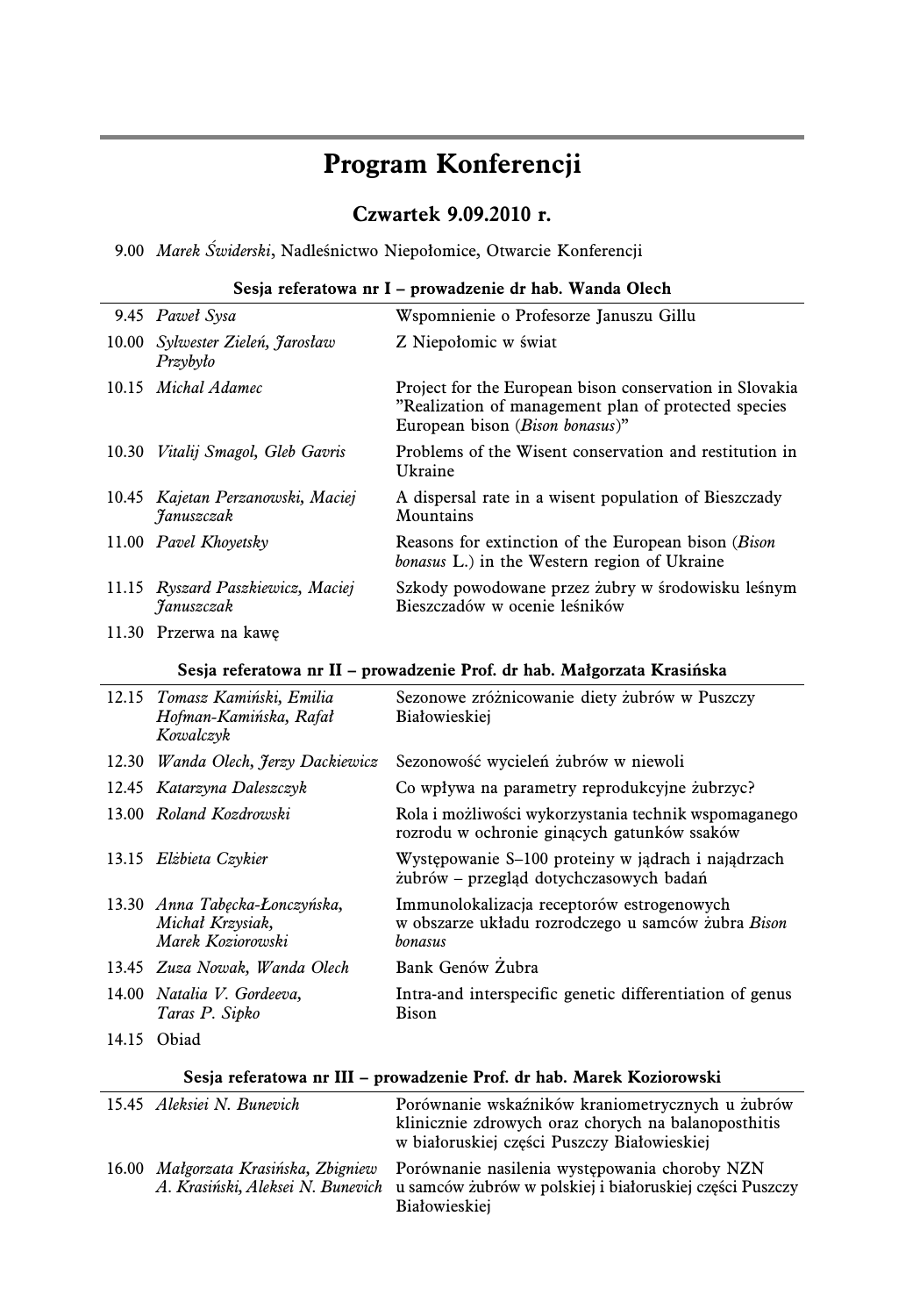|       | 16.15 Wojciech Bielecki, Michał<br>Krzysiak, Mariusz Siedlicki        | Zmiany anatomopatologiczne powstałe na skutek<br>długotrwałego zadzierzgnięcia pętlą wnyku                                        |
|-------|-----------------------------------------------------------------------|-----------------------------------------------------------------------------------------------------------------------------------|
|       | 16.30 Michał Krzysiak                                                 | Przypadek <i>mastitis subacuta et agalactiae</i> u krowy żubra                                                                    |
|       | 16.45 A. Kashtalian                                                   | Helmint infection of European bison from<br>Borisov-Beresinsky population and its connection with<br>season migrations of animals |
|       | 17.00 Natalia Treboganowa                                             | Behavior of the bison and helminthoses                                                                                            |
| 17.15 | Władysław Cabaj, Justyna Bień,<br>Katarzyna Goździk, Bożena<br>Moskwa | Neospora caninum u żubrów żyjących w Białowieży                                                                                   |
|       | 17.30 Joanna N. Izdebska                                              | <i>Demodex bisonianus</i> (Acari, Demodecidae) – specyficzny<br>pasożyt żubra                                                     |
|       | 19.00 Uroczysta kolacja                                               |                                                                                                                                   |

# **Piątek 10.09.2010 r.**

- 8.30 Wycieczka do OHŻ w Niepołomicach
- 10.45 Przerwa na kawę

#### **Sesja referatowa nr IV – prowadzenie dr hab. Kajetan Perzanowski**

| 11.30 Mieczysław Hławiczka                               | Identyfikacja żubrów                                                                                    |
|----------------------------------------------------------|---------------------------------------------------------------------------------------------------------|
| 11.45 Piotr Brewczyński                                  | Gospodarowanie populacją żubra w Bieszczadach                                                           |
| 12.00 Magda Tracz, Maciej Tracz                          | Ochrona żubrów zachodniopomorskich                                                                      |
| 12.15 Rafał Kowalczyk                                    | Zubr – król Puszczy czy uciekinier z terenów otwartych                                                  |
| 12.30 Fernando Moran                                     | European Bison, new rural development oriented way<br>of conservation                                   |
| 12.45 Hans Kampf                                         | The LARGE HERBIVORES, Eurasian Support<br>Network: towards a renewed in-situ and ex-situ<br>cooperation |
| 13.00 Akos Hajós                                         | Bison in Hungary update 2010                                                                            |
| 13.15 Rainer Glunz                                       | EBCC – Regional offices in Germany                                                                      |
| 13.30 <i>Joep van de Vlasakker</i>                       | Natural densities of Large Herbivores                                                                   |
| 13.45 Taras Sipko                                        | Current state wisent and bison's, and conservation<br>programs in Russia                                |
| 14.00 Igor Gusarov                                       | European bison in north of Russia                                                                       |
| 14.15 Wojciech Halicki, Dagmara<br>Kołeczek              | Koncepcja zagrody hodowlanej w Sycowicach                                                               |
| 14.30 Danuta Sztych                                      | Kulturotwórcza rola żubra                                                                               |
| 15.00 Obiad                                              |                                                                                                         |
| 16.30 Sesja posterowa – prowadzenie dr Wojciech Bielecki |                                                                                                         |
| 18.00 Podsumowanie konferencji                           |                                                                                                         |
| 19.00 Recital Marii Pohoreckiej                          |                                                                                                         |

# **Sobota – 11.09.2010 r.**

|  | 8.30 Wycieczka do Kopalni Soli w Wieliczce (opcjonalne) |  |  |  |  |  |  |  |  |
|--|---------------------------------------------------------|--|--|--|--|--|--|--|--|
|--|---------------------------------------------------------|--|--|--|--|--|--|--|--|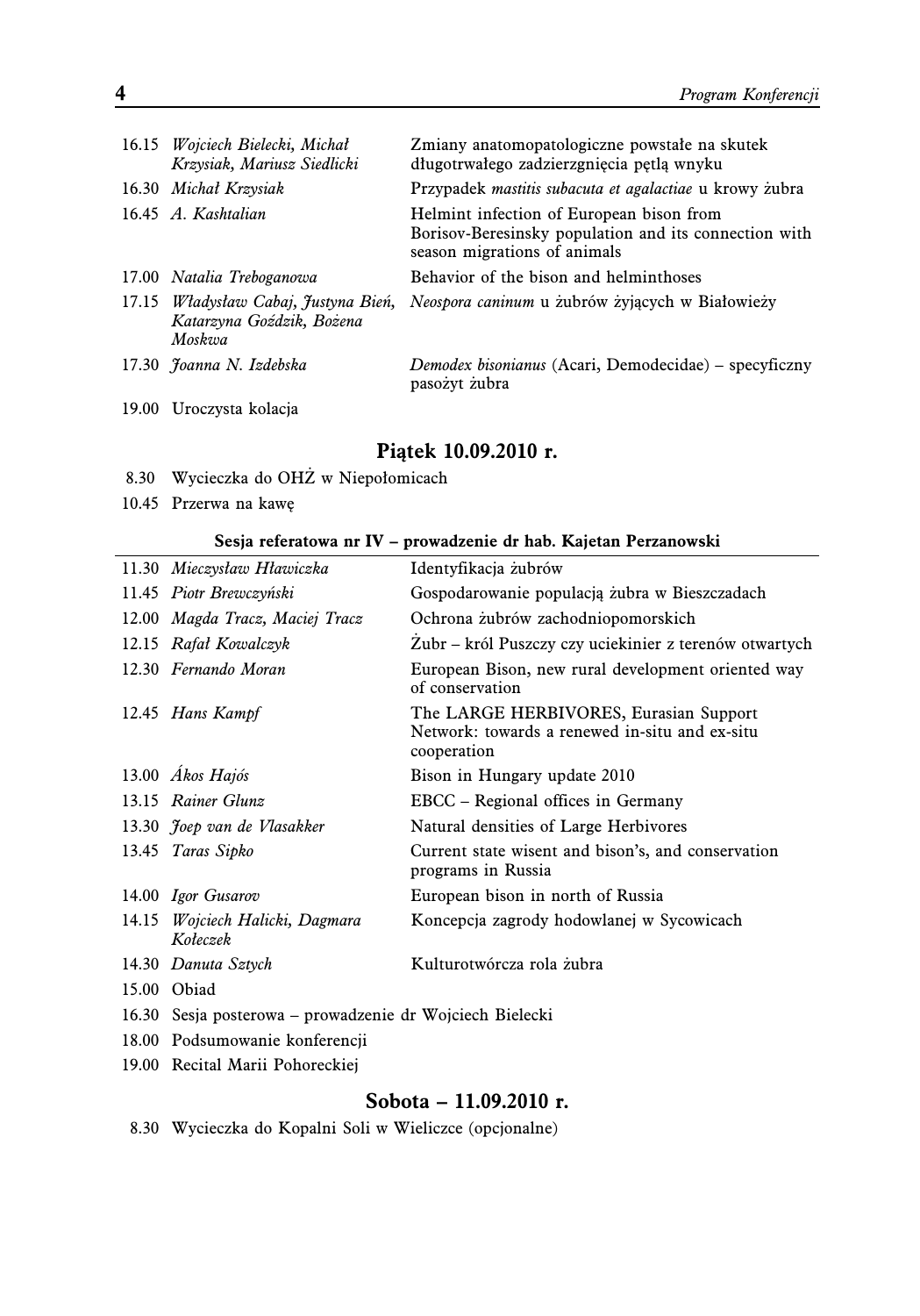# **Project for the European bison conservation in Slovakia "Realization of management plan of protected species European bison (Bison bonasus)"**

### Michal Adamec

State Nature Conservancy of the Slovak Republic, Banská Bystrica

European bison (Bison bonasus) returned to Slovakian wilderness in 2004, after reintroduction project in National Park Poloniny, when 5 individuals from zoological gardens in Europe were released. Later they were followed by more individuals. Since that time free-living herd was established consisting of 5–10 individuals. The number of individuals is varying during months, as the Slovak population is communicating with the Polish herds in Bieszczady and the animals are changing between herds.

Each year, 1–2 young European bison are born in the Slovak European bison population, but also some accidental deaths were observed, thus the population number is still not more than 10 individuals.

To maintain the suitable management and monitoring of this species in Slovakia, the document "Management plan of protected species European bison (Bison bonasus)" was prepared and approved by the Ministry of Environment of Slovak Republic in 2006. With the aim to active realization of this management plan, the Ministry of Environment of SR approved the project prepared by the State Nature Conservancy of the Slovak Republic for the improving and management of European bison in Slovakia, funded from Operational Program Environment (ERDF) in December 2009,

The project named "24150120035 – Realization of management plan of protected species European bison (Bison bonasus)" is realized from January  $1^{st}$  2010 until December 31<sup>st</sup> 2011. The main activities included:

- Management: monitoring of the movement of individuals, management of suitable habitats and elimination of negative factors and threats with the impact to the European bison, research of food availability.
- Increasing of the food availability: building of artificial feeding sites (10 feeding stations), and supplementary feeding mostly in winter (to reduce the conflict with hunters and other game species in the area, where European bison use supplementary food provided by hunters).
- Veterinary management: in the case of illness, as well as veterinary support during immobilization of individuals when placing radio-collars.
- Damage prevention: the wild European bison herd occupy the area of 7 villages relocated in 1970's to build water reservoir. There is no building of these villages left, except cemeteries and small chapels. In last year's few bison went through cemeteries and caused damages to the graves and tombstones, what made negative the attitude of public towards the species. Within the project all 13 cemeteries in the area will be fenced by the wooden fences with gates to eliminate such damages in future and to change public opinion to positive again.
- Radio-tracking: as well as before, we will continue with radio-tracking monitoring of selected individuals.
- Environmental education: working with all involved subjects and institutions is the key task of the project, many meetings with local stakeholders will be organized, presentations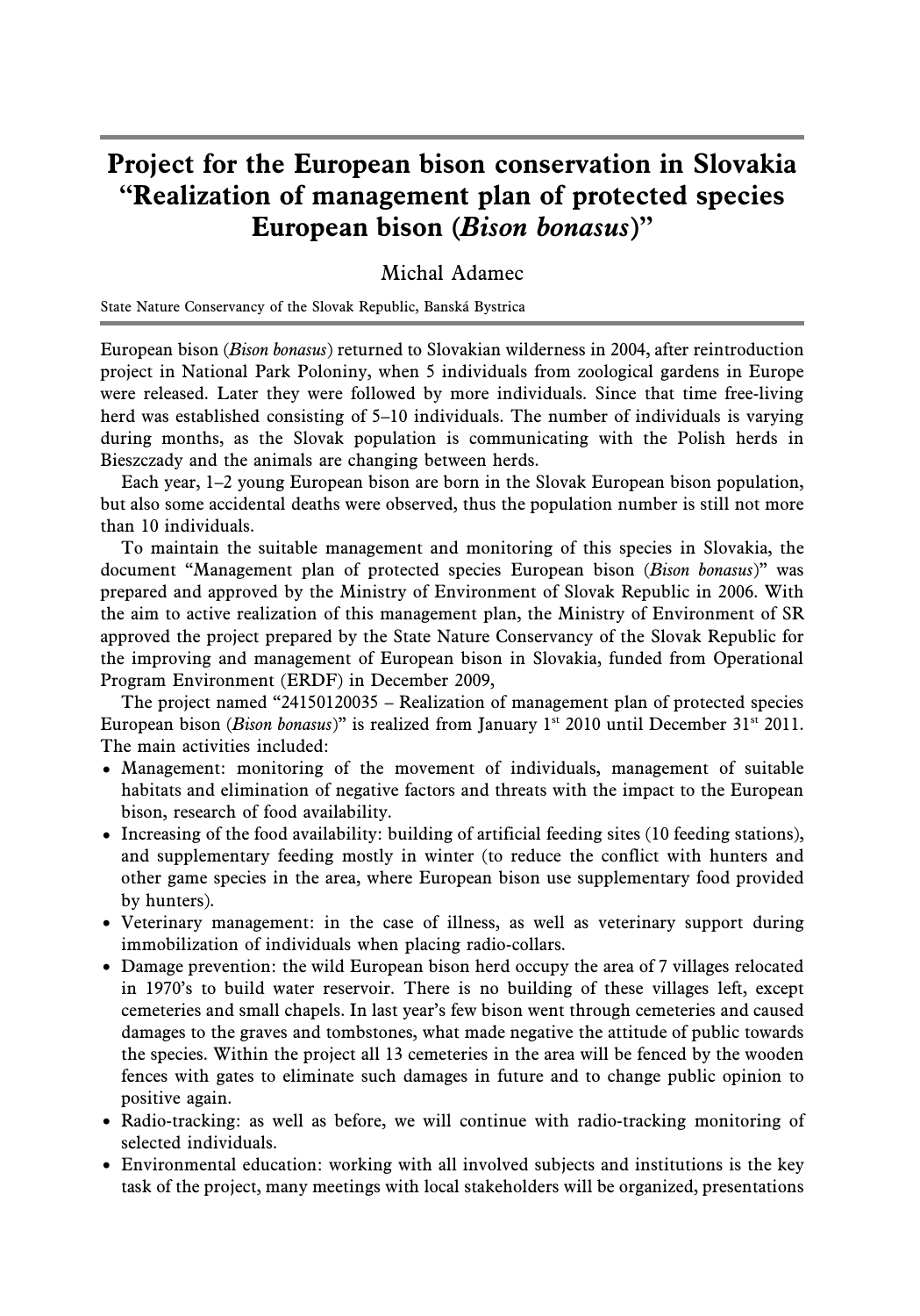at schools, preparation and publishing of some materials for schools, public and stakeholders is planned.

The small part of the project is also aimed to the improving of the cooperation with the State Forests of SR, who is responsible for the management of Topol'čianky – European bison enclosure. By the project, mulching and renaturation of the large part of the enclosure will take place, providing of food for them during the project implementation period and propagation and printing of some materials as well.

# **Projekt ochrony z˙ubra na Słowacji "Realizacja planu zarza˛dzania chronionym gatunkiem – z˙ubr (***Bison bonasus***)"**

Żubr (Bison bonasus) wrócił na słowackie pustkowia w 2004 r., reintrodukowany w Parku Narodowym Połoniny. Wypuszczono wtedy 5 zwierząt z ogrodów zoologicznych z Europy, później dołączyło kilka kolejnych. Od tego czasu powstało stado wolno żyjące, składające się z 5–10 osobników. Liczba osobników jest różna w różnych miesiącach roku, ponieważ populacja słowacka kontaktuje się z polskimi stadami w Bieszczadach i zwierzęta przechodzą między tymi stadami.

Każdego roku w słowackiej populacji rodzą się 1–2 młode żubry, ale odnotowano również upadki z różnych przyczyn, więc liczebność stada utrzymuje się na stałym poziomie, nie przekraczającym 10 osobników.

Aby zapewnić odpowiednie zarządzanie i monitorowanie tego gatunku na Słowacji, sporządzono dokument "Plan zarza˛dzania chronionym gatunkiem – z˙ubr (*Bison bonasus*)". Został on przygotowany i zatwierdzony przez Ministerstwo Środowiska Republiki Słowacji w 2006 roku.

W celu aktywnej realizacji tego planu zarządzania, Ministerstwo Środowiska Republiki Słowacji zatwierdziło w grudniu 2009 r. projekt przygotowany przez służby Ochrony Przyrody służący poprawie zarządzania żubrem na Słowacji, finansowany z Programu Operacyjnego Środowisko (EFRR), o nazwie "24150120035 – Realizacja planu zarza˛dzania chronionym gatunkiem – z˙ubr *Bison bonasus*" realizowany od 1 stycznia 2010 r. do 31 grudnia 2011 r. Głównymi działaniami projektu są:

- Zarządzanie: monitorowanie przemieszczania się osobników, utrzymanie i poprawa siedlisk i eliminacja negatywnych czynników i zagrożeń wpływających na żubra, badania dotyczące dostępności pokarmu.
- Zwiekszenie dostepności karmy : budowa sztucznych miejsc dokarmiania (10 paśników), dokarmianie, najczęściej w zimie (w celu zmniejszenia konfliktu z myśliwymi i konkurencji z innymi gatunkami kopytnych, gdyż żubry wyjadają paszę dostarczaną przez myśliwych dla innych gatunków łownych)
- Nadzór weterynaryjny : w przypadku pojawienia się chorób, jak również przy immobilizacji w celu zakładania obroży telemetrycznych
- Zapobieganie szkodom : żubry bytują na obszarze siedmiu wsi przesiedlonych w 1970 roku z powodu budowy zbiornika wodnego. Na tym terenie nie ma budynków mieszkalnych, ale pozostały kapliczki i cmentarze. W ubiegłych latach żubry wchodziły na teren cmentarzy niszcząc groby i nagrobki, co spowodowało zmianę stosunku społeczeństwa na negatywny. W ramach projektu planuje się ogrodzenie drewnianymi płotami wszystkich 13 cmentarzy w celu wyeliminowania takich szkód w przyszłości i poprawy opinii publicznej względem żubra.
- Monitoring telemetryczny : tak jak dotychczas będzie prowadzone monitorowanie kilku osobników.
- Edukacja ekologicznej: współpraca wszystkich zaangażowanych osób i instytucji jest kluczowym zadaniem projektu, będzie organizowane wiele spotkań z zainteresowanymi stronami, prezentacji w szkołach, zostaną przygotowane i opublikowane materiały edukacyjne i informacyjne. Niewielka część projektu ma służyć poprawie współpracy z Lasami Państwowymi w Słowacji, które

prowadzą Centrum Hodowli Żubra w Topol'čiankach. W ramach projektu duża część tej zagrody poddana zostanie renaturyzacji poprawiając warunki wyżywieniowe, zakupione będą pasze w okresie realizacji projektu. Ponadto zostaną wydrukowane i rozpropagowane materiały edukacyjne.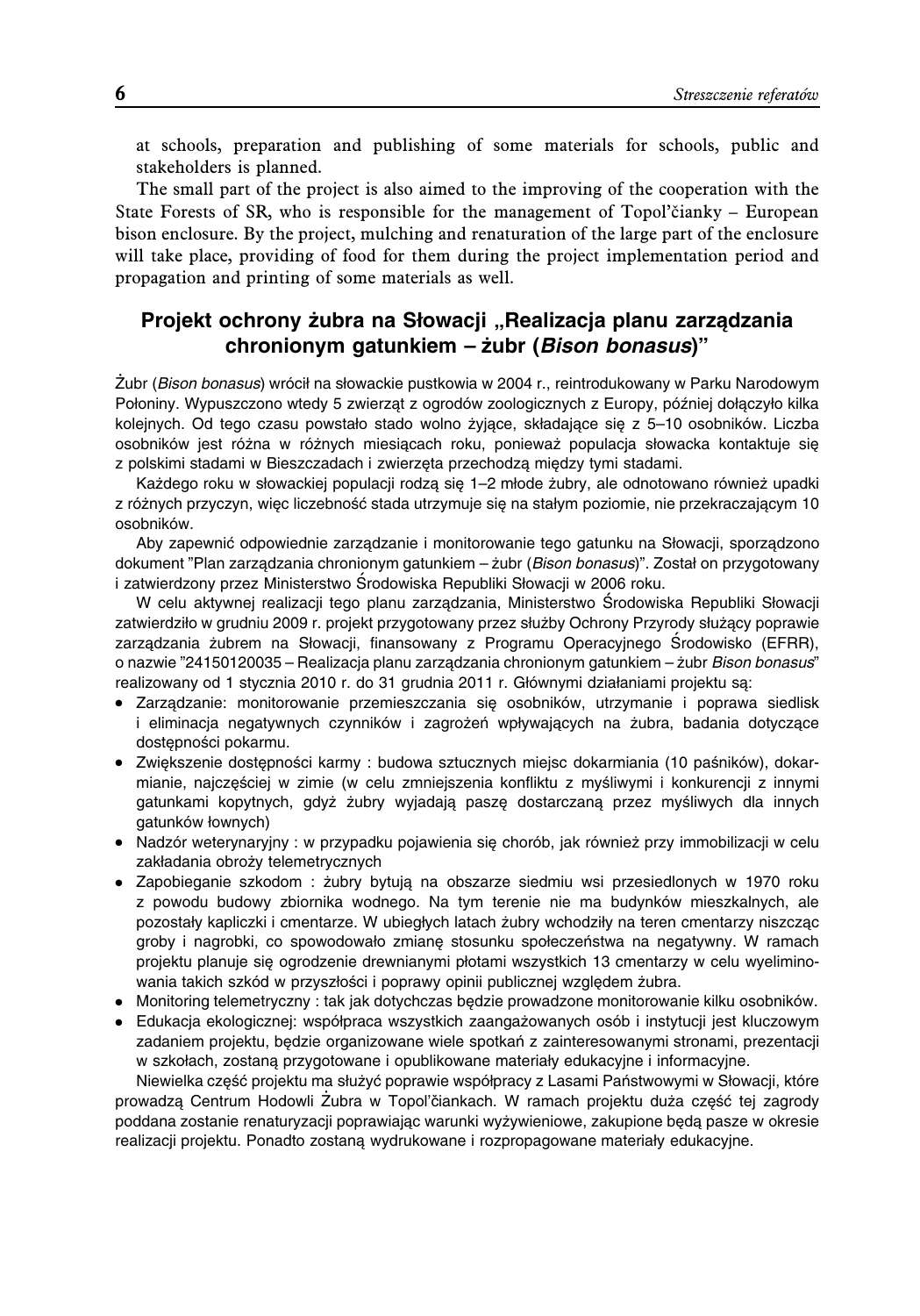# **Zmiany anatomopatologiczne powstałe na kończynie żubra po zadzierzgnięciu wnyku**

Wojciech Bielecki<sup>1</sup>, Michał Krzysiak<sup>2</sup>, Mariusz Siedlicki<sup>3</sup>

<sup>1</sup> Katedra Patologii i Diagnostyki Weterynaryjnej, SGGW w Warszawie

<sup>2</sup> Białowieski Park Narodowy, Park Pałacowy 5, 17–230 Białowieża

<sup>3</sup> Katedra Chorób Małych Zwierząt z Kliniką, SGGW w Warszawie

W dniu 16.03.2010 r. w okolicy wsi Leśna w Puszczy Białowieskiej znaleziono zwłoki żubra, który prawdopodobnie padł około 10 dni wcześniej. Były to zwłoki samca, którego wiek oceniono na 3 lata (z 2007 roku) i nadano numer ewidencyjny 1978.

Badanie makroskopowe wykazało znacznego stopnia rozkład gnilny zwłok. W trakcie oględzin stwierdzono ponadto dużego stopnia wychudzenie oraz deformację obwodowego odcinka kończyny piersiowej prawej, obejmującą nadgarstek, śródręcze i palce. W połowie długości śródręcza zauważono postrzępiony koniec linki stalowej o średnicy 2 mm. Po sekcji pobrano obwodowy odcinek kończyny i przekazano do Wydziału Medycyny Weterynaryjnej SGGW w Warszawie, w celu przeprowadzenia dokładnych badań. Na wstępie przeprowadzono radiologiczne badanie, po którym fragment kończyny żubra rozmrożono i przeprowadzono dokładne oględziny. Starannie rozcinano tkanki miękkie, aby ocenić rodzaj zmian, po czym przeprowadzono macerację w wodzie, w celu oddzielenia tkanek miękkich. Po zakończeniu tego procesu przeprowadzono badanie morfometryczne.

W opisywanym tu przypadku niewątpliwie nie doszło do mocnego zadzierzgnięcia pętlą. Linka stalowa drażniła jednak skórę powodując jej zapalenie. Obrzęk zapalny spowodował, że pętla wywierając ucisk spowodowała powierzchowny uraz i zagłębiła się w skórę i tkankę podskórną. Drażnienie spowodowało zapalenie tkanki łącznej (cellulitis) oraz zapalenie okostnej (periostitis). Niewątpliwie zwierzę poważnie cierpiało przed śmiercią.

# **Anatopathological changes observed on the European bison leg after binding of snare**

Case report regards changes aroused in European bison metacarpus and phalanxes by binding of snare on right foreleg of 3 years old European bison. Animal was found at March 16<sup>th</sup> 2010 year in Białowieża Forest near Leśna village. Necropsy noticed a steel cord 2 mm in diameter and deformation peripheral piece of leg. The object delivered to Veterinary Faculty WULS in Warsaw for anatomopathological and radiography examinations. The X-ray examination demonstrated advanced irregular and radiolucent changes in the metacarpal and phalanxes area. The bone was augmented because of the strong, chronic reaction of tie periosteum. The presence of the foreign body around the bone caused probably osteotitis or osteomyelitis in the past. Conclusion is chronically post inflammation changes tie metacarpal bones, nonlytic. During necropsy observed the process of water maceration and all bones showed extensive exostoses and deformations which were effect of chronic periostitis. On the bones showed numerous fusees and all anatomical pieces was malformed. This changes arised in consequence of prolonged irritation by steel cord. Penetrating wounds of the skin in bison may provoke inflammation of cutis, subcutis and periosteum and also bacterial infection which intensify inflammatory reaction of tissues. Occurred numerous abscess and prolipherative changes. Before the death bison had a feeling of huge pain and hunger.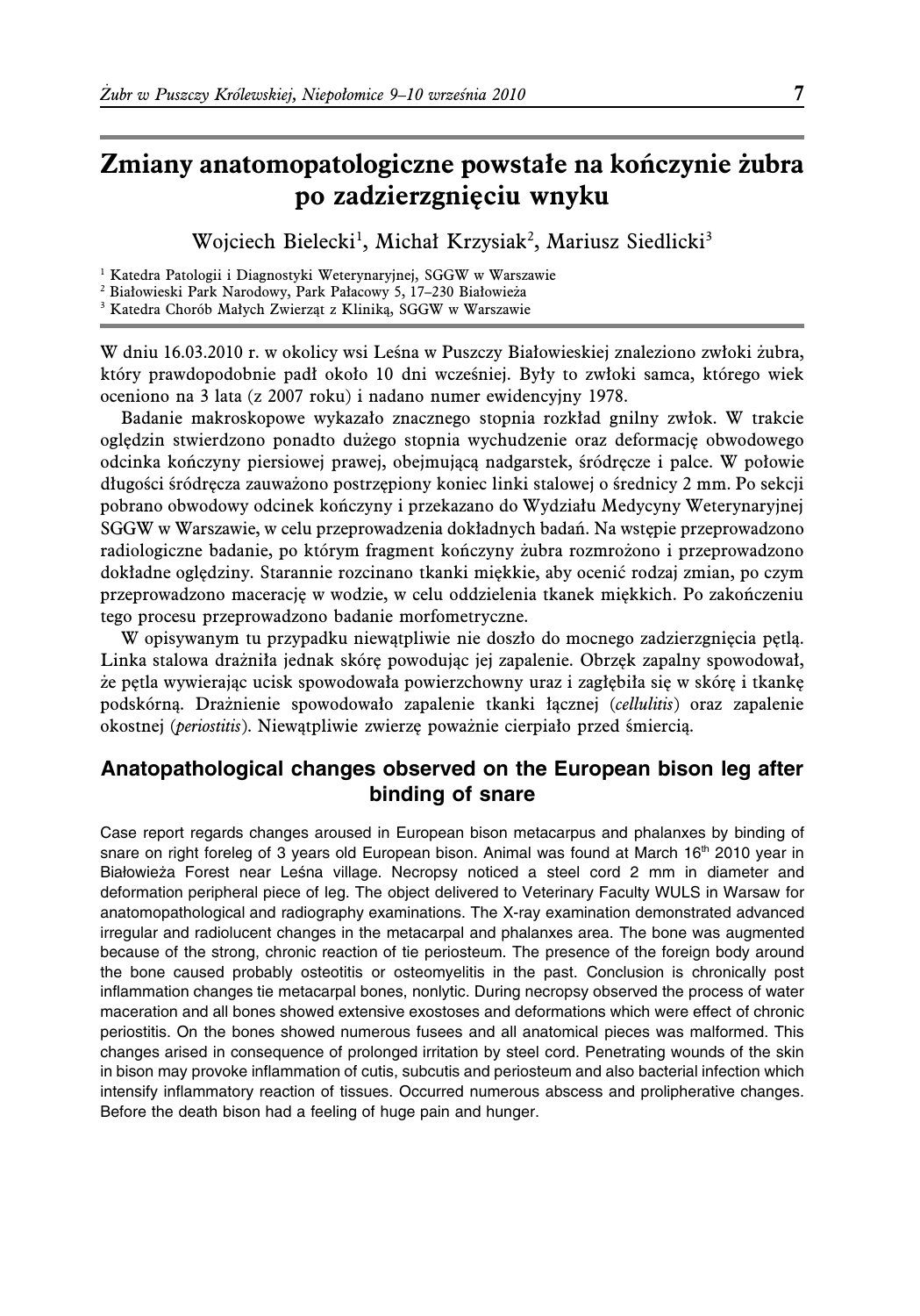# **Gospodarowanie populacją żubra w Bieszczadach**

### Piotr Brewczyński

Regionalna Dyrekcja Lasów Państwowych w Krośnie

30 października 1963 roku w polskie Bieszczady powrócił żubr. Obecnie bieszczadzka populacja tych wspaniałych zwierząt składa się z dwóch subpopulacji: wschodniej i zachodniej, a jej liczebność na początku 2010 roku wynosiła około 300 osobników. Od prawie 50 lat ochroną i hodowlą bieszczadzkich żubrów zajmują się leśnicy z terenu działania Regionalnej Dyrekcji Lasów Państwowych w Krośnie. Ich działania są prowadzone w następujących obszarach: zapewnienie opieki weterynaryjnej nad żubrami, dokarmianie stad żubrów w okresie zimy, monitorowanie wolnościowych stad żubrów, przeciwdziałanie okresowym lub stałym zagrożeniom dla żubrów oraz poszukiwanie możliwości zwiększenia liczebności bieszczadzkiej populacji żubrów.

Do roku 1999 działania leśników na rzecz ochrony i hodowli żubrów były finansowane ze środków własnych nadleśnictw. Od 2000 roku RDLP w Krośnie wnioskuje o różnorodne projekty finansowane z NFOŚ czy WFOŚ.

Jednym z najważniejszych zadań w ramach gospodarowania populacją żubrów w Bieszczadach jest dokładne rozpoznanie jej parametrów populacyjnych. Zadanie to jest realizowane w ramach projektu Stały monitoring żubrów na terenie nadleśnictw bieszczadzkich, którego wykonanie zostało zlecone Stacji Badawczej Fauny Karpat MiIZ PAN w Ustrzykach Dolnych. Ważną częścią monitoringu jest wyznaczenie i uaktualnianie ostoi żubrów na terenie Bieszczadów, monitorowanie wykorzystania tych ostoi oraz wskazanie najważniejszych korytarzy migracyjnych żubrów.

Pomimo ogromnych wysiłków leśników, naukowców i pasjonatów bieszczadzkie żubry zmagają się z licznymi problemami, wśród których wymienić należy choroby (gruźlicę), niską zmienność genetyczną, kłusownictwo oraz brak współpracy z Ukrainą i Słowacją w zakresie hodowli i ochrony żubrów w terenach przygranicznych.

Największym zagrożeniem dla bieszczadzkich żubrów jest gruźlica, jednak monitoring populacji żubrów w Bieszczadach pod kątem zagrożenia tą chorobą jest niewystarczający. W celu ograniczenia stopnia zapasożycenia żubrów systematycznie dokonywany jest zbiór próbek kału i prowadzona coroczna akcja odrobaczania żubrów. Poważnym problemem populacji bieszczadzkich żubrów jest bardzo niska zmienność genetyczna. W celu jej zwiększenia systematycznie prowadzone jest zasilanie miejscowej populacji wyselekcjonowanymi pod względem genetycznym osobnikami z hodowli zamkniętych. Również kłusownictwo, głównie w strefie przygranicznej z Ukrainą, oraz brak współpracy w zakresie ochrony i hodowli żubrów z Ukrainą i Słowacją utrudniają gospodarowanie populacją żubrów w Bieszczadach.

Najważniejsze zadania, jakie stoją w chwili obecnej przed RDLP w Krośnie to: 1. nawiązanie współpracy z właściwymi ds. żubrów organami Ukrainy i Słowacji w zakresie hodowli i ochrony żubrów w obszarze przygranicznym Polski, Słowacji i Ukrainy w ramach wspólnej, karpackiej metapopulacji żubrów, 2. doprowadzenie do systematycznego monitorowania stanu zdrowotnego populacji żubrów w Bieszczadach, szczególnie pod kątem gruźlicy, 3. przeciwdziałanie kłusownictwu żubrów, szczególnie w strefie przygranicznej z Ukrainą.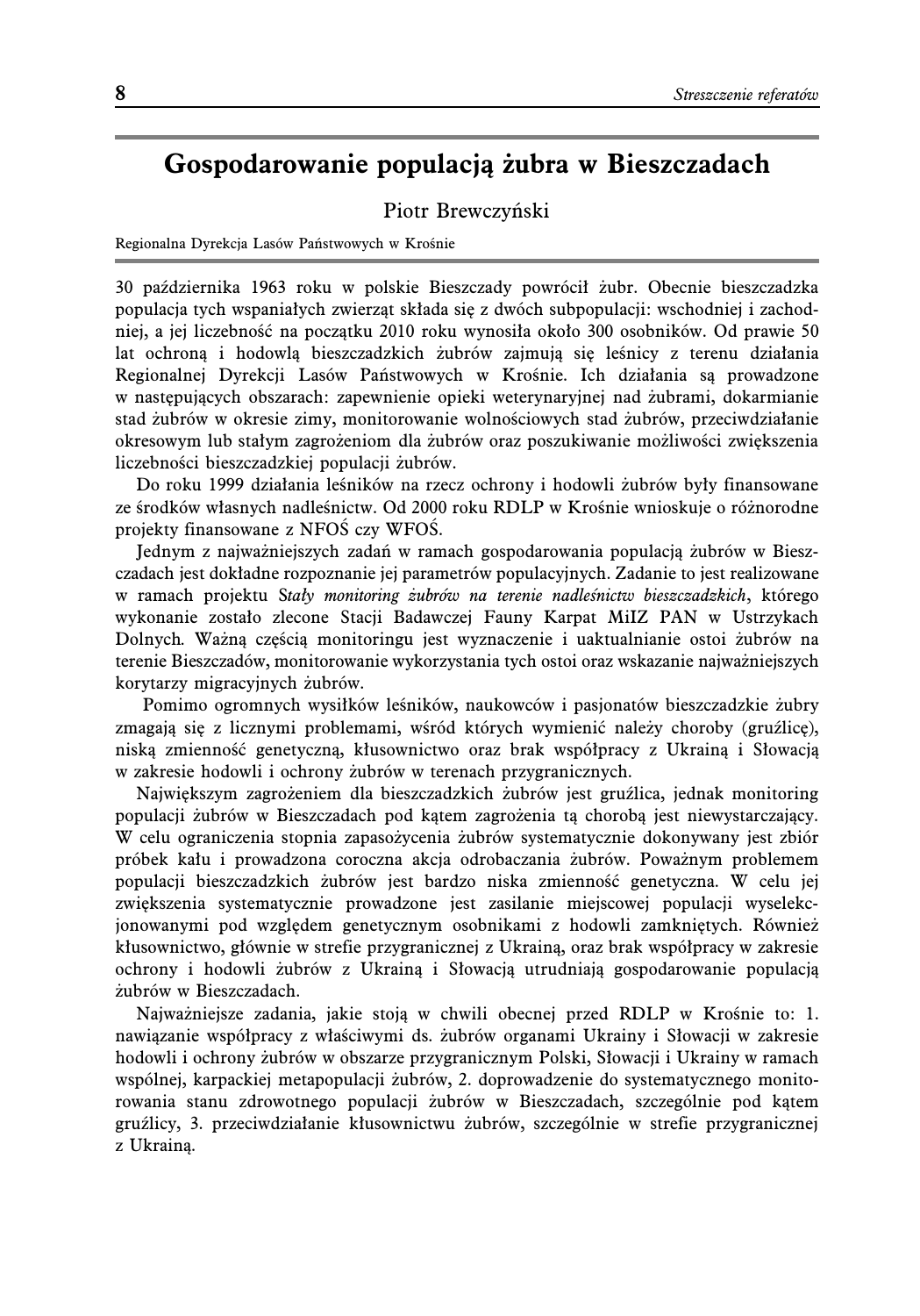### **Management the Wisent Population in the Bieszczady Mountains**

On October 30, 1963 the wisent came back into the Polish Bieszczady Mountains. At present the Bieszczady population of these magnificent animals consists of two sub-populations: the eastern and the western one, the size of which amounted to about 300 specimen at the begining of 2010. For almost 50 years the foresters from the area managed by Regional Administration of State Forests in Krosno have been responsible for protection and breeding of the Bieszczady wisents. Their activities comprise the following areas: veterinary protection, feeding in winter, monitoring free herds, preventing wisents from temporary or permanent threat as well as searching for possibilities of increasing the size of the wisent population in the Bieszczady Mountains.

Until 1999 the forester's activities for protection and breeding of wisent were financed from the Forest District Offices' own means. Since 2000 Regional Administration of State Forests in Krosno has been putting forward motions of different projects financed from National Environment Protection Fund or World's Environment Protection Fund.

One of the most important tasks in managing the wisent population in the Bieszczady is thorough identifying their population's parameters. This task is being carried out as part of the project *Permanent Wisent Monitoring in the Area of the Bieszczady Forest District Offices*, the execution of which has been commissioned to Carpathian Fauna Research Station Museum and Institute of Zoology of Polish Academy of Sciences in Ustrzyki Dolne. The important part of monitoring is determining and updating the wisent refugees in the area of the Bieszczady Mountains, monitoring of these refugees as well as indicating the most important migration corridors

Despite immense efforts of foresters, scientists and enthusiasts, the Bieszczady wisents struggle with numerous problems, such as illnesses (tuberculosis), low genetic variability, poaching, and lack of cooperation with Ukraine and Slovakia in the field of breeding and protection of wisents in the border areas.

The biggest threat for the Bieszczady wisents is tuberculosis, but monitoring of wisent population in the Bieszczady is not sufficient in this respect. With the aim of reducing the level of parasites in the wisents the collection of feces samples is being done regularly as well as annual anti-worm action. Another serious problem of the Bieszczady wisent population is very low genetic variability. In order to increase it the systematic supplying of the local population with the genetically selected specimen from the closed breeding centers is being carried out. It is also poaching, mainly in the borderland with Ukraine, and lack of cooperation with Ukraine and Slovakia in protection and wisent breeding that make it difficult to manage the wisent population in the Bieszczady Mountains.

The most significant tasks that the Regional Administration of State Forests in Krosno is currently facing are the following: 1. establishing cooperation with the proper organs in Ukraine and Slovakia as far as wisent breeding and protection in the borderland of Poland, Slovakia and Ukraine is concerned, as part of common Carpathian wisent metapopulation; 2. systematic monitoring health of wisent population in the Bieszczady Mountains, especially for tuberculosis; 3. preventing wisents from poaching, particularly in the Ukraine borderland.

# **Porównanie wskaźników kraniometrycznych u żubrów klinicznie zdrowych oraz chorych na balanoposthitis w białoruskiej części Puszczy Białowieskiej**

### Aleksiey N. Bunevich

Gosudarstvennoe prirodookhrannoe uchrezhdenie "National'nyi Park Belovezhskaya Pushcha" Kamenjuki

Porównano 17 podstawowych pomiarów czaszek dorosłych samców żubrów klinicznie zdrowych  $(n=19)$  i chorych na *balanoposthitis*  $(n=10)$  z populacji w białoruskiej części Puszczy Białowieskiej. Wykazano brak istotnych różnić  $(t > 3.0)$  w przypadku większości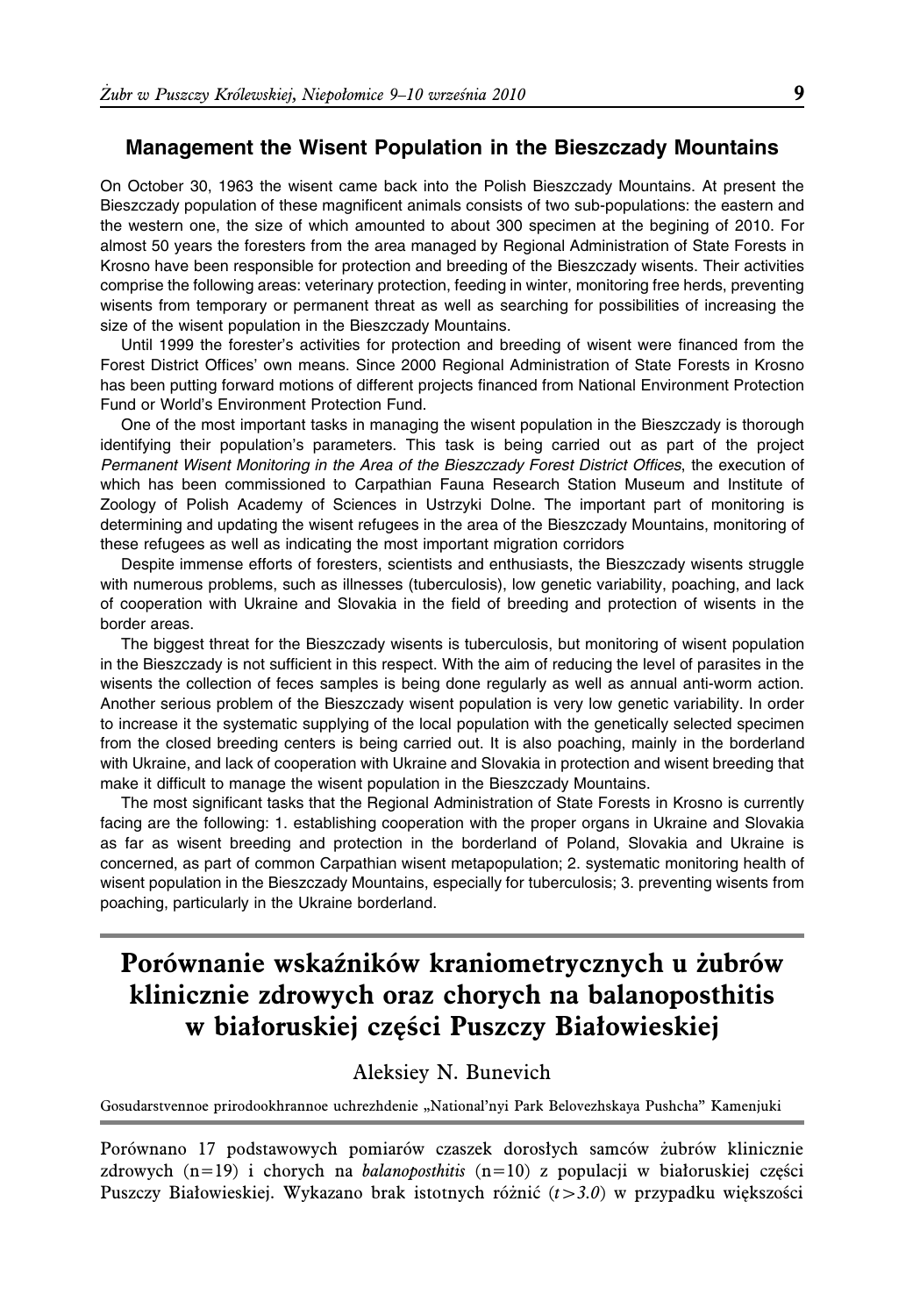pomiarów (15 z 17). Statystycznie istotne różnice wystąpiły tylko w przypadku 2 pomiarów: długości podstawy czaszki Basion-Prostion (BP) oraz długości czaszki od tylnej powierzchni kłykci potylicznych do punktu Prosthion (Cb). Wartość średnia obu pomiarów długości wynosiła u zdrowych żubrów odpowiednio 488 i 516 cm, a u chorych – 479 i 496 cm. Czaszki żubrów zdrowych okazały się dłuższe, a chorych na balanoposthitis nieznacznie krótsze. W pomiarze największej szerokości czaszki Ect-Ect (Ectorbitale-Ectorbitale) nie stwierdzono statystycznie istotnej różnicy  $(t=1,68)$  między obu grupami samców.

# **Comparison of craniometrical indices in clinically healthy European bison and bison with balanoposthitis in the Belarusian part of Bialowieza Forest**

Seventeen basic measurements of skulls of adult male European bison were compared between clinically healthy individuals (n= 19) and males with *balanoposthitis* (n= 10) from the population in the Belarusian part of the Białowieża Forest. In the majority of the measurements (15 out of 17) no significant differences were found ( $t$   $>$  3.0). Statistically significant differences were found only in two measurements: the basal length, Basion-Prosthion (BP); and the length of a skull from the hind surface of *condyli occipitales* to the point Prosthion (Cb). The average values of both measurements equalled 488 cm and 516 cm, respectively, in healthy European bison, and 479 cm and 496 cm, respectively, in bison with *balanoposthitis*. The skulls of healthy bison were longer and those of bison with *balanoposthitis* slightly shorter. In the measurement of the orbital breadth – forehead breadth Ect-Ect (Ectorbitale-Ectorbitale) there was no significant difference (*t=1.68*) between both groups of males.

# **Neospora caninum u żubrów żyjących w Białowieży**

Władysław Cabaj, Justyna Bień, Katarzyna Goździk, Bożena Moskwa

Instytut Parazytologii im. Witolda Stefańskiego PAN, Warszawa

Badano występowanie przeciwciał anty Neospora caninum u żubrów żyjących w Białowieży. W roku 2009 i pierwszych trzech miesiącach 2010 roku pobrano krew od 67 osobników, selekcyjnie odstrzelonych jak i immunobilizowanych, w różnym wieku i obojga płci. Otrzymane surowice badano w teście ELISA oraz Western blot na obecność przeciwciał anty Neospora caninum. Na 29 surowic od żubrów selekcyjnie odstrzelonych w Puszczy Białowieskiej 3 surowice okazały się pozytywne i pochodziły od 7 letniego byka (nr ew. 1647), 23 letniej krowy (nr ew. 944) oraz pięcioletniego byka o imieniu Poliptyk (nr 10362). Surowice te charakteryzował bardzo wysoki poziom współczynnika SP, co może świadczyć o bardzo wysokim poziomie przeciwciał. Ponadto może wskazywać na wczesną inwazję i dlatego też, krew od tych dwóch osobników wykorzystano do izolacji pierwotniaka N. caninum z krwi obwodowej. Udało się wyizolować dwa izolaty, które oznaczono jako NC-PolBb1 i NC- -PolBb–2 (Bień i wsp. 2010, Vet. Parasitol., w druku).

Na 38 surowic od żubrów immunnobilizowanych sześć miały poziom przeciwciał anty N. caninum wskazujący na możliwość zarażenia tym pasożytem, co potwierdziły wyniki uzyskane metodą Western blot. Pozytywne żubry to: byk o numerze 103R, obrożowany w lutym 2009 r. (SP=0,42); krowa z oddz. 422 kładziona w tym samy celu w marcu 2009 r. (SP=0,4); byk o nieznanym numerze (SP=0,59); dziesięcioletni byk (SP=1,03) oraz 2 samice (L418, L419) do dalszej hodowli poza Białowieżą (S/P=0,43 i 0,45).

Łącznie na 67 przebadanych żubrów u 9 osobników stwierdzono wysoki poziom przeciwciał, co stanowi 13,43 % przebadanej populacji.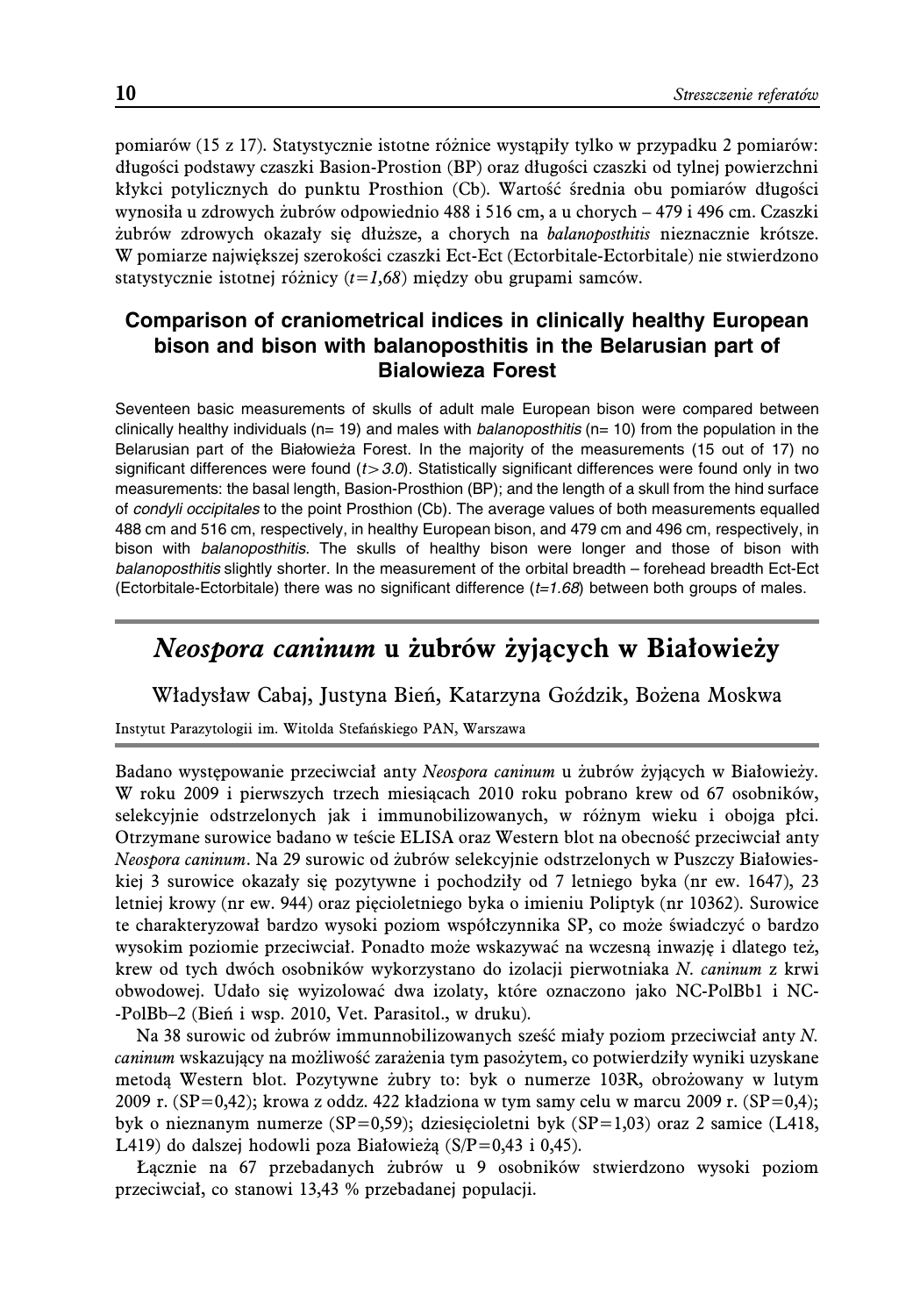Odsetek osobników zarażonych zmieniał się i tak, od 2004 r. do końca marca 2008 r. wynosił 13 % (Cabaj i wsp., 2008). Z kolei w latach 2007 do marca 2009 wynosił 7 %, w całym roku 2009 wyniósł 13,4 %. Porównując wyniki za lata 1984–2003 (Cabaj i wsp. 2005, Vet. Parasitol., 128, 163–166) z wynikami uzyskanymi w latach 2004–2010 można dostrzec zauważalny wzrost liczby zarażonych żubrów. I tak, na 320 przebadanych surowic pochodzących z lat 1984–2003, u 23 osobników stwierdzono pozytywne miana przeciwciał (7,1 %), podczas gdy w latach 2004–2010 przebadano prawie 460 osobników i spośród nich 50 prób było dodatnich (10,9 %). Jeżeli tendencja wzrostowa utrzyma się w kolejnych latach, to fakt ten może stanowić duży problem dla procesu restytucji żubra.

### *Neospora caninum* **in European bison living in Białowiez˙a, Poland**

The prevalence of antibodies to *Neospora caninum* was examined in European bison (*Bison bonasus* bonasus L.) living in Białowieża, Poland. Sera of 67 European bison selected and shot or immobilized in 2009 and up to March 2010, different ages and sexes, were tested for *N. caninum* antibodies using ELISA test. Positive antibody responses were found in 9 bison (prevalence 13,43 %). Additionally, all positive sera were tested by Western blot to verify the ELISA results. The Western blot results confirmed the presence of antibodies to *Neospora* tachyzoites antigens in all sera positive in ELISA test. Our results indicate strongly the presence of *N. caninum* in the European bison in Poland. Farther researche is in progress to evaluate the existence of a sylvatic cycle of *N. caninum*.

# **Ocena występowania S100 protein w jądrach i najądrzach młodych i dorosłych żubrów**

### Elżbieta Czykier

Zakład Histologii i Embriologii Uniwersytetu Medycznego w Białymstoku

Celem prezentacji jest podsumowanie dotychczasowych badań prowadzonych na jądrach i najądrzach żubrów dorosłych, i cieląt z użyciem przeciwciał przeciwko S100 protein. Badania wykonano na skrawkach parafinowych pochodzących z jąder i najądrzy 6 dorosłych żubrów, 6 rocznych cieląt i 6 cieląt w wieku 5 miesięcy, odstrzelonych podczas eliminacji w okresie jesienno-zimowym na terenie Puszczy Białowieskiej. Wycinki jąder i najądrzy utrwalano w płynie Bouina przez 24 godziny, a następnie zatapiano w parafinie, po czym krojono 5  $\mu$ m skrawki, które rutynowo barwiono hematoksyliną, i eozyną. Reakcje immunocytochemiczne wykonano metodą avidyna-biotyna-peroksydaza (ABC) z użyciem specyficznego poliklonalnego króliczego przeciwciała przeciwko bydlęcemu S100 (Bio Genex Laboratories) w rozcieńczeniu 1:400. Wykonano kontrolę negatywną z pominięciem pierwotnego przeciwciała. W najądrzach obserwowano S100 protein w śródbłonkach tętnic, żył i naczyń limfatycznych u wszystkich badanych zwierząt [1, 2]. Jednocześnie nie stwierdzono różnic w nasileniu wybarwienia komórek śródbłonka na S100. Nasze obserwacje wskazują, że intensywność odczynu na S100 w komórkach śródbłonka w najądrzu żubrów nie jest zależna ani od wieku, ani od stopnia dojrzałości badanego narządu [2]. Stwierdzono również obecność S100 protein w komórkach mięśniowych gładkich tętnic i żył u wszystkich badanych żubrów. Interesujące w obecnym badaniu jest to, iż u młodych, niedojrzałych płciowo 5 miesięcznych cieląt żubra obserwowano słabszą reakcję na S100 protein w komórkach mięśniowych gładkich małych naczyń, w porównaniu do tych samych typów komórek w dużych naczyniach u tych zwierząt, jak i w małych naczyniach u dorosłych żubrów [2]. W jądrach dorosłych żubrów obserwowano obecność S100 protein w komórkach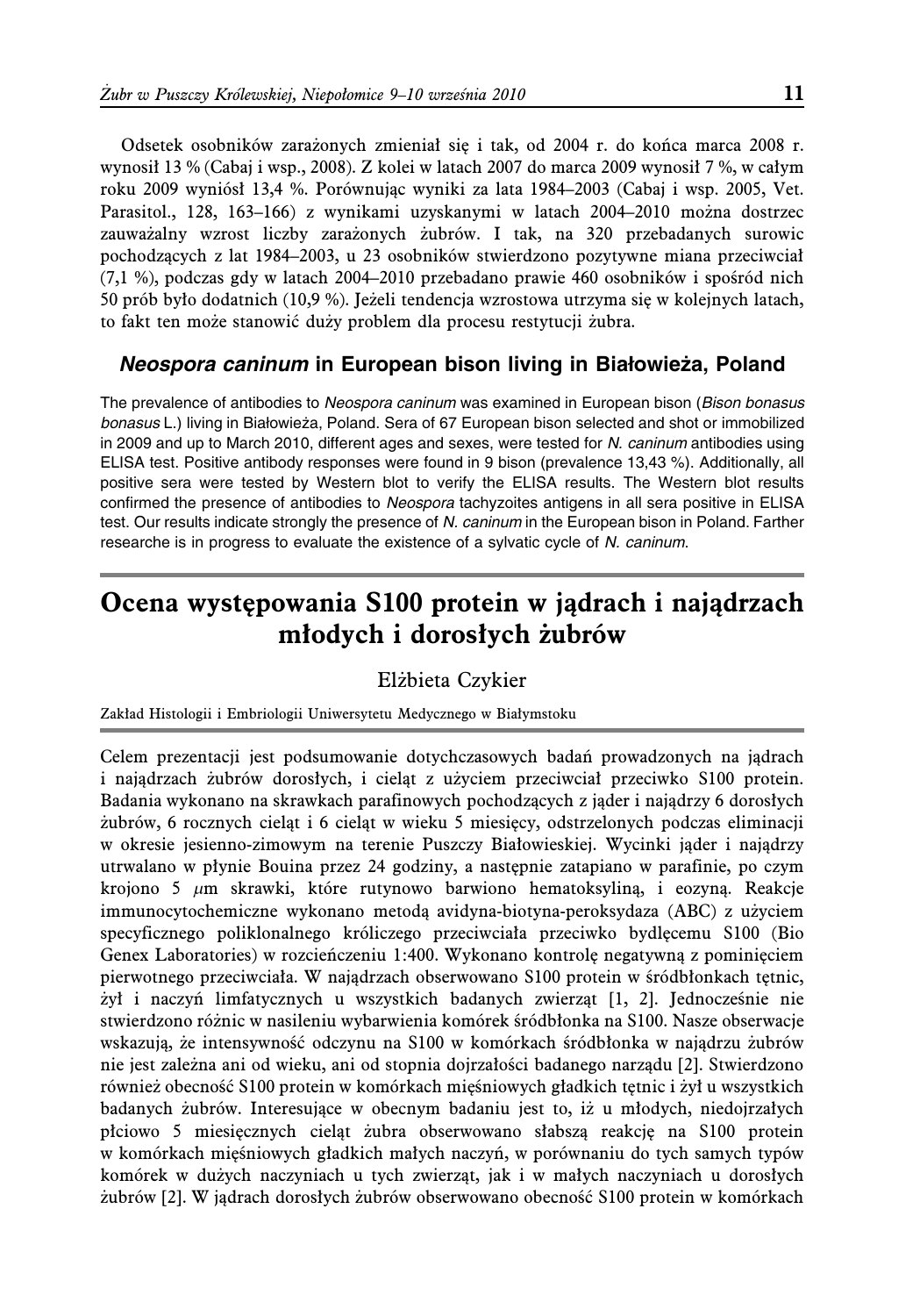śródbłonków tętnic, żył, naczyń włosowatych i naczyń limfatycznych [1]. Również w jądrach dorosłych żubrów stwierdzono słabą reakcję wykrywającą S100 w komórkach mięśniowych gładkich tętnic i żył [1].

# **Assessment of S100 protein expression in the testis and epididymis of juvenile and adult European bison**

The objective of the current study is to sum up the results of all my studies carried out so far on the testes and epididymis of adult and young European bison with the use of anti-S100 protein antibodies. The study material included paraffin sections obtained from testes and epididymis of 6 adult European bison specimens, 6 one-year-old and 6 five-month-old calves, which were shot during the culling season (autumn-winter) in the Białowieża Primeval Forest. The sections of testes and epididymis were fixed in Bouin's fluid for 24h, embedded in paraffin and cut into 5  $\mu$ m sections, which were routinely stained with hematoxylin and eosin. Immunocytochemical reactions were performed using the avidin-biotinylated-peroxidase (ABC) technique according to HSU. Specific polyclonal rabbit antiserum against bovine S100 protein (Bio Genex Laboratories) at a dilution at 1: 400 was applied. Negative control was performed omitting the primary antibody. In the epididymis we found the expression of S100 protein in endothelial cells of arteries, veins and lymphatic vessels in all the study animals [1, 2]. At the same time, we found no differences in the expression of S100 protein in vascular endothelial cells. Our observations seem to indicate that S100 expression in endothelial cells of European bison epididymis is not correlated with age or maturity of the organ tested [2]. We found S100 protein in smooth muscle cells of arteries and veins in all European bison specimens examined. Interestingly in the current study, in young 5-month-old sexually immature European bison specimens we observed weaker expression of S100 protein in smooth muscle cells of small vessels as compared to the same cell type both in large vessels in these animals and in small vessels in adult specimens [2]. In the testis of adult European bison was observed immunoreactivity for S100 protein in the endothelial cells of arteries, veins, capillaries and lymphatic sinusoids [1]. A weak reaction was also found in smooth muscles cells of arteries and veins of adult European bison testis [1].

# **Co wpływa na parametry reprodukcyjne żubrzyc?**

### Katarzyna Daleszczyk

Białowieski Park Narodowy, Białowieża

Przeanalizowano informacje dotyczące rozrodu żubrzyc w Ośrodku Hodowli Żubrów Białowieskiego Parku Narodowego w latach 1986–2003. Baza danych objęła 26 krów, które urodziły łącznie 129 cieląt. Płodność krów zmieniała się z wiekiem, podobnie jak ich zdolność do cielenia się dwa lata pod rząd. Zbadano, czy płodność samic ma związek z wiekiem pierwszego wycielenia, płodnością matki lub pełnych sióstr, a także jak data wycielenia w danym roku wpływa na status reprodukcyjny żubrzycy (jałowa/cielna) w następnym roku. Dane z literatury sugerują, iż u niektórych gatunków koszty odchowania potomstwa jednej płci są dla matki większe niż w przypadku potomstwa płci przeciwnej. Sprawdzono więc, czy u żubrów płeć cielęcia wpływa na płeć potomstwa lub status reprodukcyjny matki w następnym roku. Kondycja żubrzycy w sezonie godowym i jej zdolność do zacielenia może być zależna od wcześniejszych warunków żerowych czyli pośrednio od czynników pogodowych. Ponieważ żubry w OHŻ są dokarmiane, przeanalizowano 45 lat istnienia wolnej populacji żubrów w polskiej części Puszczy Białowieskiej (1960–2004) i związek między współczynnikiem płodności populacji a parametrami pogodowymi.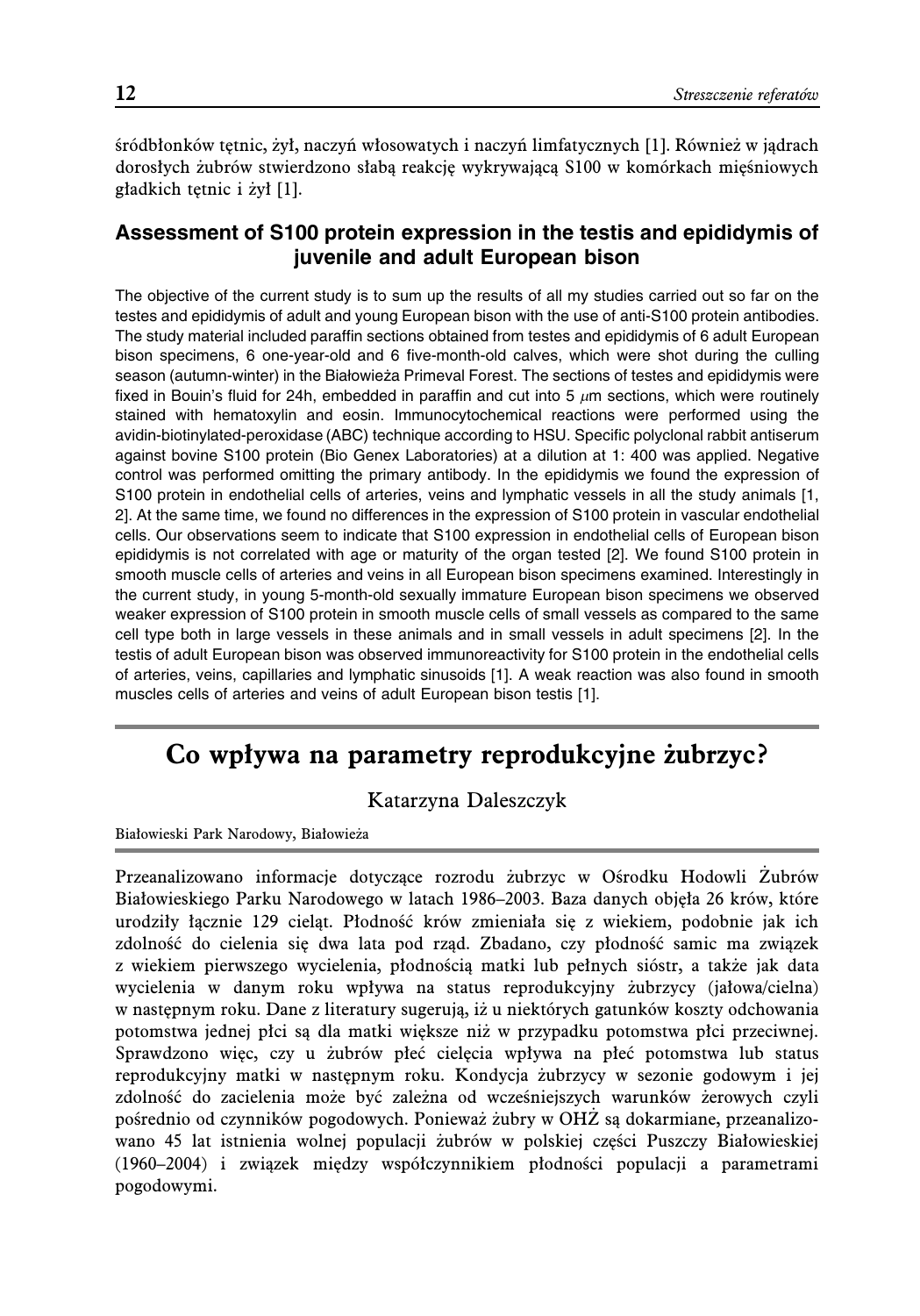### **What influences reproductive parameters of European bison cows?**

I analyzed data on the reproduction of European bison cows from the captive breeding centre of Białowieża National Park in 1986–2003. The database included 26 cows which gave birth to 129 calves. Fecundity of cows was changing with their age; the same was true for the ability of cows to calve in two consecutive years. I checked whether the fecundity of the females correlated with their age of first calving, the fecundity of their mothers or full sisters, and how the date of parturition in the given year influenced the reproductive status of a cow (barren/parturient) the following year. Information from literature suggests that in some species offspring of one sex is more costly for a mother than offspring of the other sex. I checked whether in European bison the sex of the offspring influenced the reproductive status of the mother or the sex of a calf born the following year. Condition of a bison cow during the rutting season and her ability of becoming pregnant may be affected by earlier foraging possibilities which in turn are connected with weather conditions. Bison in the captive breeding centre are supplementary fed so I analyzed 45 years of existence of a free-roaming bison population from the Polish part of the Białowieza Forest (1960–2004) and the relationships between the fecundity coefficient of the population and various weather parameters.

# **Parazytozy żubrów powodowane przez nicienie lokalizujące się w jelicie grubym**

Aleksander W. Demiaszkiewicz, Anna M. Pyziel, Izabela Kuligowska, Jacek Lachowicz

#### Instytut Parazytologii im. Witolda Stefańskiego PAN, Warszawa

Nicienie jelita grubego u dzikich przeżuwaczy mogą wywoływać uporczywe, trudne do wyleczenia biegunki prowadzące do osłabienia zwierząt. Brak szczegółowych informacji dotyczących aktualnego stanu zarażenia żubrów przez te nicienie był przyczyną podjęcia niniejszych badań. Badanie prowadzono podczas eliminacji zimowych żubrów w Puszczy Białowieskiej w latach 2007–2010. Łącznie sekcjonowano 23 żubry obu płci. W sezonie zimowym 2007/2008 roku zbadano 14 żubrów w wieku od 3 miesięcy do 16 lat. W celu ustalenia składu gatunkowego nicieni jelita grubego żubrów od badanych zwierząt pobierano jelito ślepe, które uznano za miejsce predylekcyjne tych pasożytów. W sezonie 2008/2010 zbadano 9 żubrów w wieku od 5 miesięcy do 10 lat. Wówczas w celu ustalenia dokładnej lokalizacji nicieni i pełnej intensywności inwazji pobierano od wszystkich żubrów całe jelita grube, zarówno jelito ślepe jak i okrężnicę. Przeprowadzano pełną sekcję parazytologiczną pobranych jelit. W jelicie ślepym żubrów odstrzelonych w sezonie zimowym 2007/2008 stwierdzono 5 gatunków nicieni: Trichuris ovis, Oesophagostomum venulosum, O. radiatum, Ashworthius sidemi i Nematodirus helvetianus. W badaniach przeprowadzonych w sezonie zimowym 2009/2010 wszystkie badane żubry były zarażone omawianymi nicieniami z rodzajów Trichuris i Oesophagostomum. W jelitach grubych traktowanych jako całość zakres intensywności zarażenia nicieniem T. ovis wynosił od 60 do 777 nicieni, a średnia intensywność 368 nicieni. Stwierdzono również nicienie O. venulosum. Zakres intensywności inwazji tego nicienia wynosił od 37 do 289 egzemplarzy, a średnia intensywność 98 nicieni. Kolejny gatunek, O. radiatum występował w jelitach grubych w zakresie intensywności od 1 do 809 nicieni i ze średnią intensywnością 122 nicienie. Ponadto u 4 spośród badanych żubrów stwierdzono nieliczne (od 1 do 4 egzemplarzy) nicienie A. sidemi, a u 2 żubrów nicienie N. roscidus (1 i 14 egzemplarzy). Również u 2 żubrów stwierdzono pojedyncze nicienie B. trigonocephalum. Stan zarażenia żubrów w Puszczy Białowieskiej nicieniami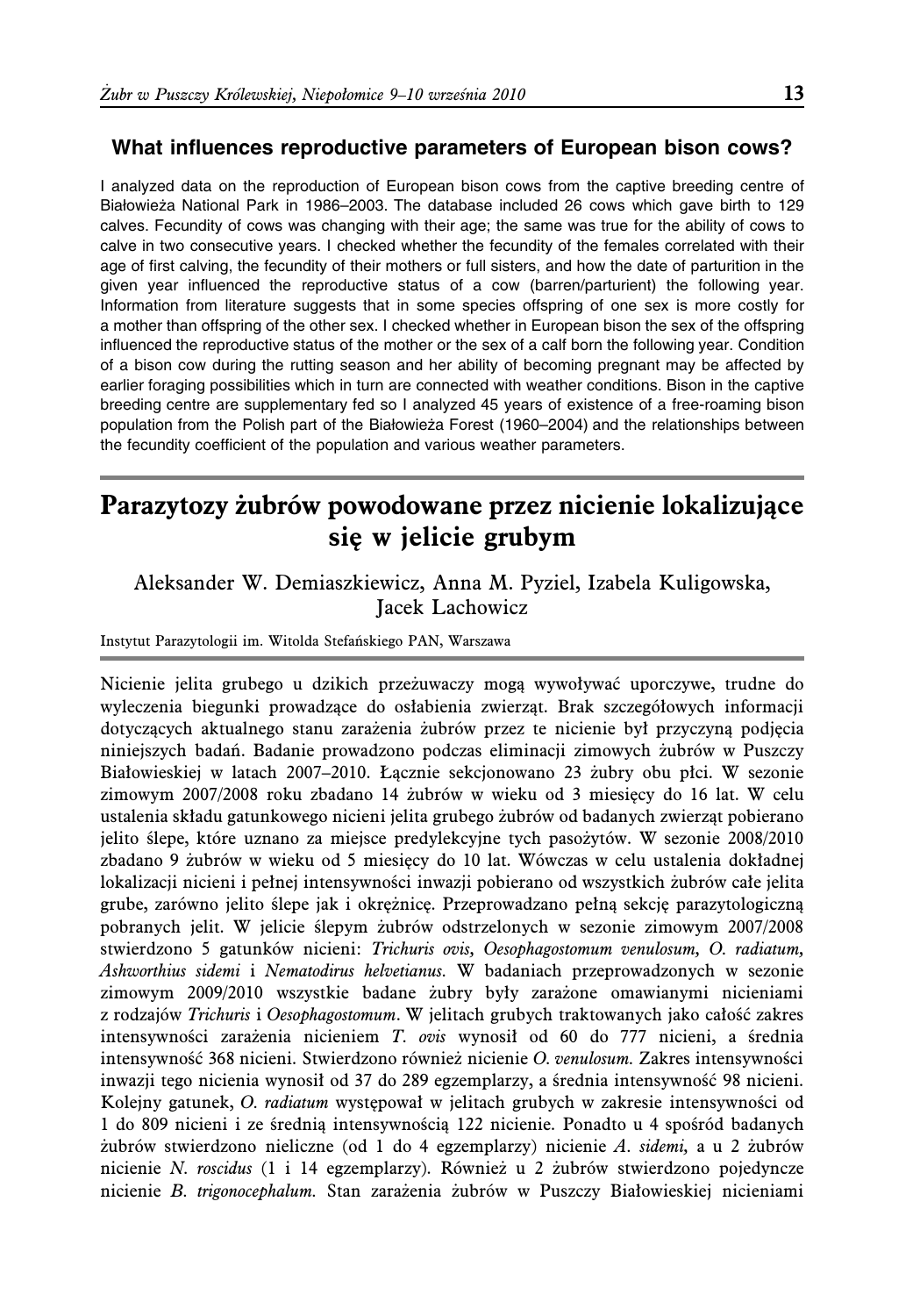lokalizującymi się w jelicie grubym w ciągu ostatnich 20 lat utrzymuje się na zbliżonym poziomie, rozszerza się jednak skład gatunkowy pasożytów. Obserwowana intensywność inwazji charakterystyczna jest dla inwazji subklinicznej.

# **Parasitoses of the European bison caused by nematodes located in the large intestine**

Nematodes located in the large intestine of wild ungulates can induce weakness of animals as a consequence of a refractory and difficult to treat diarrhea, caused by invasion. We were encouraged to do the presented study because the lack of current data about the invasion of mentioned nematodes in the European bison. The study was conducted in the Białowieża Primeval Forest, during bison elimination in the winter seasons 2007–2010. 23 male and female bison were dissected during the study. The caecums of 14 bison aged ranging from 3 months to 16 years old were investigated as the most favorable location of the large intestine nematodes in the winter of 2007/2008. The whole large intestines, including caecum and colon of 9 bison aged ranged from 5 months to 10 years old were dissected parasitologically during the winter seasons in 2008/2010, in order to find out the detailed localization of the large intestine nematodes and the total intensity of invasion. 5 species of nematode, *Trichuris ovis, Oesophagostomum venulosum, O. radiatum, Ashworthius sidemi* and *Nematodirus helvetianus*, were found in dissected caecums of bison culled in winter 2007/2008. Moreover, all the bison investigated in the winter of 2009/2010 were infected with the species of nematodes mentioned above from the genus *Trichuris* and *Oesophagostomum*. The intensity of *T. ovis* invasion in the complete large intestines varied from 60 to 777 individuals and the mean intensity of that species was 368. The intensity of invasion of another found species, *O. venulosum,* varied from 37 to 289 individuals, whereas the mean intensity was 98. The intensity of *O. radiatum,* the other species of nematodes found in large intestine, varied from 1 to 809 individuals and the mean intensity of invasion was 122. The few additional species of nematodes were also found in the large intestine of the European bison. From 1 to 4 individuals of *A. sidemi* were found in the large intestine of 4 investigated bison. Moreover, 1 individual of *N. roscidus* was found in the single bison and 14 individuals in another one. The few individuals of *B. trigonocephalum* were also fund in two dissected bison. The intensity of the invasion of the nematodes of large intestine of the European bison in the Białowieża Primeval Forest has stayed on the comparable level throughout the last 20 years, however the number of species involved is increasing. The observed level of invasion is typical for subclinical parasitoses.

# **Tętnicze sieci dziwne na podstawie mózgowia u żubra i innych Bovinae**

### Hieronim Frąckowiak

Uniwersytet Przyrodniczy w Poznaniu, Instytut Zoologii, Zakład Anatomii Zwierząt

Badania przeprowadzono na preparatach tętnic głowy i podstawy mózgowia żubra i innych gatunków z podrodziny Bovinae sporządzonych metodą wypełniania naczyń krwionośnych tworzywami sztucznymi. Przeanalizowano ogółem 118 preparatów tętnic podstawy mózgowia, w tym żubra n=11, oraz innych gatunków z podrodziny Bovinae tj. bizona n=4, jaka n=2, bantenga n=3, bydła domowego n=43 (22 zwierzęta dorosłe i 21 płody), zebu n=2, nilgau n=9, eland n=7, niali grzywiastej n=21, sitatungi n=12 i kudu wielkiego n=4.

Zastosowano nazewnictwo tętnic zgodne z anatomicznym mianownictwem weterynaryjnym, a taksonomię gatunków przyjęto za Mammal species of the world (red. Wilson, Reeder 1993).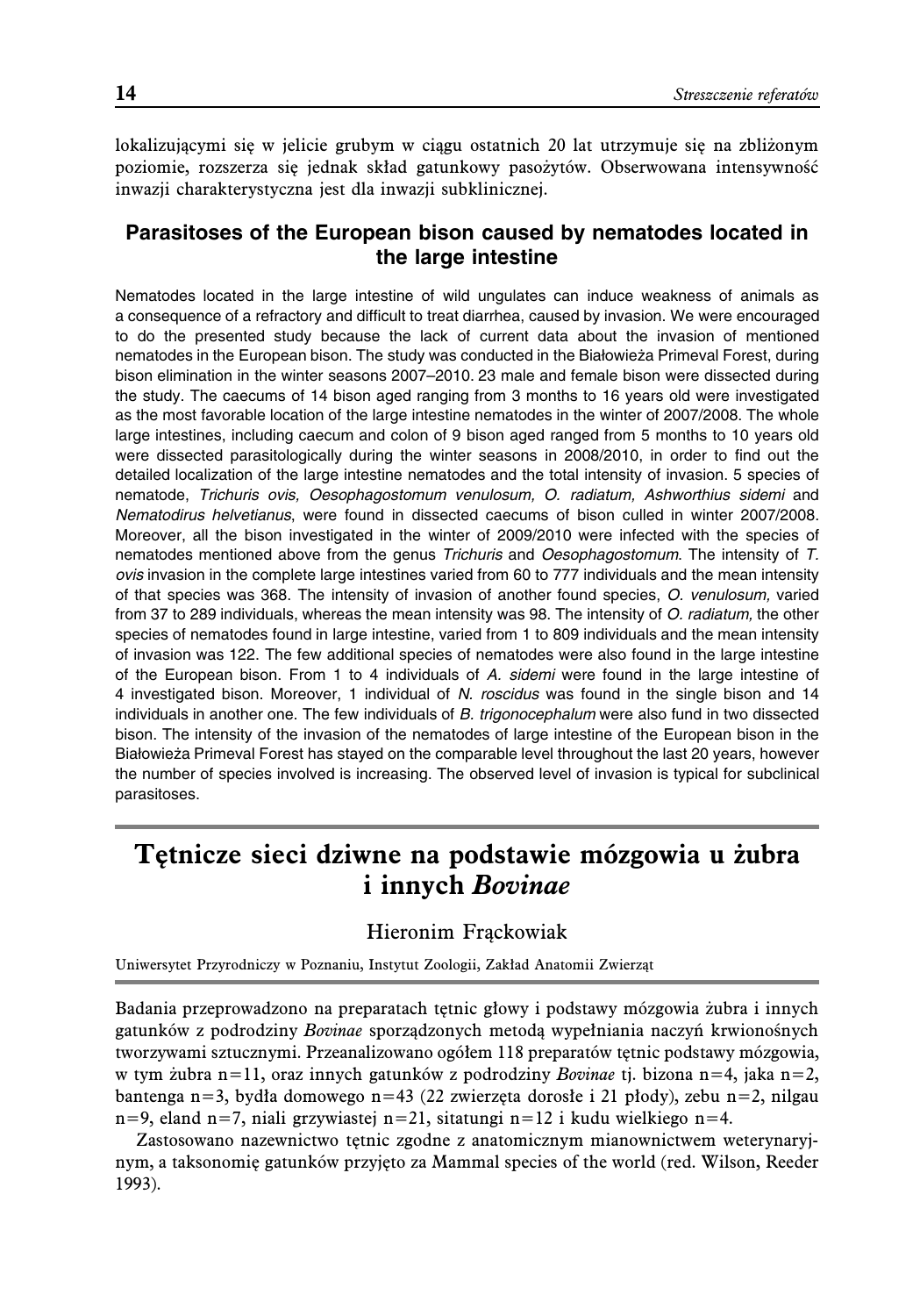Wykazano, że u wszystkich badanych gatunków na podstawie mózgowia układa się parzysta sieć dziwna nadoponowa donosowa połączona z tętnicą szczękową. Z sieci dziwnej nadoponowej donosowej odchodzi segment wewnątrzczaszkowy tętnicy szyjnej wewnętrznej, który ulega podziałowi końcowemu na gałęzie ograniczające koło tętnicze mózgu tj. tętnicę donosowa mózgu i tętnicę łączącą doogonową.

U żubra i pozostałych gatunków z rodzajów Bos i Bison stwierdzono ponadto nieparzystą sieć dziwną nadoponową doogonową, która zespala się z siecią dziwną nadoponową donosową. Tętnice w jamie czaszkowej u badanych gatunków z rodzajów Boselaphus, Taurotragus i Tragelaphus nie tworzą sieci dziwnej nadoponowej doogonowej.

Segment zewnątrzczaszkowy tętnicy szyjnej wewnętrznej połączony z siecią dziwną nadoponową donosową wykazano tylko u płodów i noworodków bydła. U badanych Bovinae podobnie jak u innych przeżuwaczy, segment zewnątrzczaszkowy tętnicy szyjnej wewnętrznej w okresie postnatalnym ulega obliteracji.

Na podstawie przeprowadzonej analizy wykazano, że u badanych Bovinae źródłem krew do mózgowia jest tętnica szczękowa, a u gatunków z rodzajów Bos i Bison w zaopatrzeniu mózgowia uczestniczy także tętnica potyliczna, która za pośrednictwem tętnicy kłykciowej zespala się z siecią dziwną nadoponową doogonową.

Stwierdzone na podstawie mózgowia badanych Bovinae zróżnicowanie wzorca tętnic wykazuje zasadniczo zgodność z zastosowanym przez Simpsona (1945) podziałem gatunków na plemiona Strepsicerotini (świdrorogie), Boselaphini (jeleniobyki) i Bovini (byki). Jednoznacznie wykazano, że wzorzec tętnic na podstawie mózgowia u żubra i innych gatunków z rodzajów Bos i Bison reprezentujących plemię Bovini zdecydowanie różni się od systemu tych naczyń u pozostałych badanych zwierząt.

# **Arterial retia mirabilia in the base of the brain in European bison and in other** *Bovinae*

Studies were conducted on preparations of head and base of the brain arteries in European bison and other species of *Bovinae* subfamily, obtained by filling blood vessels with plastics. Altogether, 118 preparations of base of the brain arteries were examined, including those of European bison (n=11), and other species of *Bovinae* subfamily, i.e. American bison (n=4), yak (n=2), banteng (n=3), cattle (n=43; including 22 mature individuals and 21 foetuses), zebu  $(n=2)$ , nilgai  $(n=9)$ , common eland  $(n=7)$ , nyala  $(n=21)$ , sitatunga  $(n=12)$  and greater kudu (n=4).

Nomenclature of arteries followed veterinarian anatomic nomenclature while taxonomic of species was taken from Mammal species of the world (Wilson, Reeder, Eds. 1993).

In all the examined species the base of the brain included a pairwise rostral epidural rete mirabile joined with maxillary artery. From the rostral epidural rete mirabile an intracranial segment stemmed of internal carotid artery and it manifested terminal splitting into branches which formed the arterial circle of the brain, i.e. rostral cerebral artery and caudal communicating artery.

Moreover, in European bison and in other species of *Bos* and *Bison* genuses an unpaired caudal epidural rete mirabile was detected, which joined the rostral epidural rete mirabile. In the studies species of *Boselaphus*, *Taurotragus* and T*ragelaphus* genuses arteries do not form the caudal epidural rete mirabile.

The extracranial segment of the internal carotid artery linked to the rostral epidural rete mirabile was demonstrated only in foetuses and newborns of the cattle. In studied *Bovinae,* similarly to the other ruminants the extracranial segment of internal carotid artery undergoes obliteration in the postnatal period.

The performed analysis showed that in the studied *Bovinae* blood supply for the brain s provided by maxillary artery, and in species of the *Bos* and *Bison* orders also the occipital artery has its input, which is anastomosed with rostral epidural rete mirabile through the condylar artery.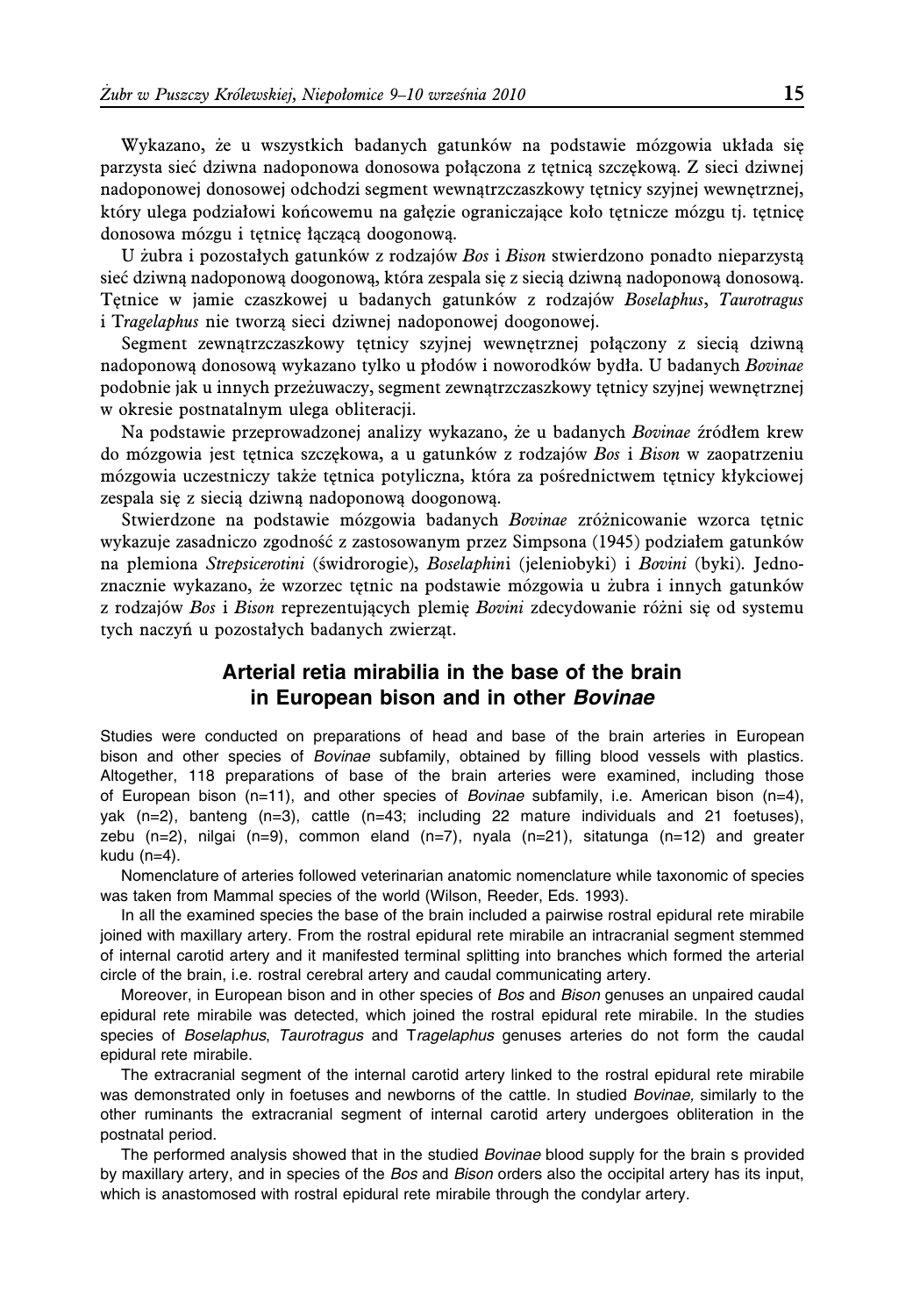In principle, the variability in arterial pattern detected in brains of the examined *Bovinae* is compatible with the used by Simpson (1945) categorization of the species into tribes of *Strepsicerotini*, *Boselaphini* and *Bovini*. The arterial pattern at the brain base of European bison and other species of *Bos* and *Bison* genuses, representing the tribe of *Bovini,* was unequivocally demonstrated to differ from system of the blood vessels in the remaining examined animals.

# **EBCC – Regional offices in Germany**

### Rainer Glunz

Wisentgehege Hardehausen

This presentation will give you a short insight in the German work of regional offices in our country. On the occasion of the International E. Bison Conference in Hardehausen in the summer of 2008, all delegates were informed, that four regional offices were created for Germany.

At the 25 th of march 2010, all representants of the four largest E. bison breeding centers met in Donaumoos, Bavaria. Here a cooperation contract was signed. In Germany, we have round about 80 breeders of E. bison. Now these breeders could be supervised as followed:

- **RO-NORTH**/Forstamt Saupark (NS) with Wisentgehege Springe is responsible for breeders in Lower Saxony, Hamburg, Bremen and Schleswig-Holstein.
- **RO-EAST**/Forstamt Nossentiner Heide (MV) with Wisentreservat Damerower Werder is responsible for breeders in Mecklenburg-Western Pomerania, Brandenburg, Berlin, Saxony-Anhalt, Saxony and Thuringia.
- **RO-WEST**/Regionalforstamt Hochstift/ WIZ Hammerhof (NRW) with Wisentgehege Hardehausen is responsible for breeders in North Rine-Westphalia, Hesse, Rhineland-Palatinate and Saarland.
- **RO-SOUTH**/Donaumoos-Zweckverband (Bayern) with "Projekt Donaumoos" is responsible for breeders in Bavaria and Baden-Württemberg.

### **EBCC – regionalne biura w Niemczech**

Ta prezentacja daje krótki pogląd na organizację pracy niemieckich biur regionalnych. EBCC. Podczas Międzynarodowej Konferencji Żubrowej w Hardehausen w lecie 2008 r. wszyscy delegaci zostali poinformowani, o powstaniu w Niemczech czterech biur regionalnych. 25 marca 2010 roku, wszyscy przedstawiciele czterech największych ośrodków hodowli żubrów spotkali się w Donaumoos w Bawarii. Tu został podpisana umowa współpracy.

W Niemczech, mamy około 80 hodowców żubrów. Teraz hodowcy ci mogą być nadzorowani przez regionalne biura:

- **RB-PÓŁNOC**/*Leśnictwo Saupark (NS) z Zagrodą Żubra w Springe* jest odpowiedzialny za hodowców w Dolnej Saksonii, Hamburgu, Bremie i Szlezwiku-Holsztynie.
- **RB-WSCHÓD**/ *Leśnictwo Nossentiner Heide (MV) z Rezerwatem Żubrów Damerower Werder* jest odpowiedzialny za hodowców w Meklemburgii-Pomorzu Zachodnim, Brandenburgii, Berlinie, Saksonii-Anhalt, Saksonii i Turyngii.
- **RB-ZACHO´ <sup>D</sup>**/*Regionalne Biuro Les´ne WIZ Hammerhof (NRW) z Zagroda˛ Z˙ubra w Hardehausen* jest odpowiedzialny za hodowców w Północnej-Westfalii, Hesji, Nadrenii-Palatynacie i Saarland.
- **RB-POŁUDNIE**/*Donaumoos-Zweckverband (Bawaria) z "Projektem Donaumoos"* jest odpowiedzialny za hodowców w Bawarii i Badenii-Wirtembergii.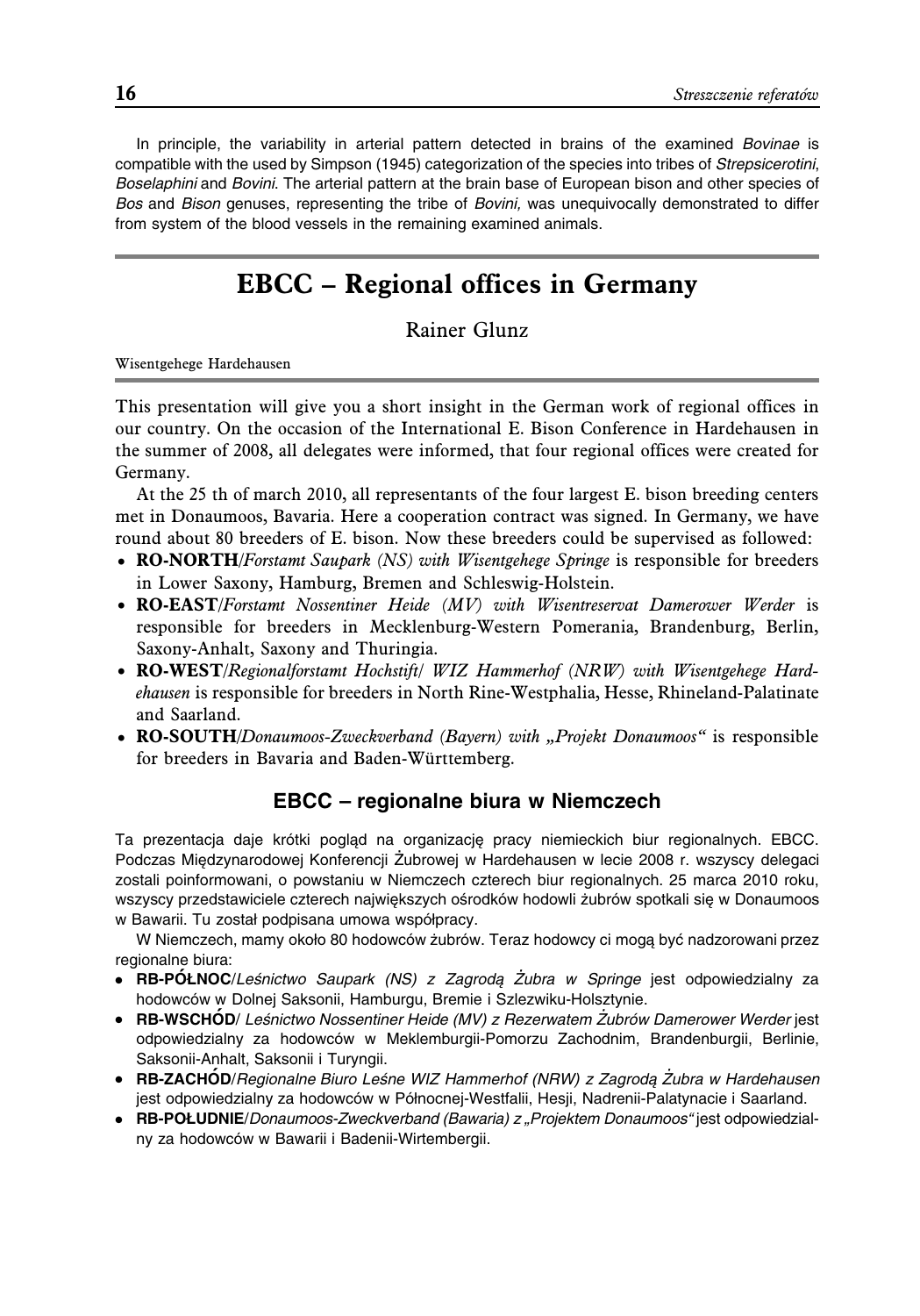# **Effects of the captive environment and enrichment on the daily activity of European bison (Bison bonasus)**

Erika Godoy

Linköpings University, Sweden

When breeding wild species in captivity, the animals may gradually become more adapted to captivity and therefore less suited for reintroduction which is the ultimate goal for some species. This study measured the activity budget of European bison Bison bonasus in six enclosures in Sweden with the aim to find out how the characteristics of the enclosures – with and without pasture – influenced the activity budget. The results show that there were significant differences in the activity budget, i.e. the activity was higher in the enclosures with pasture than in enclosures with barren ground. However, since barren enclosures were smaller than it was not possible to exclude the effect of size. Judged from observations of bison in the wild, there seems to be a direct correlation between food availability and ranging, indicating that enclosure characteristics affect activity more than size. The bison foraged differently in the two enclosure categories, but the total amount of time spent on feeding did not differ. A feeding enrichment experiment showed to have more positive effects in the barren enclosures than in the naturalistic ones, as the amount of time of inactivity decreased in the former. Since the genetic characteristics of all Swedish bison are very similar, the differences between the two enclosure groups indicate that the animals still have the ability to respond appropriately to improved environmental quality.

# Wpływ środowiska i wzbogaceń w zagrodzie **na dziena˛ aktywnos´ c´ z˙ubra (***Bison bonasus***)**

Utrzymanie dzikich zwierząt w niewoli może powodować, że stopniowo coraz lepiej adaptują się do niewoli i w związku z tym gorzej nadają się dla celów reintrodukcji, która jest głównym celem ochrony niektórych gatunków. Przeprowadzone badania miały na celu pomiar aktywności żubrów w sześciu zagrodach w Szwecji aby przekonać się jak specyfika zagrody i obecność lub brak pastwiska, wpłynęły na bilans aktywności. Wyniki wykazały istotne różnice: aktywność była wyższa w zagrodach z pastwiskami niz˙ z pustym wybiegiem. Jednak zagrody jałowe były mniejsze od tych z pastwiskami więc nie da się wykluczyć efektu wielkości zagrody. Biorąc pod uwagę obserwacje prowadzone na wolności istnieje korelacja między dostępnością pokarmu a zasięgiem zwierząt, co sugeruje, że wyposażenie zagrody silniej oddziałuje na zachowanie zwierząt niż jej wielkość. System żerowania zwierząt był odmienny w obu rodzajach zagród ale całkowity czas na nie przeznaczony nie różnił się. Eksperyment polegaja˛cy na wzbogaceniu karmienia miał bardziej pozytywny wpływ w jałowych zagrodach niż w naturalnych, w tych pierwszych skróciły się okresy bezczynności. Ponieważ podłoże genetyczne wszystkich szwedzkich żubrów jest bardzo zbliżone, różnice pomiędzy obiema grupami zagród wskazują, że zwierzęta nadal są w stanie odpowiednio reagować na poprawę jakości środowiska naturalnego.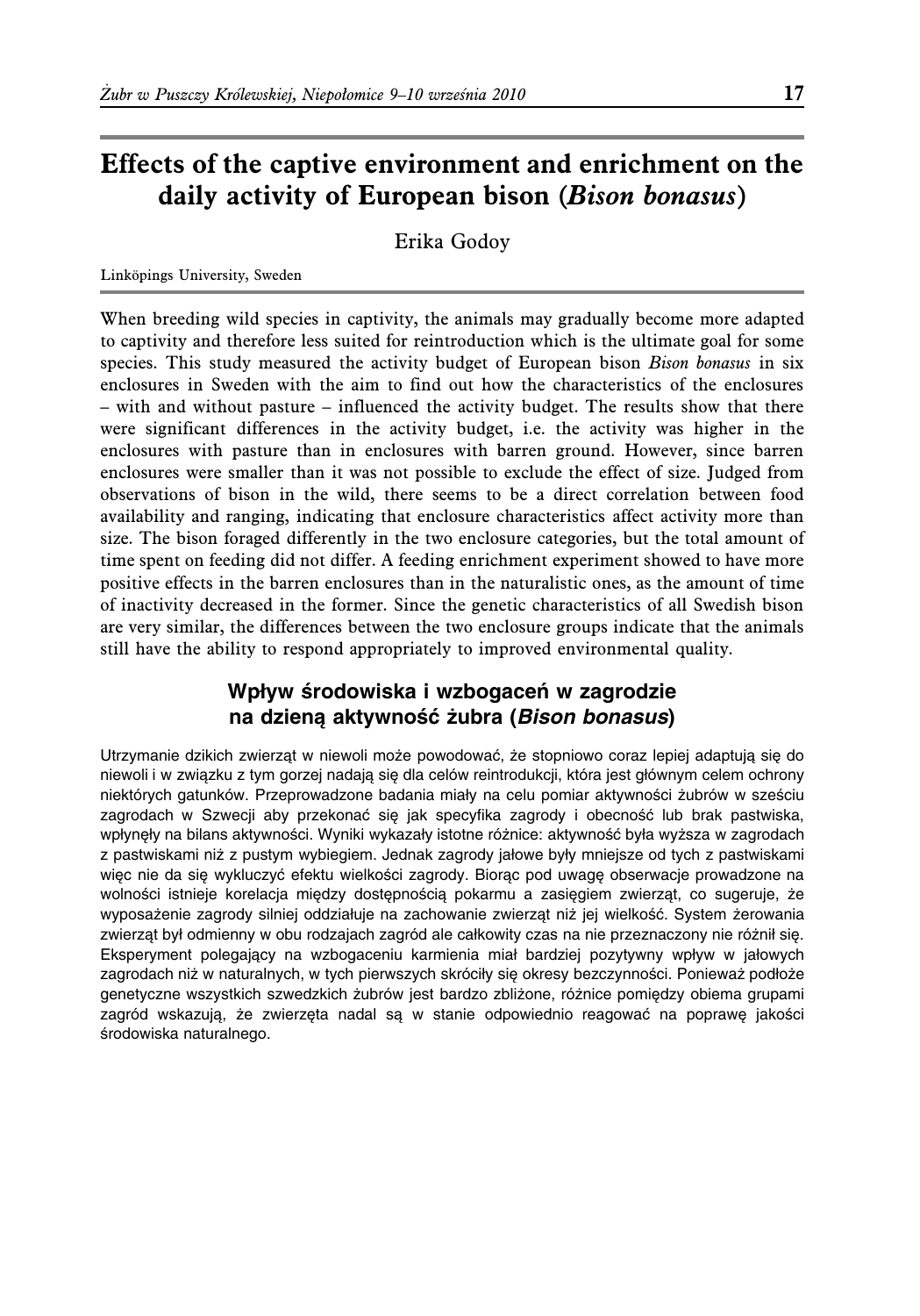# **Analiza wzrostu żubroni – wyniki wstępne**

Ewelina Gołębiewska<sup>1</sup>, Waldemar Zakrzewski<sup>2</sup>, Wanda Olech<sup>1</sup>

<sup>1</sup> Katedra Genetyki i Ogólnej Hodowli Zwierząt SGGW w Warszawie

<sup>2</sup> Gospodarstwo Rolne w Karolewie

Od ponad trzech lat w gospodarstwie rolnym w Karolewie trwają prace nad krzyżowaniem bydła i żubra i uzyskaniem szybko rosnącego bydła z dolewem krwi dzikiego krewniaka. Główną metodą krzyżowanie jest krycie naturalne wykonywane przez przyuczone samce żubra. Do tej pory uzyskano kilkanaście żubroni, a pierwsze były bliźnięta Karo i Lew urodzone w sierpniu 2007 roku. Od roku wszystkie osobniki są ważone raz w miesiącu, co pozwala przeanalizować tempo wzrostu mieszańców. W pracy przedstawiono wyniki dla 5 samców i 2 samic urodzonych w okresie maj-grudzień 2009 roku. Zwierzęta ważono jednego dnia w każdym miesiąca a uzyskane masy standaryzowano na wiek. Na podstawie uzyskanych wyników można zauważyć, że zwierzęta obu płci mają podobne tempo wzrostu i w wieku 1 roku uzyskują masę ciała około 400 kg, czyli ponad dwa razy więcej niż żubry w tym wieku ale podobnie jak bydło ras mięsnych. Liczba ocenionych osobników nie upoważnia do wysuwania wniosków, ale badania będą kontynuowane.

Badania dofinansowane przez Ministerstwo Nauki i Szkolnictwa Wyższego w ramach grantu 2516/B/P01/2009/37

### **Analysis of** *z˙ubron´* **growth – preliminary results**

For over three years on a farm in Karolew efforts in crossing a cattle and European bison, to obtain a fast-growing animals with the blood of wild relative are undertaken. The main method of crossing is performed by natural covering cows with trained wisent male. So far obtained a dozen of *z˙ubron´*, and the first ones were twins: Karo and Lew born in August 2007. Since a year all individuals are weighed once a month, which allows to analyze the growth of hybrids. The paper presents results for five males and two females that were born during the period May-December 2009. Animals were weighed once in each month and obtained weights were standardized for age. The results show that the animals of both sexes have similar rate of growth and at the age of 1 year they gain weight of about 400 kilograms, which is two times more than European bison at this age but like beef cattle. The number of evaluated individuals not authorized to put forward conclusion, but study will continue.

# **Intra-and interspecific genetic differentiation of genus Bison**

Natalia V. Gordeeva<sup>1</sup>, Taras P. Sipko<sup>2</sup>

<sup>1</sup> Vavilov Institute of General Genetics of RAS, Russia

<sup>2</sup> Severtsov Institute of Problems of Ecology and Evolutionary Morphology

For the first time, the comparative study of microsatellite DNA variability among all species within genus *Bison* was made. Five bovine microsatellite loci (BM7233, BM1315, BM711, BMS1001 and BM2830) were informative. We found that B. priscus sample is most distant from other species and forms. This finding is not surprise due to spatial and temporal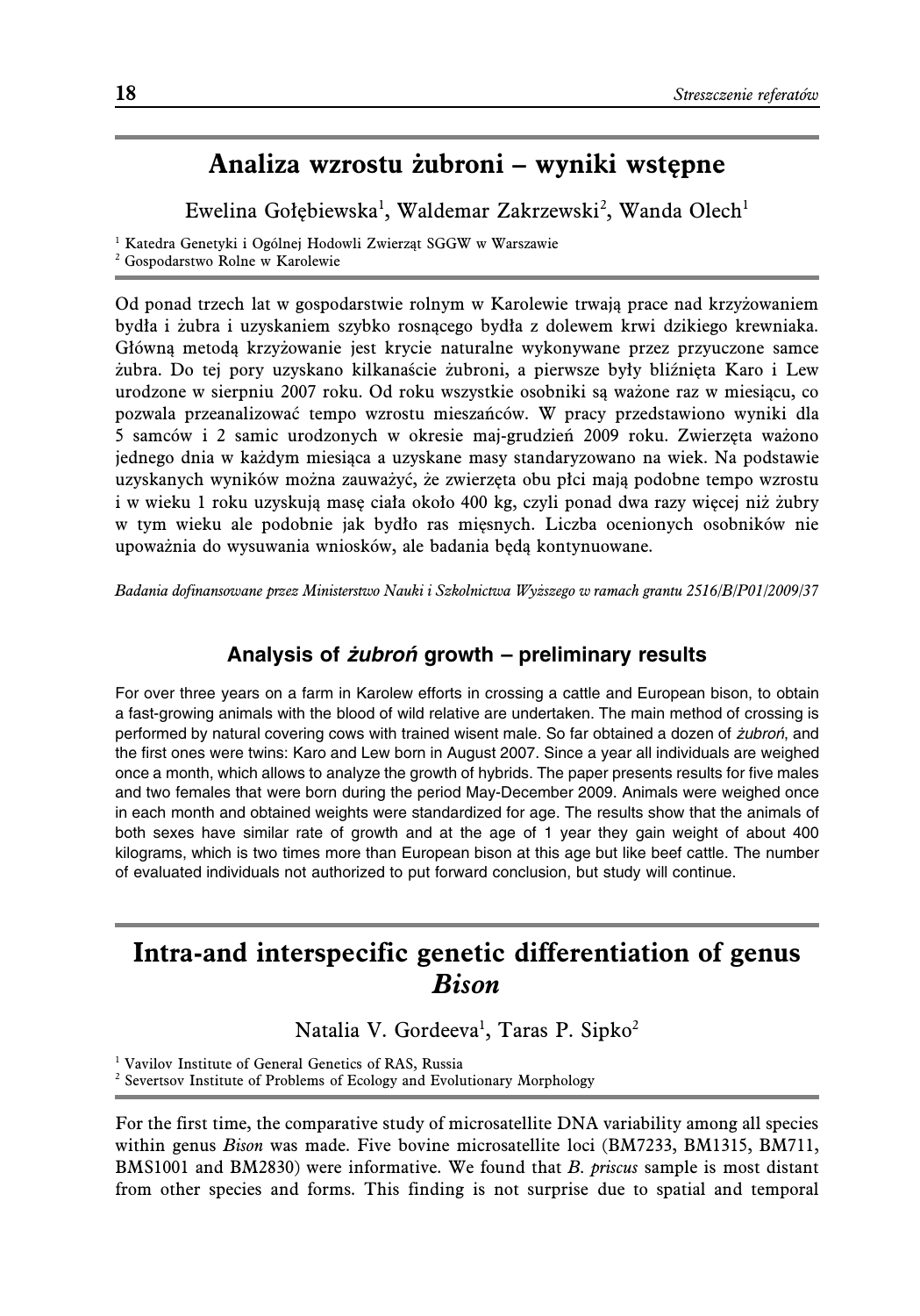isolation of B. priscus. On the PCA graph, sub-species/forms B.b.bison, B.b.athabascae and B.b.bonasus formed the compact groups separately from each other. At the same time, groups of B.b.bison and B.b.athabascae were very closely located; possibly, they will demonstrate other pattern with increasing of sample size. It should be noted that these two forms are not differed in previous analysis of mtDNA (Cronin, 1986), but Wilson and Strobeck (1999) increased their taxonomy rank to subspecies based on microsatellite variability.

Five forms of European bison were analyzed: modern and ancient  $( > 100 \text{ years ago})$ Bielovezh bison B.b.bonasus; Lowland-Caucasian bison, the hybrid form B.b.bonasus  $\times$  B.b.caucasicus; extinct B.b.caucasicus; mountain bison B.b.montanus which was created by hybridization of B.b.bonasus  $\times$  B.b.bison and at present time have about 5% of genes of American bison. Despite on difference in origin, all these forms are clustered together. Within European bison group, the specimen belonging to inbred brood line from Pless and ancient Bielovezh specimens are situated more distantly.

### **Wewna˛trz i mie˛dzygatunkowe zro´ z˙nicowanie genetyczne rodzaju** *Bison*

Po raz pierwszy, dokonano analizy porównawczej zmienności DNA mikrosatelitarnego u wszystkich gatunków w obrębie rodzaju Bison. Pięć bydlęcych loci mikrosatelitarnych (BM7233, BM1315, BM711, BMS1001 i BM2830) okazało się być informatywne. Okazało się, że *B. priscus* jest najbardziej oddalony od innych gatunków i form. To stwierdzenie nie jest zaskoczeniem ze względu na przestrzenna˛ i czasowa˛ izolacje˛ *B.priscus*. Na wykresie PCA, podgatunki/formy *B.b.bison*, *B.b.athabascae* i *B.b.bonasus* tworza˛ zwarte grupy oddzielone od siebie. Jednoczes´nie, grupy *B.b.bison* i *B.b.athabascae* znajduje sie˛ bardzo blisko, byc´ moz˙e be˛da˛ one prezentowac´ inny obraz po zwiększeniu liczebności próby. Należy zauważyć, że te dwie formy nie wykazywały różnic w poprzednich analizach mtDNA (Cronin, 1986), ale Strobeck i Wilson (1999) wykazali przynależność do podgatunku na podstawie zmienności mikrosatelitarnej. Przeanalizowano pieć form żubra: współczesne i dawne (ponad stuletnie) żubra nizinnego *B.b.bonasus*; żubra nizinno-kaukaskiego, mieszańca *B.b.bonasus* × *B.b.caucasicus*; wymarłego *B.b.caucasicus*; żubra górskiego *B.b.montanus*, który został wyprowadzony przez skrzyżowanie B.b.bonasus × B.b.bison i w chwili obecnej ma około 5% genów bizona amerykań skiego. Pomimo różnego pochodzenia, wszystkie te formy są zgrupowane. W grupie żubrów, osobniki należące do wsobnych linii wywodzących się z Pszczyny i osobniki dawne z naturalnej populacji z Białowieży są najbardziej odległe.

# **Bison in Hungary update 2010**

Ákos Hajós

EBCC of Hungary

The actual situation of European bison in Hungary will be present. There are two official breeder and some information and pictures about those two herds will be discussed. First herd is in Füzérkomlós, where we have new born calf – really nice lady. Based on the breeder experience and observation done up to now during rutting season next year will be also successful because both older cows were active. The second herd in Liszó area was established one year ago in summer 2009. Animals are living in 700 ha enclosure and until now there is no newborn animals. Probably the time of transport and acclimatization on the end of summer disrupted normal behavior in rutting period. Animals are in excellent conditions so we hope to have more bison next year!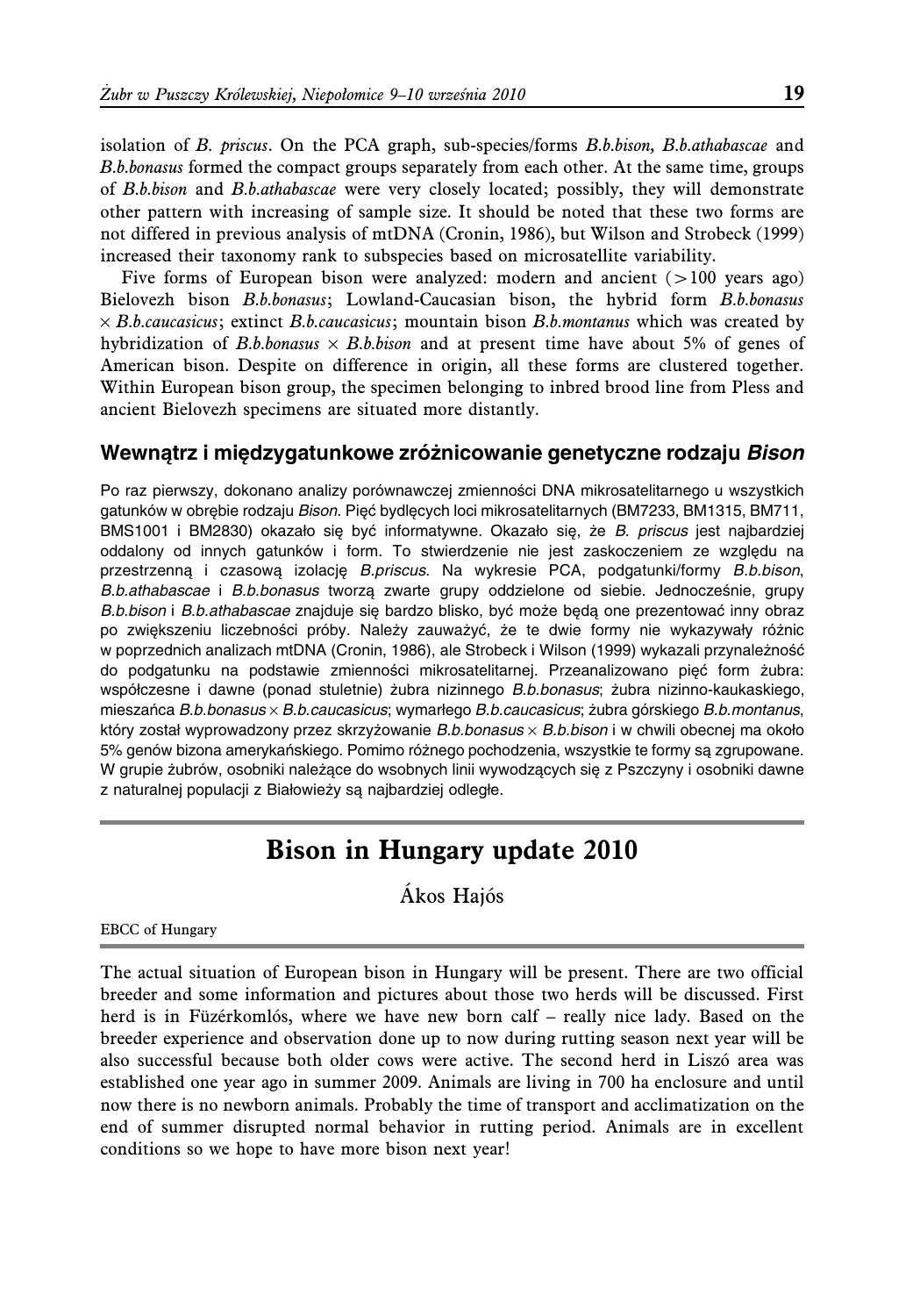# **Z˙ubr na We˛grzech – aktualizacja danych za rok 2010**

Przedstawiona będzie obecna sytuacja żubra na Węgrzech. Istnieją dwaj oficjalni hodowcy, przedstawione zostaną niektóre informacje na temat tych dwóch stad oraz ich zdjęcia. Najpierw stado z Füzérkomlós, gdzie mamy nowo narodzone cielę – cieliczkę. Opierając się na doświadczeniu hodowcy i jego obserwacjach przeprowadzonych w czasie rui zakładamy, że kolejny rok również zakończy się sukcesem, ponieważ obydwie starsze krowy były aktywne. Drugie stado z okolic Liszó zostało założone przed rokiem, latem 2009 roku. Zwierzęta żyją w zagrodzie o powierzchni 700 ha, ale jak dotychczas nie doczekały się potomstwa. Prawdopodobnie czas transportu i aklimatyzacji, wypadający w końcu lata zaburzył normalne zachowanie w okresie rui. Zwierzeta utrzymywane są we wspaniałych warunkach więc mamy nadzieję na nowe żubry w nadchodzącym roku.

# **Identyfikacja żubrów**

### Mieczysław Hławiczka

Gabinet weterynaryjny Pszczyna

Według obowiązujących przepisów dotyczących obrotu zwierzętami, zarówno w ruchu międzynarodowym, jak i przepisów dotyczących rejestracji zwierząt gospodarskich w kraju, wymagana jest identyfikacja numeryczna. W chwili obecnej stosowane są różne metody i techniki identyfikacyjne żubrów. Do małżowin usznych zakłada się duże, plastikowe, często kolorowe kolczyki bydlęce, które nie dodają urody i pozbawiają żubra naturalnego wyglądu. Wszczepiane są także podskórnie mikroczipy używane do identyfikacji psów czy kotów, skuteczność tej metody nie jest sprawdzona. Tematem wystąpienia jest opis i porównanie różnego rodzaju dotychczas dostępnych oznakowań, które można by zastosować u żubrów.

### **Bison identification**

According to the existing provisions on trade in live animals numerical identification is required, both in international traffic, and in provisions relating to registration of livestock in the country. Currently, there are various methods and techniques of identification of bison. Large, plastic, often colorful earrings are inserted in ears. They do not look nice and deprive bison natural look. There are also microchips used to identify dogs and cats implanted under the skin but effectiveness of this method is not checked. The theme of the presentation is comparison of different types of presently available labels that can be applied to the bison.

# **Do enclosure characteristics affect anti-predator behaviour in the European bison (Bison bonasus)?**

Annika Hofling

Linköpings University, Sweden

Animals raised in captivity often fail to express appropriate anti-predator behaviour when reintroduced into the wild. The European bison *Bison bonasus* is a species that was close to extinction in the early  $20<sup>th</sup>$  century but was saved in the last moment by intense captive breeding and subsequent reintroduction into the wild. In this study, seven groups of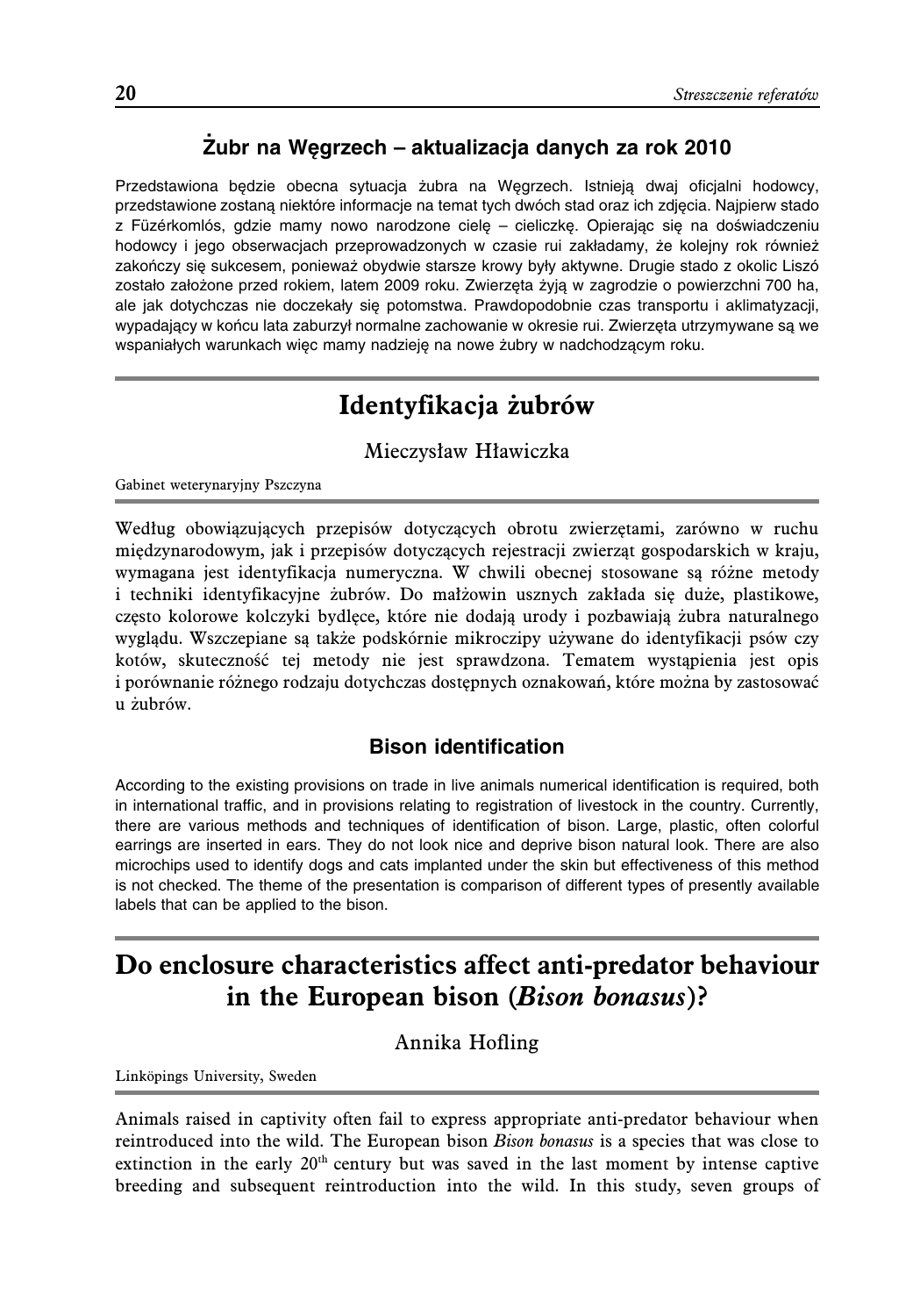European bison living in different locations in Sweden were studied to investigate whether there was any difference in the anti-predator behaviour depending on the type of enclosure they were kept in. Olfactory and auditory stimuli from moose, as a control, and from two predators, wolf and bear, and visual stimulus (silhouette of a wolf) were presented to the animals and their response to them and behaviour following presentation were analysed. The results showed that European bison kept in barren enclosures responded stronger to auditory stimuli than those that were kept in naturalistic enclosures. The results further showed that the animals had a stronger response to the visual stimulus than to the auditory stimuli. The animals changed their behaviour after stimuli presentations compared to a pre-test baseline. They moved, stood still and ate for a significantly longer period of time and they rested for a shorter period of time after being presented olfactory, auditory and visual stimuli than during pre-test baseline.

## **Czy specyfika utrzymania w zagrodach wpływa na reakcje˛ na drapiez˙nika u z˙ubra (***Bison bonasus***)?**

Zwierzęta wychowane w niewoli po ich reintrodukcji do środowiska naturalnego często nie wyrażają właściwych zachowań obronnych. Żubr (*Bison bonasus*) jest gatunkiem, który był bliski wyginięcia na początku 20 wieku, ale został uratowany w ostatniej chwili przez intensywne działania hodowlane i późniejsze przywrócenie go do środowiska naturalnego. W pracy badano siedem grup żubrów z˙yja˛cych w ro´ z˙nych miejscach w Szwecji w celu ustalenia, czy istnieja˛ jakies´ ro´ z˙nice w reakcjach na drapieżnika w zależności od rodzaju zagrody w jakiej były trzymane. Zwierzętom przedstawiano b odźce słuchowe i węchowe łosia jako kontrola, oraz dwóch drapieżników – wilka i niedźwiedzia, i bodziec wzrokowy (sylwetka wilka). Analizowano reakcje zwierząt na bodźce i ich sposób zachowania. Wyniki wykazały, że reakcja na bodźce słuchowe była silniejsza u żubrów przetrzymywanych w zagrodach jałowych w stosunku do naturalnych. Wykazano ponadto, że reakcje zwierząt na bodziec wzrokowy były silniejsze niż odpowiedzi na bodźce słuchowe. Zwierzęta zmieniły swoje zachowanie po prezentacji bodźca. Po prezentacji bodźców, zarówno słuchowych jak i węchowych ruszały się, stały i jadły przez dłuższy okres czasu a odpoczywały przez krótszy w porównaniu do ich zachowania przed badaniem.

# **Kleszcze (Acari, Ixodidae) jako pasożyty żubrów – przyczyny zróżnicowania preferencji topicznych**

Joanna N. Izdebska, Krystian Cydzik, Małgorzata Krawczyk

Katedra Zoologii Bezkręgowców, Uniwersytet Gdański, Gdynia

Kleszcze (Ixodidae) to obligatoryjne, hematofagiczne roztocze pasożytnicze kręgowców lądowych. Pierwsze doniesienia o ich występowaniu u żubrów pochodzą z lat 1960-tych XX wieku, ze wschodniej części Puszczy Białowieskiej (Białoruś) i dotyczą kleszcza pospolitego Ixodes ricinus oraz kleszcza łąkowego Dermacentor reticulatus (Arzamasov 1961). Obecnie wiadomo, że są to niewątpliwie najczęściej występujące u żubrów gatunki z tej grupy (np. Izdebska 1998, 2004, Karbowiak i wsp. 2003). Później wykazano jeszcze u tego żywiciela kleszcza tajgowy I. persulcatus (Kadulski, Izdebska i Kończyk 1996, Izdebska 2004), w polskiej części Puszczy Białowieskiej. Następnie uzupełniono te dane obserwacjami z Bieszczad i ośrodków hodowli, gdzie oprócz wszędzie pospolitego I. ricinus znaleziono jeszcze kleszcza jeżowego I. hexagonus (Izdebska 2001a-c).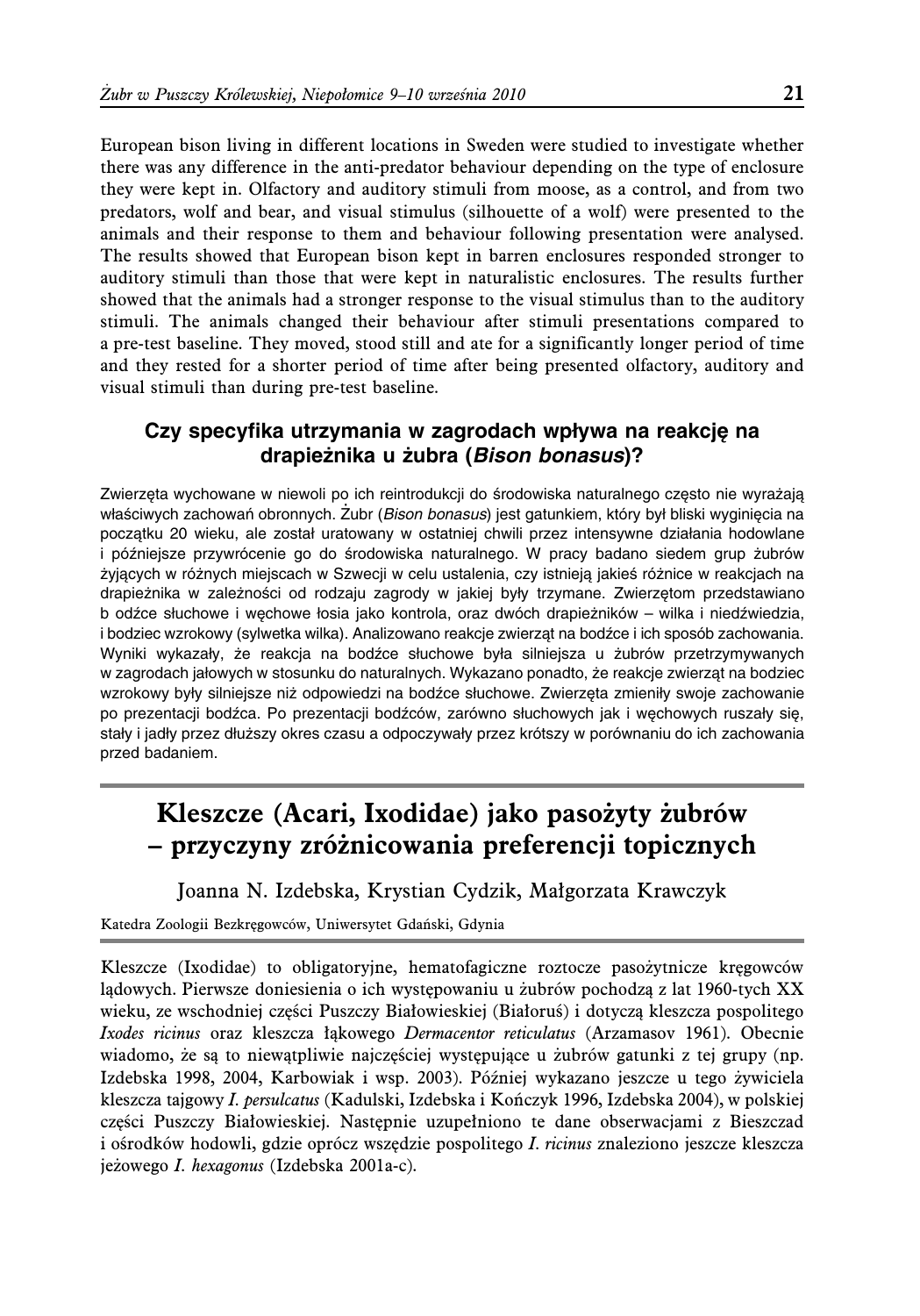Kleszcze wykazują zazwyczaj wyraźne preferencje w wyborze lokalizacji u żywicieli. U ssaków kopytnych stwierdza się je zazwyczaj w pachwinach, na brzuchu, boku ciała, czy na szyi (np. Kadulski 1989, Izdebska 2004). Jednak D. reticulatus u żubrów zasiedla głównie wierzchołki małżowin usznych (Izdebska 1998, 2004). Trudno wyjaśnić przyczyny takiej lokalizacji, gdyż jest to miejsce o wyjątkowo niestabilnych warunkach termicznych. Pasożyty hematofagiczne preferują przede wszystkim miejsca o cienkiej skórze, czyli łatwym dostępie do naczyń krwionośnych, stabilnych warunkach środowiska, czy małych możliwościach usunięcia mechanicznego (np. w wyniku samooczyszczania się żywiciela). W wypadku kleszczy łąkowych najbardziej prawdopodobną z wymienionych przyczyną lokowania się na wierzchołkach uszu żubrów wydaje się łatwy dostęp do źródeł pokarmu.

Obecnie porównano grubość skóry żubrów i jeleni, z miejsc preferowanych przez kleszcze pospolite i łąkowe, z rozmiarami narządów gębowych tych kleszczy uwzględniając stadia żerujące na dużych ssakach kopytnych (samice I. ricinus oraz samce i samice D. reticulatus). Stwierdzono, że gnathosoma adulti kleszczy łąkowych jest ok. 1,6–1,7 razy krótsza, niż samic kleszczy pospolitych. Rozmiary gnathosomy obu gatunków pozwalają na penetrację skóry jeleni w obrębie różnych rejonów tułowia, czy kończyn. Jednak skóra analogicznych okolic ciała dorosłych żubrów jest znacznie grubsza. Zmusza to kleszcze do szukania odpowiednich do żerowania miejsc, gdzie mają zapewniony dostęp do naczyń krwionośnych. I tu więcej możliwości stwarza dłuższa gnathosoma I. ricinus, podczas gdy najdogodniejszą lokalizację dla D. reticulatus stanowią małżowiny, gdzie skóra jest cienka i dobrze ukrwiona.

### **Ticks (Acari, Ixodidae) as parasites of European bison – causes of differentiated topical preferences**

Ixodidae are usually oligoxenic or polyxenic, hematophagous, and periodic parasitic arthropods that occur commonly throughout populations of various vertebrate species, including European bison. The first notifications of their appearing at European bison originate from the 1960's of the 20th century, from the eastern part of the Białowieża Forest (Belarus) and concern the sheep tick *Ixodes ricinus* and of marsh tick *Dermacentor reticulatus* (Arzamasov 1961). At present it is obvious that they are undoubtedly most often appearing species from European bison (e.g., Izdebska 1998, 2004, Karbowiak et al. 2003). Later was found at this host *I. persulcatus* (Kadulski, Izdebska and Kończyk 1996, Izdebska 2004), in the Polish part of the Białowieża Forest. Next this data was supplemented with observation from Bieszczady Mountains and centres of breeding, where apart from everywhere common *I. ricinus* a hedgehog's tick was still found *I. hexagonus* (Izdebska 2001 a-c).

Little remains known about how host and topical specificity develop. Ticks are usually showing clear preferences in the choice of location at hosts. On large ungulates ticks are usually noted in the inguinal regions, laterally on the body, and neck. However, in bison, the marsh tick *Dermacentor reticulatus* is usually located at the tops of the pinnas on bison. The areas of bison skin included in the current study were chosen because either ticks were noted in them or there were distinct changes on the skin that indicated that ticks had fed there previously. The changes resulting from the feeding of various tick species were noted and the bison skin thickness in correlation with the sizes of the ticks' mouth parts was analyzed. They stated, that gnathosoma adulti of *D. reticulatus* it is 1.6 – 1.7 times shorter, than of female *I. ricinus*. Ticks do, however, exhibit distinct topical specificity during feeding. While the reasons for topical specificity vary, it does appear that in the case of *D. reticulatus* a significant factor is the correlation between the length of the gnathosoma and the skin thickness of the host, which determines the availability of the circulatory vessels.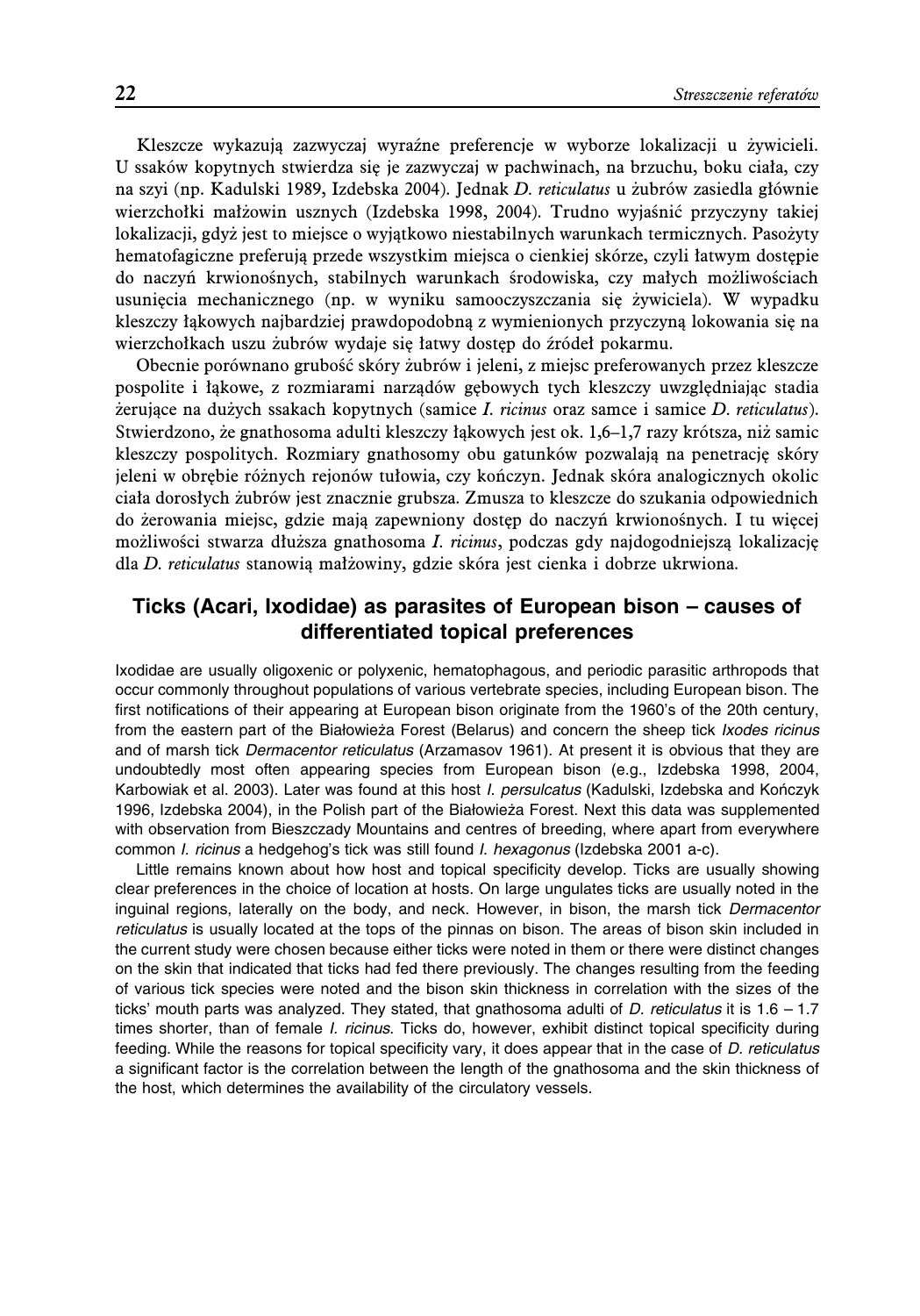# **Demodex bisonianus (Acari, Demodecidae) – specyficzny pasożyt żubra**

#### Joanna N. Izdebska

Katedra Zoologii Bezkręgowców, Uniwersytet Gdański, Gdynia

Do rodziny nużeńcowatych (Acari, Prostigmata, Demodecidae) należą roztocze wykazujące wysoką specyficzność żywicielską i topiczną. U wielu gatunków ssaków kopytnych znane są swoiste dla nich, synhospitalne gatunki tych roztoczy, przystosowane do życia w mieszkach włosowych, gruczołach łojowych i zmodyfikowanych narządach gruczołowych (np. gruczołach Meiboma). U żubra odkryto tylko jeden taki gatunek, Demodex bisonianus Kadulski et Izdebska 1996, notowany w skórze blisko połowy żubrów (Izdebska 2006). Specyficzny nużeniec żubra zasiedla gruczoły Meiboma (tarczkowe) powiek i pod względem proporcji ciała i szeregu elementów morfologicznych przypomina nużeńce o analogicznej lokalizacji występujące u innych kopytnych (np. bydła, czy konia) (Izdebska 2000, 2009).

Obecnie analizowana jego lokalizacje tkankową i prowadzono obserwacje ewentualnych zmian powodowanych przez te roztocze w tkankach skóry żubra. Takich zmian nigdy nie obserwowano makroskopowo. Sporządzono ok. 100 preparatów histologicznych z wycinków skóry z powiek żubrów 10 żubrów, w obrębie której przy zastosowaniu metody wytrawiania wykryto D. bisonianus. Nużeńce zaobserwowano w ponad 50% preparatów. Znalezione okazy były umiejscowione najczęściej w świetle przewodów wyprowadzających gruczołów Meiboma.

W obecnych badaniach nie stwierdzono żadnych zmian histopatologicznych powstałych jako efekt pasożytowania D. bisonianus. Zatem badania struktury tkanek potwierdziły obserwacje oparte o analizy makroskopowe, a wskazujące, że tak powszechne występowanie (ekstensywność infestacji) roztoczy D. bisonianus u żubrów, przy jednocześnie niskim poziomie intensywności, nie powoduje wyraźnych objawów infestacji. Tym samym stwarza pogląd o ich małej szkodliwości dla żywicieli. Jednak w ocenie potencjalnej szkodliwości należy uwzględnić nie tylko efekty bezpośredniego pasożytowania, ale również możliwość transmisji patogenów. Wydaje się, że pasożyt powszechny w populacji żywicieli, a nieuciążliwy i być może nie wywołujący często nawet reakcji immunologicznych, może w tym kontekście być szczególnie niebezpieczny.

### **Demodex bisonianus (Acari, Demodecidae) – specific parasite of European bison**

Mites from Demodecidae family (Acari, Prostigmata) demonstrate host and topical specifity. In skin of many species form ungulates are often two or more synhospital species of demodectic mites, adapted for live in hair follicles, glands and modified gland organs (e.g. Meibomian glands). In skin of European bison was found only *Demodex bisonianus* Kadulski et Izdebska 1996, taken down in the half of hosts population (Izdebska 2006). *D. bisonianus* living in the Meibomian glands of eyelids of bison and is very similar to demodectic mites from other ungulates (e.g., cattle, horses) (Izdebska 2000, 2009).

At present analysed his tissue locations and observation of possible changes caused by these mites in tissues of the skin of the European bison was being conducted. Such changes were never being observed macroscopically. About 100 histologic preparations were made out from fragments of the skin from eyelids of 10 European bison. Due this method *D. bisonianus* was detected. Demodectic mites were observed over 50 % preparations. Found specimens have most often been situated in the light of wires of Meiboma glands leading out.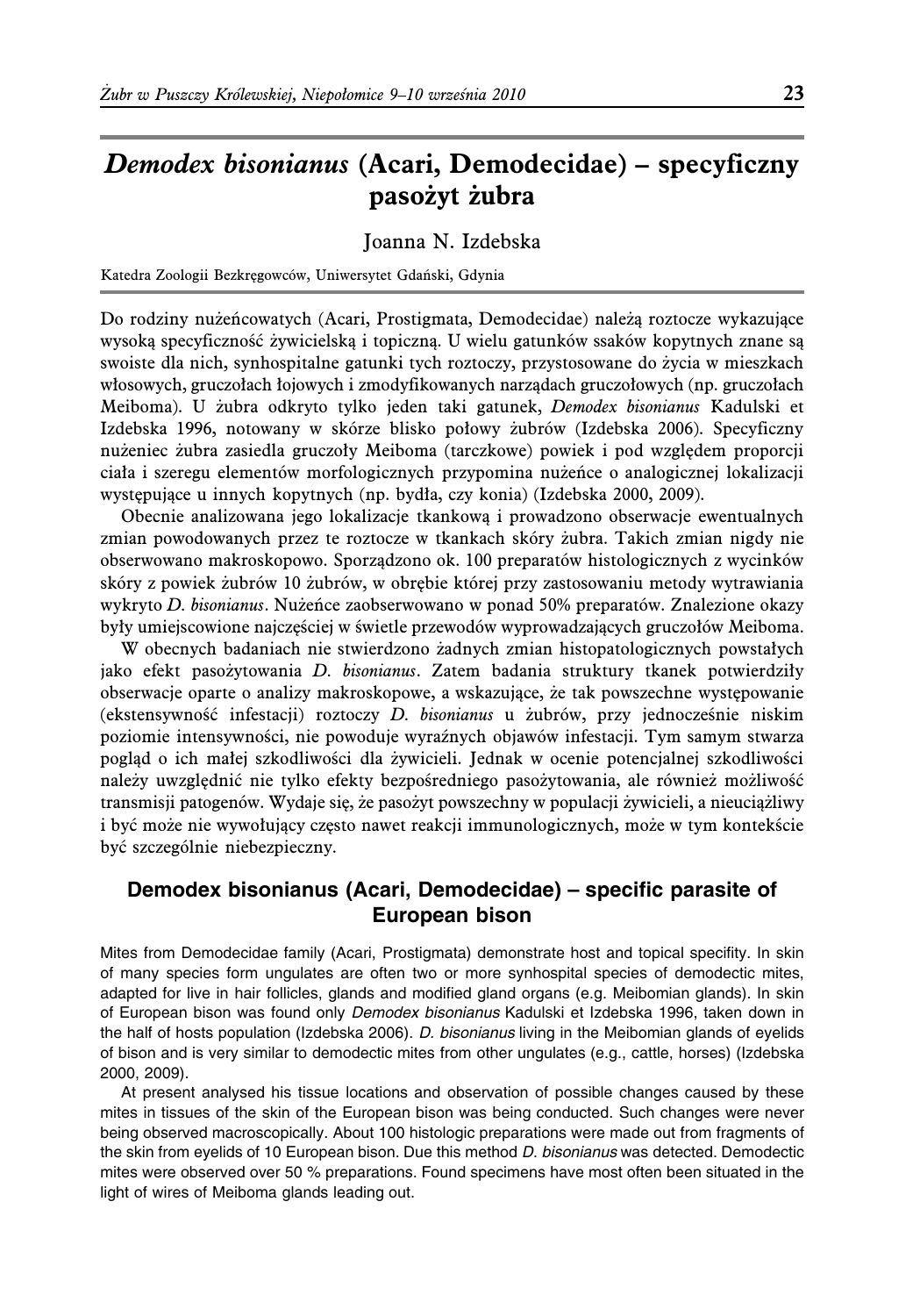In current examinations no changes were stated histopathological incurred as the effect parasitizing of *D. bisonianus*. And so observation leaning against macroscopic analyses, were confirmed by study on the structure of tissues, that so high prevalence of *D. bisonianus,* at simultaneously low intensity, doesn't cause distinct manifestations of diseases. In the process he is creating the view about their low harmfulness for hosts. However in the evaluation of the potential harmfulness one should take into account not only effects of direct parasitizing, but also the possibility of transmission of pathogens. It seems, that universal parasite in the hosts population, and nontroublesome and perhaps not often triggering even immune reactions, can in this context be particularly dangerous.

# **Badania jakości przyrodniczej i pokarmowej łąk w Puszczy Boreckiej**

Katarzyna Kaczorowska<sup>1</sup>, Justyna Świeczkowska<sup>2</sup>, Wanda Olech<sup>1</sup>, Czesław Hołdyński<sup>2</sup>

<sup>1</sup> Katedra Genetyki i Ogólnej Hodowli Zwierząt, SGGW w Warszawie <sup>2</sup> Katedra Botaniki i Ochrony Przyrody, Wydział Biologii UWM w Olsztynie

W Puszczy Boreckiej w nadleśnictwach Borki i Czerwony Dwór znajduje się około 600 ha łąk. Stanowią one bazę pokarmową dla bytujących tam zwierząt, w tym żubrów. Niektóre z łąk są także obiektami cennymi przyrodniczo ze względu na występowanie rzadkich i chronionych gatunków roślin. Celem pracy jest sklasyfikowanie łąk na podstawie ich jakości przyrodniczej i pokarmowej i w zależności od wyników zaplanowanie zabiegów poprawiających wartość wyżywieniową łąk.

Badania są zaplanowane na 3 lata. W tym czasie zostaną oznaczone zbiorowiska roślinne łąk i określona ich wartość pokarmowa. Zbiorowiska roślinne zostaną zidentyfikowane na podstawie zdjęć fitosocjologicznych wykonanych metodą Braun-Blanqueta.

Badania wartości pokarmowej łąk zostaną wykonane na około 30% zbiorowisk łąkowych, na których stwierdzono obecność żubrów. Na wyznaczonych transektach pobrane zostaną próbki, które następnie poddane będą analizie ilościowo-wagowej. Uśredniona próba z każdej łąki zostanie przebadana w laboratorium na zawartość frakcji: sucha masa, popiół surowy, białko ogólne, tłuszcz surowy, włókno surowe, frakcje włókna (ADF, NDF, lignina, pH).

### **Studies on natural and alimentary quality of meadows in the Borecka Forest**

Approximately 600 hectares of meadows are located in Borecka forest (forest inspectorates Borki and Czerwony Dwór). They are a feeding base for wildlife, including European bison. Some of them are also valuable natural objects due to the occurrence of rare and protected plant species. The aim of the study is to classify meadows based on their natural and alimentary quality. Depending on the results the treatment to improve the nutritional quality of grasslands will be planed.

Studies are scheduled for three years. During this time, meadow plant communities will be designated and their nutritive value defined. Plant communities are identified using phytosociological method by Braun-Blanquet. Nutritive value of grasslands research will be performed at about 30% of the meadow area where the bison were found. Samples will be collected o n designated transects and analyzed by quantitative-weight method. The average sample from each of the meadows will be tested in the laboratory on the content of fractions: dry matter, crude ash, total protein, crude fat, crude fiber, fiber fractions (ADF, NDF, lignin, pH).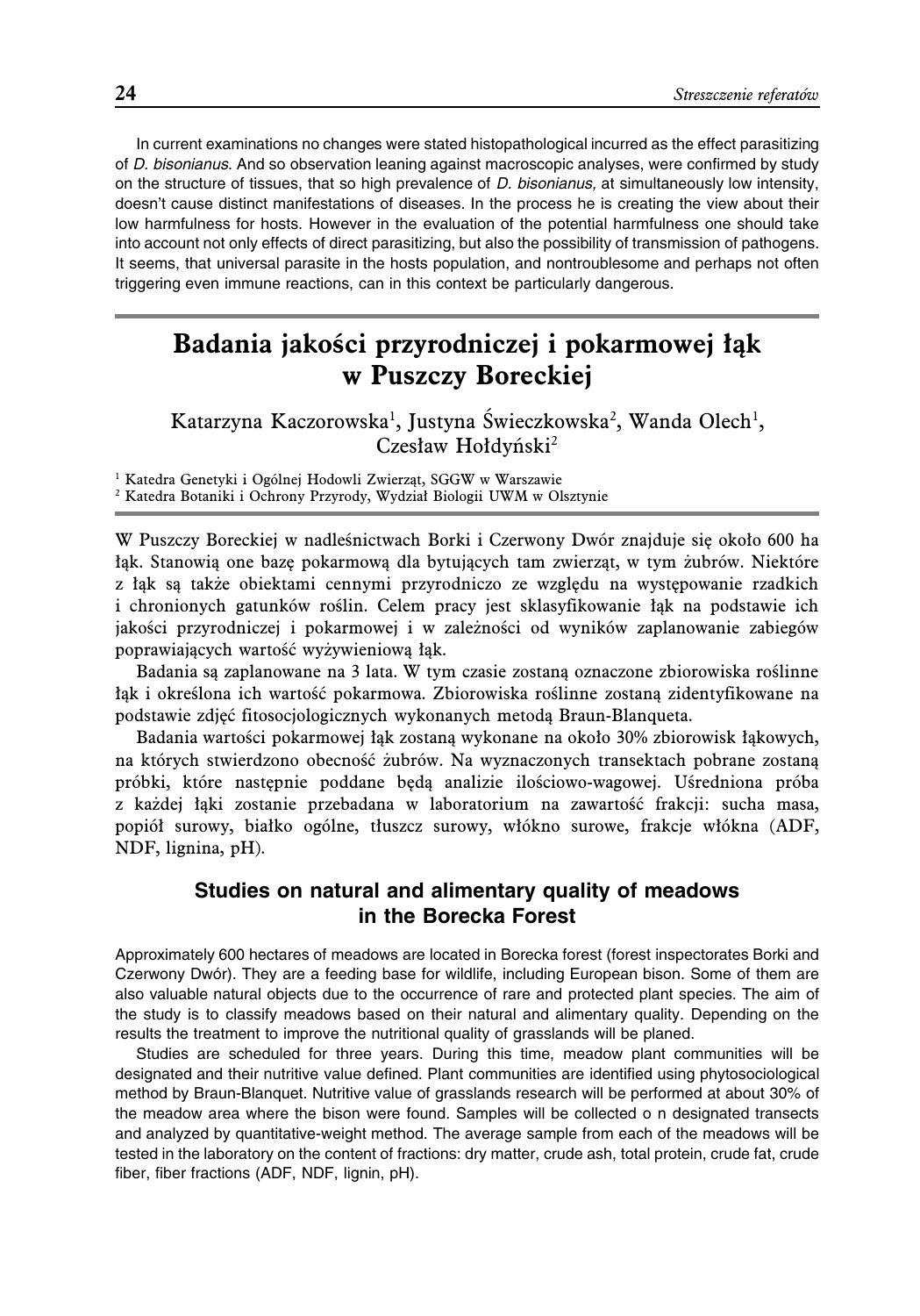# **Próba oceny zmienności genetycznej żubra (Bison bonasus) przy użyciu markerów SNP (mikromacierz Illumina Bovine 50K)**

Stanisław Kamiński<sup>1</sup>, Wanda Olech<sup>2</sup>, Kamil Oleński<sup>1</sup>, Zuzanna Nowak<sup>2</sup>, Anna Ruść<sup>1</sup>

<sup>1</sup> Uniwersytet Warmińsko-Mazurski w Olsztynie, Katedra Genetyki Zwierząt <sup>2</sup> Katedra Genetyki i Ogólnej Hodowli Zwierząt, SGGW w Warszawie

Na podstawie analizy rodowodów oraz niektórych badań molekularnych uważa się, że populacja żubra egzystująca w Puszczy Białowieskiej jest bardzo wysoko zinbredowana. Co więcej, zastosowanie rutynowych zestawów markerów mikrosatelitarnych bydła nie było w stanie wykazać istotnych różnic pomiędzy tymi liniami genetycznymi żubra..

Celem badań była ocena ogólnej zmienności genetycznej dwóch linii żubra i podjęcie próby ich rozróżnienia na bazie markerów SNPs mikromacierzy Bovine 50K BeadChip (Illumina). Materiał do badań stanowił genomowy DNA izolowany z krwi obwodowej 10 żubrów (samców) o znanych rodowodach z dwu linii genetycznych: nizinnej (5 osobników) i białowiesko-kaukaskiej (5 osobników). Wyboru żubrów dokonano na podstawie analizy ich rodowodów w celu uzyskania jak najszerszej reprezentacji gatunku. W wyniku genotypowania 54.001 markerów SNPs uzyskano zadowalający wskaźnik skuteczności genotypowania 93,5% (tzw. total call rate). Zaledwie 1337 SNPs (2,8%) okazało się polimorficzne w grupie badanych żubrów.

Analizując różnice między liniami żubra, stwierdzono nieco większą zmienność dla linii nizinnej odwrotnie niż oczekiwano na podstawie rodowodów. Używając testu chi-kwadrat stwierdzono, że statystycznie istotne różnice we frekwencji alleli występują w przypadku 50 SNPs, w tym dla 7 z nich na poziomie istotności  $p < 0.01$ . Konieczna jest analiza bioinformatyczna określająca funkcję owych 7 genów lub regionów bezpośrednio sąsiadujących z tymi markerami i prowadząca do wyjaśnienia ich wyjątkowego znaczenia w zachowaniu bioróżnorodności tego gatunku.

Wśród badanych żubrów bliższej analizie poddano profil SNP samca ze zmianami na napletku. Bliższa analiza genotypów wykazała, że osobnik ten ma szereg markerów o genotypie nie występującym u pozostałych 9 żubrów (zdrowych). Analiza genomu bydła w pozycjach wyznaczonych przez takie markery wskazała na kilka genów kodujących białka związane z reprodukcją.

### **Attempt to assess the genetic variability of European bison (***Bison bonasus***) using SNP markers (Illumina microarrays Bovine 50K)**

Based on pedigree analysis and some molecular studies it is believed that the bison population existing in the Bialowieza Forest is highly inbred. Moreover, the use of routine sets of cattle microsatellite markers did not demonstrate significant differences between these genetic lines of European bison. The aim of this study was to assess the overall genetic variability of the two bison lines to distinct them on the basis of marker SNPs microarray 50K Bovine BeadChip (Illumina). Material for the study was a genomic DNA isolated from peripheral blood of 10 bison (male) with known pedigrees of the two genetic lines: Lowland (5 individuals) and the Lowland-Caucasian (5 individuals). The selection of bison was made on the basis of their pedigree in order to obtain the widest possible representation of the species.

As a result of genotyping of 54,001 SNPs markers satisfactory genotyping success rate 93.5% (the total call rate) were obtained. Only 1,337 SNPs (2.8%) proved to be polymorphic in the studied group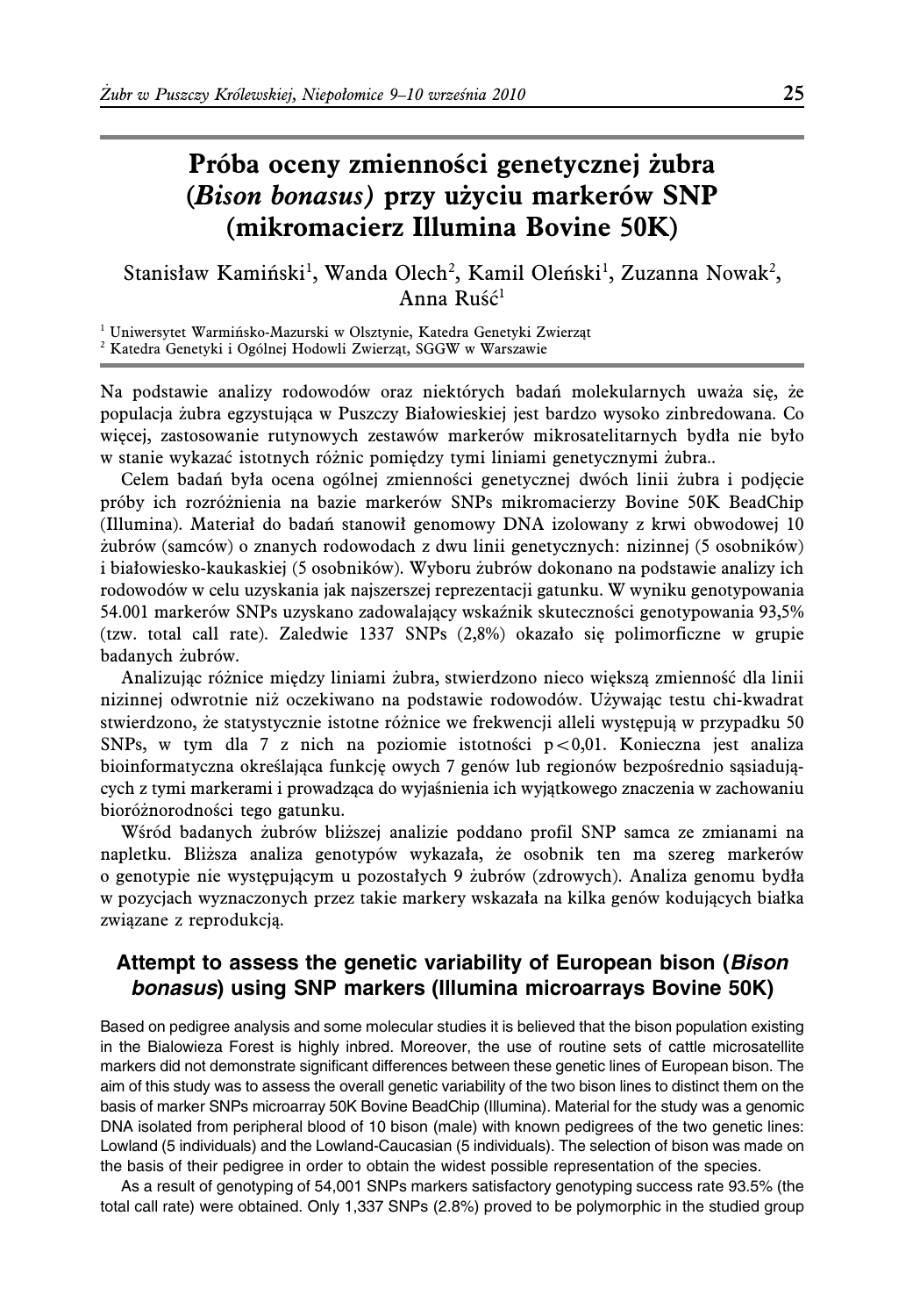of bison. When analyzing the differences between the lines of European bison, variability was slightly greater for the Lowland line opposite than expected on the basis of pedigree. Using chi-square test found that statistically significant differences in allele frequency occur in the case of the 50 SNPs, including seven SNPs at the level of significance  $p < 0.01$ . It is necessary to perform bioinformatic study of these seven genes or regions directly adjacent to those markers leading to the explanation of their importance in preserving the unique biodiversity of this species.

Among the investigated samples, closely analyzed the SNP profile of a male suffering from posthisis. Closer analysis of the genotypes showed that the individual has a number of markers of genotype that is not occurring in the remaining nine bison (healthy). Analysis of the bovine genome in positions designated by such markers identified several genes associated with reproduction.

# **Florystyczna analiza diety żubra w Puszczy Białowieskiej**

Tomasz Kamiński, Emilia Hofman-Kamińska, Rafał Kowalczyk

#### Zakład Badania Ssaków PAN, Białowieża

Dieta żubrów w Puszczy Białowieskiej badana była w przeszłości za pomocą bezpośrednich obserwacji terenowych w miejscach żerowania oraz mikroskopowej analizy treści żwacza. W latach 2009–2010 od kwietnia do września na terenie całej Puszczy Białowieskiej prowadzono florystyczną analizę składu diety żubrów obu płci śledzonych radio-telemetrycznie w miejscach ich żerowania. Metodyka badań terenowych obejmowała rejestrację gatunków i udziału roślin zjadanych przez żubry oraz ocenę ich dostępności w środowisku. Dostępność roślin w miejscach żerowania oceniano na losowych powierzchniach z wykorzystaniem metody rang. Na obserwowanych powierzchniach żerowania żubrów stwierdzono występowanie 187 gatunków roślin naczyniowych, z których 123 były zjadane przez żubry. Żubry najczęściej zjadały rośliny zielne (46% udziału w diecie) oraz trawy i turzyce (31%). Udział nalotu i podrostu drzew i krzewów oraz paproci wynosił łącznie 23%. Wśród najczęściej zjadanych roślin dominowały: pokrzywa zwyczajna (Urtica dioica), wiązówka błotna (Filipendula ulmaria), śmiałek darniowy (Deschampsia caespitosa), trzcinnik leśny (Calamagrostis arundinacea) i malina właściwa (Rubus idaeus). Porównanie udziału w diecie najczęściej zjadanych gatunków roślin z ich dostępnością wskazuje na preferencje w stosunku do maliny i prosownicy rozpierzchłej (Milium effusum) oraz unikanie gatunków trujących: zawilca (Anemone nemorosa) i jaskra rozłogowego (Ranunculus repens). Inne gatunki zjadane były proporcjonalnie do ich dostępności. Wystąpiły istotne statystycznie różnice w procentowym udziale grup roślin w diecie byków i krów żubra. Krowy zjadały więcej traw i turzyc niż byki, natomiast mniej gatunków drzewiastych, krzewów i paproci. Udział roślin zielnych był podobny. Zaobserwowano sezonowe wahania udziału poszczególnych grup roślin w ciągu roku. Udział roślin zielnych w diecie utrzymywał się na stałym poziomie w ciągu roku (45–48%), udział traw i turzyc zmniejszał się, natomiast drzew, krzewów i paproci wzrastał w okresie późnego lata. Wyniki badań wskazują na wpływ dostępności pokarmu na dietę żubra oraz sugerują występowanie segregacji płci w obrębie gatunku.

### **European bison diet in Białowieża Forest**

The diet of European bison was studied in the past by direct observation of bison and by stomach content analysis. In 2009–2010, bison diet was studied using foraging trails of radio-collared males and females in Bialowieza Forest. The methods of study included registration of plant species and their proportion in the biomass consumed, and plant abundance estimation using the rank method. Of 187 plant species registered in the area covered by bison, 123 species were consumed by bison.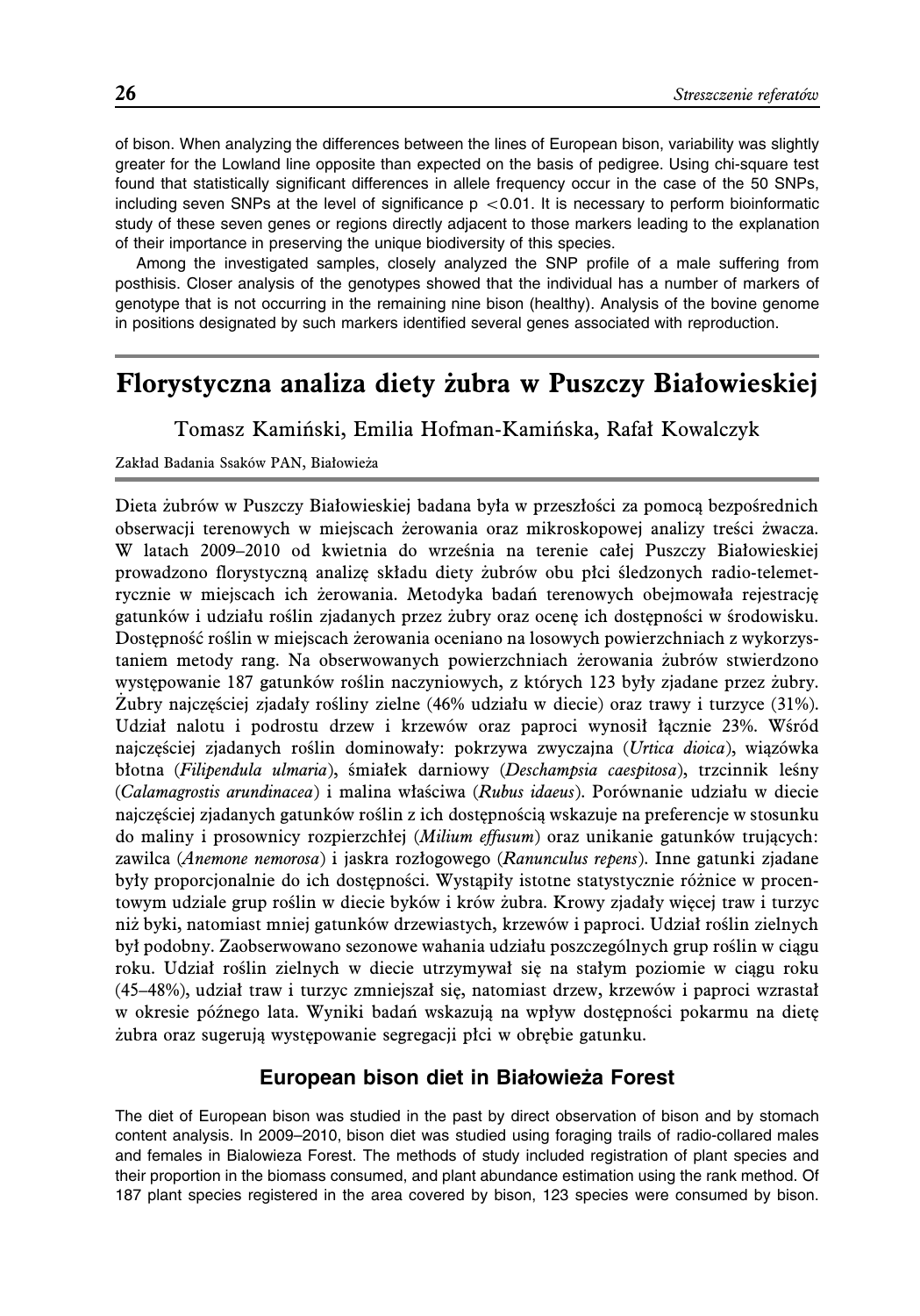Herbs (46% of biomass consumed) and grasses and sedges (31%) were the dominant plant groups consumed by bison. The proportion of trees, shrubs and ferns was lower (23% in total). Among the most-often consumed plants were: stinging neetle (*Urtica dioica*), meadowsweet (*Filipendula ulmaria*), tussock grass (*Deschampsia caespitosa*), rough small-reed (*Calamagrostis arundinacea*) and red raspberry (*Rubus idaeus*). Comparison of the proportions of the most commonly consumed plant species with their abundance showed a preference for raspberry and American milletgrass (*Milium effusum*), and avoidance of poisonous wood anemone (*Anemone nemorosa*) and creeping buttercup (*Ranunculus repens*). Other species were consumed proportionally to their availability. We recorded statistically significant differences in the diets of male and female bison. Cows consumed more grasses and sedges, while males foraged more on trees, shrubs and ferns. The proportion of herbs taken was similar. Seasonal variation in the proportion of some plant groups was recorded. The percentage of herbs in bison diet was stable (45–48%), consumption of grass decreased, whilst tree, shrub and fern consumption increased in late summer. Results of the study shows the influence of food availability on bison diet and indicates possible sexual segregation of males and females.

# **The LARGE HERBIVORES, Eurasian Support Network: towards a renewed in-situ and ex-situ cooperation**

Hans Kampf

Large Herbivores Eurasian Support Network

On the  $1<sup>st</sup>$  of July 2010 the Large Herbivore Foundation (LHF) joined the ECNC-European Centre for Nature Conservation. ECNC is an international expertise centre for biodiversity and sustainable development, with its headquarters in Tilburg, the Netherlands. ECNC has 20 staff located in Tilburg and one staff member based in the European Topic Centre for Biological Diversity in Paris. In order to join forces, ECNC and the Coastal and Marine Union (EUCC) created the ECNC Group last year, consisting of a "blue" and a "green" pillar.

#### **LHF is now the "large herbivores Eurasian Support Network"**

The foundation LHF is closed, but the LHF mission continues in the new ECNC Programme on Ecosystem and Species Management as part of the green pillar of the ECNC Group. LHF's Network will be converted into the independently functioning ECNC "**Large Herbivores Eurasian Support Network**". ECNC will serve as the coordinator of this Network. LHF's Executive Director – Hans Kampf – will become Senior Programme Manager of this new programme and will be responsible for the Eurasian Support Network as well**.**

The **large herbivores** website will continue to serve as one of the main tools of the future work; a WIKI-like platform for everyone interested in the large herbivores in Eurasia with a lot of information about the species and their landscapes, leading to project ideas, factsheets and portfolios. As a source for fundraising and as a base for concrete results: between the hand-on actions in the in the field and the long-term policy developments on national and even global levels.

### **The focus of the work for the coming years**

- To strengthen the Network, building partnerships with the most important organizations and experts in the field of large herbivore conservation across Eurasia, and mobilizing "herbivore ambassadors", including the ZOOS.
- With help of the new easy accessible, interactive, open source website (www.largeherbivore.org), to create the best available source of information on the large herbivore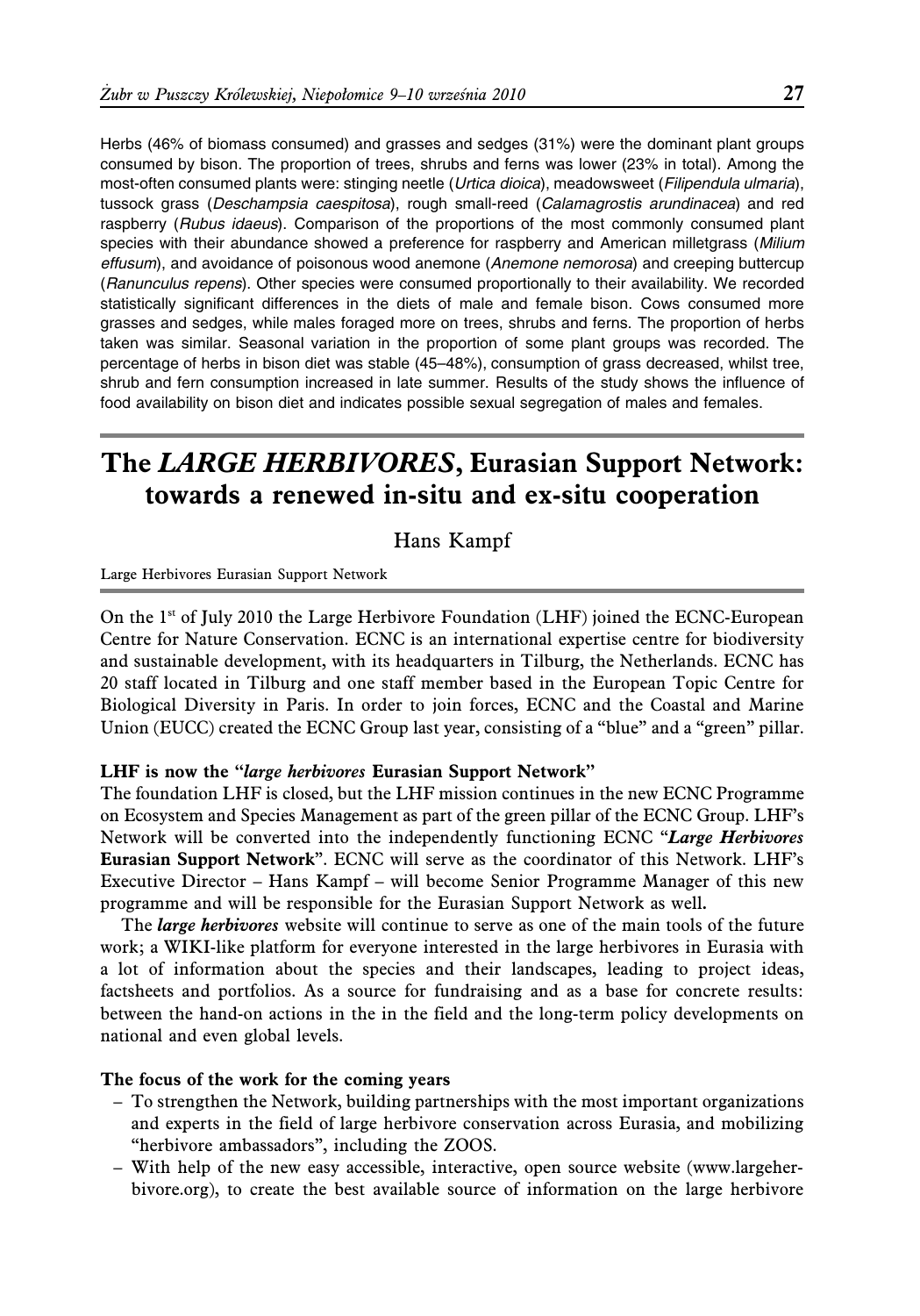species in Eurasia, matched with particularly important "hot spots" and "nature development areas".

- Identify priority projects (portfolios) in the field of large herbivores, ecosystems and their functioning.
- Develop and implement a sound communication strategy to influence key audiences, strengthen the policy developments, and to improve the management situations on the ground.
- To combine the efforts through  $in-situ$  and  $ex-situ$  conservation and restoration strategies.

#### **The region**

We recognize circa 57 countries in our region, the Eurasian part of the Palaearctic ecoregion, excluding Northern China/Tibet, but including a few countries south of the Caspian sea to underline the connectivity between Turkey and countries as Turkmenistan.

#### **The species**

We selected 35 species of herbivores, including the wild boar and the beaver as important "ecosystem builders" (http://www.largeherbivore.org/large-herbivore-species-database/). The large herbivores are an important prey for the large carnivores, and important food for the carrion eaters, a still undervalued part of our biodiversity.

Based on the factsheets of the IUCN Red List for Endangered species (with many thanks to IUCN, and its Species Survival Commission) we found that only 25% of the large herbivore species in Eurasia count a total population larger than 250,000 animals; but even more than 30% are occurring in numbers lower than 10,000 animals, at a meta-population level. These numbers are shocking numbers, especially for large herbivores that should occur in numbers in the range of may 100,000s or even millions.

Within a few weeks we will present more figures for each of the species regarding their numbers, the level of protection or how threatened they are, based on the IUCN criteria of threatened species, and their developments as well. These first figures are still under discussion, but the trends seem clear, and have to be changed from a negative into a positive spiral.

#### **The landscapes**

Large carnivores need large herbivores, and large herbivores need vast landscapes. Therefore vast landscapes / robust ecosystems have to be recognized and protected by spatial planning or reconstructed by connectivity with as one of the instruments the Pan European Ecological Network, in combination with Natura 2000 and Emerald. This is also an answer from nature protection and development on the risks of climate change (http://www.largeherbivore.org/landscapes/).

#### **Towards a renewed cooperation**

The **LARGE HERBIVORES** Eurasian Support Network hopes to fulfill a niche in the coming years in Eurasia, working in a large and wide network, where specialists and enthusiast people meet.

# **The** *LARGE HERBIVORES***, Eurasian Support Network: odnowienie wspo´ łpracy** *in-situ* **i** *ex-situ*

W dniu 1 lipca 2010 r. Large Herbivore Foundation (LHF) dołączyła do ECNC – Europejskiego Centrum Ochrony Przyrody. ECNC jest międzynarodowym centrum wiedzy fachowej/ doskonałości/ doradztwa w zakresie różnorodności biologicznej i trwałego rozwoju, z siedzibą w Tilburgu w Holandii.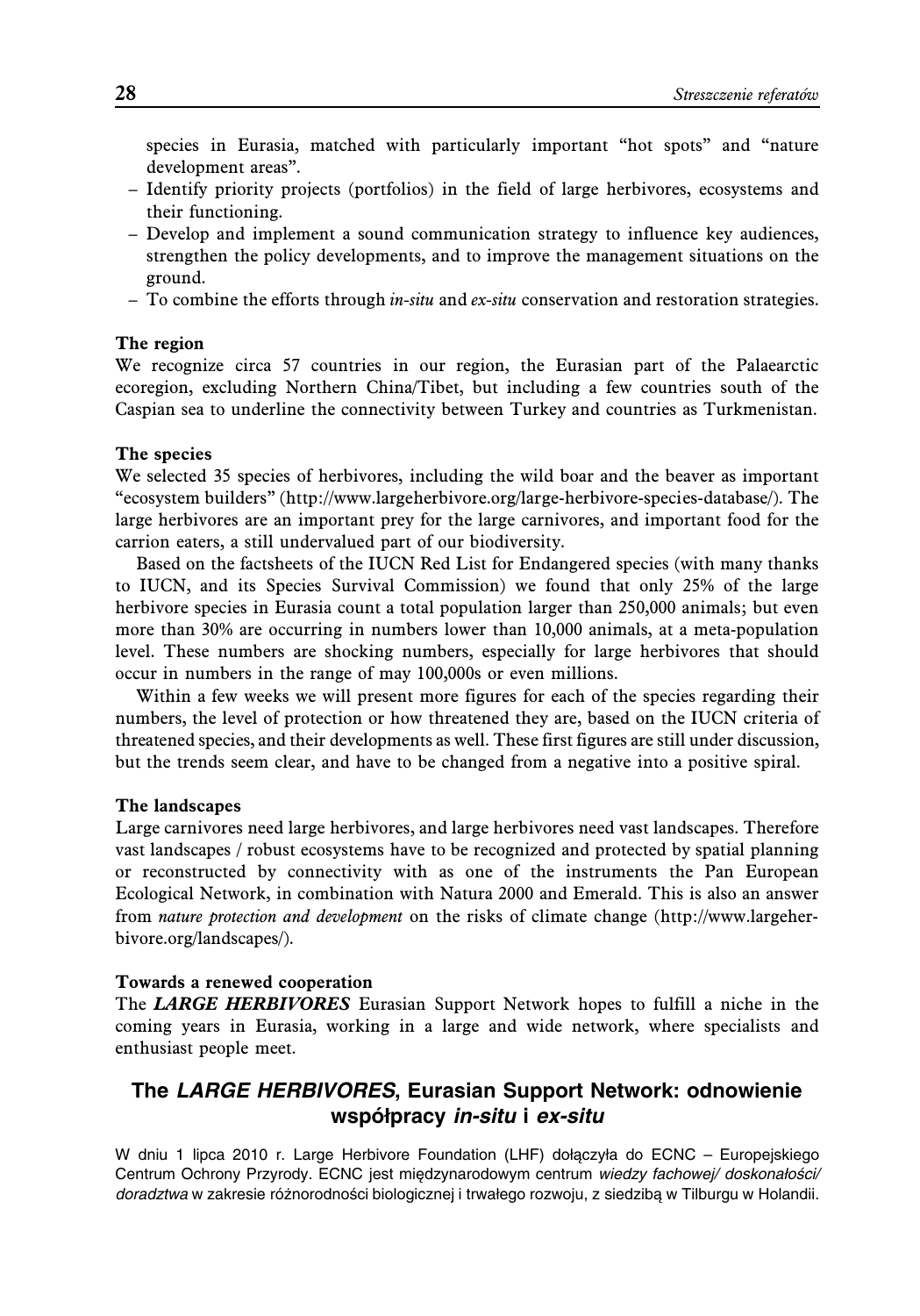ECNC ma 20 pracowników pracujących w Tilburgu i jednego pracownika w Europejskim Centrum Tematycznym ds. Różnorodności Biologicznej w Paryżu. W zeszłym roku, w celu połączenia sił, ECNC i Unia Przybrzeżna i Morska (EUCC) utworzyły Grupę ECNC, składającą się z filaru "niebieskiego" i "zielonego" LHF stało sie˛ **"***Large Herbivores* **Eurasian Support Network"**

Fundacja LHF zakończyła działalność, ale misja LHF jest kontynuowana w nowym programie ECNC w ramach zielonego filaru Grupy ECNC dotyczącym zarządzaniem ekosystemami i gatunkami. Sieć LHF zostanie przekształcona w funkcjonujące niezależnie ECNC "Duże Roślinożerne – Eurazjatycka Grupa Wsparcia". ECNC będzie służył jako koordynator tej sieci. Dyrektor zarządzający LHF – Hans Kampf – zostanie Senior Manager'em nowego programu i be˛dzie odpowiedzialny za Eurazjatycka˛ Siec´ Wsparcia.

Strona internetowa (platforma podobna do WIKI) będzie nadal służyć jako jedno z głównych narzedzi przyszłej pracy dla wszystkich zainteresowanych dużymi zwierzetami roślinożernymi w Eurazji. Zawierając wiele informacji na temat gatunków i ich środowiska życia, jest pomocna przy planowaniu projektów, konstruowaniu zestawień i portfolio. Strona stanowi wsparcie przy pozyskiwaniu środków i jako podstawa do konkretnych rezultatów: bezpośrednich działania w terenie oraz, w perspektywie długoterminowej, rozwoju polityki na skalę krajową a nawet międzynarodową.

#### Główne tematy prac na najbliższe lata

- · Wzmocnienie Sieci, budowanie partnerstwa z najważniejszymi organizacjami i ekspertami w dziedzinie ochrony dużych roślinożerców całej Eurazji, a także mobilizacja "ambasadorów roślinożerców", łącznie z ogrodami zoologicznymi.
- · Tworzenie, najlepszego z dostępnych, źródła informacji o gatunkach dużych roślinożerców ze szczególnym uwzględnieniem ich powiązania z "gorącymi punktami" i "obszarami rozwoju przyrody" w postaci nowej łatwo dostepnej, interaktywnej, strony internetowej open source (www.largeherbivore.org),
- Określenie priorytetowych projektów (portfolio) w odniesieniu do dużych zwierzat roślinożernych, ich ekosystemów i funkcjonowania.
- Opracowanie i wdrożenie strategii komunikacji dźwiekowej mającej wpłynać na docelowych odbiorców, wzmocnienie rozwoju polityki oraz poprawy sytuacji zarządzania gruntami.
- Połaczenie wysiłków w ramach ochrony i strategii odbudowy zarówno *in-situ* jak *ex situ*.

#### **Zasie˛g działania**

Zasiągiem działania obejmujemy około 57 krajów w naszym regionie, Eurazjatycka część ekoregionu palearktycznego, z wyjątkiem północnych Chin/Tybetu, ale z uwzględnieniem krajów na południe od Morza Kaspijskiego, aby podkreślić łączność między Turcją a krajami jak Turkmenistan.

#### **Gatunki**

Wybraliśmy 35 gatunków zwierząt roślinożernych, w tym dziki i bobry, ważnych "budowniczych ekosystemu" (http://www.largeherbivore.org/large-herbivore-species-database/). Duże zwierzęta roślinożerne jako pokarm dużych drapieżników i istotne źródło pożywienia dla padlinożerców wciąż niedocenianym element różnorodności biologicznej.

Na podstawie zestawień z Czerwonych List IUCN za gatunek zagrożony (podziekowania dla IUCN i Komisji Przetrwania Gatunków) ustaliliśmy, że tylko 25% gatunków dużych roślinożerców w Eurazji ma populacje wieksze niż 250.000 osobników a ponad 30% wystepują w liczbie niższej niż 10.000 zwierząt na poziomie meta-populacji. Są to szokujące liczby, zwłaszcza w odniesieniu do dużych zwierząt roślinożernych, które powinny być liczone w setkach tysięcy lub nawet w milionach.

W ciągu kilku tygodni zaprezentujemy więcej danych dotyczących każdego z tych gatunków: ich liczebności, poziomu ochrony i stopnia zagrożenia, w oparciu o kryteria IUCN dla zagrożonych gatunków. Te pierwsze dane są nadal przedmiotem dyskusji, ale trendy wydają się być jasne i muszą zostać zmienione z negatywnych w pozytywne.

#### **Krajobrazy**

Duże drapieżniki potrzebują dużych roślinożernych, te z kolei rozległych przestrzeni.

W związku z tym rozległe krajobrazy i stabilne ekosystemy muszą być starannie zbadane i chronione według szczegółowych planów w porozumieniu z instrumentami Paneuropejskiej Sieci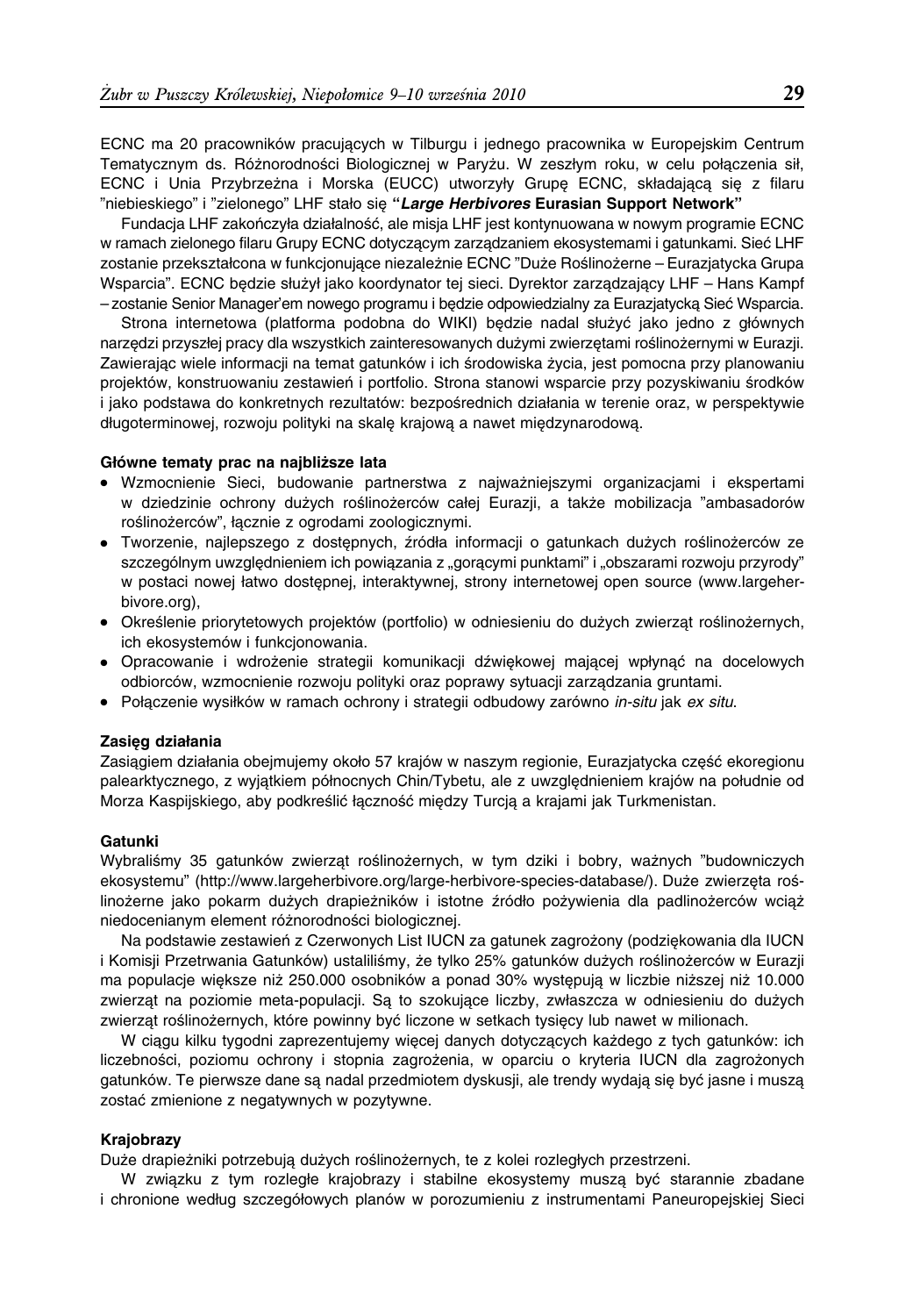Ekologicznej oraz Siecia Natura 2000 i Emerald. Jest to również odpowiedź *nature protection and* development na ryzyko związane ze zmianami klimatu (http://www.largeherbivore.org/landscapes/).

#### **Ku odnowieniu współpracy**

Eurazjatycka sieć *LARGE HERBIVORES* ma nadzieje w nadchodzacych latach wypełnić nisze działając jako rozbudowana sieć umożliwiająca współdziałanie/kontakt wśród grona specjalistów *i* entuziastów.

# **Żubr – król Puszczy czy uciekinier z terenów otwartych?**

Rafał Kowalczyk

Zakład Badania Ssaków PAN, Białowieża

Żubr jest uważany za zwierzę typowo leśne i głównie w środowiskach leśnych odtwarzano populacje gatunku w okresie restytucji. Takie podejście ma istotne znaczenie dla procesu re-introdukcji oraz ochrony gatunku, ze względu na ograniczoną dostępność rozległych obszarów leśnych oraz konieczność prowadzenie określonych działań (zimowe dokarmianie, odstrzał), zmierzających do ograniczania migracji żubrów poza obszary leśne oraz przeciwdziałania potencjalnym szkodom w drzewostanach i uprawach rolnych. Nasuwa się jednak pytanie, czy obszary leśne są optymalne dla żubra, czy też są siedliskami suboptymalnymi, zasiedlonymi w wyniku zmian środowiskowych, jakie nastąpiły w Europie po ostatnim zlodowaceniu oraz ekspansji człowieka i wyparciu gatunku z terenów otwartych. Historia pochodzenia żubra oraz wiele cech jego morfologii i zachowania wskazują, że zwierzęta te są ewolucyjnie przystosowane do terenów otwartych. Żubr pochodzi najprawdopodobniej od żubra stepowego (Bison priscus), który ewoluował na rozległych stepach Azji, oraz jest blisko spokrewniony z bizonem, który jest typowym mieszkańcem terenów otwartych. Szeroki pysk żubra, obecność zębów o wysokich koronach, kształt żuchwy oraz budowa przewodu pokarmowego są typowe dla gatunków trawożernych związanych z środowiskami otwartymi. Podstawą diety tego dużego roślinożercy są trawy i rośliny zielne, a udział gatunków drzewiastych w biomasie zjadanego pokarmu nie przekracza 5–30%. Badania radiotelemetryczne z Puszczy Białowieskiej wskazują, że spośród dostępnych środowisk, jedynie łąki są silnie preferowane przez żubry a ich udział w strukturze lasu ma wpływ na wielkość zajmowanych areałów. Ponadto, żubr wykazuje zachowania charakteryzujące zwierzęta kopytne środowisk otwartych. Nowo narodzone cielęta charakteryzują się dużą samodzielnością zaraz po urodzeniu, podobnie jak potomstwo ssaków kopytnych zamieszkujących sawanny, a krowy z cielętami dołączają do stad w kilka dni po wycieleniu. Istnieje zatem ogromna potrzeba określenia pierwotnego charakteru środowisk zasiedlanych przez żubra w przeszłości oraz wzorca użytkowania środowisk w obszarach w których odtwarzano dziko żyjące populacje żubra. Pozwoli to odpowiedzieć na pytanie czy żubr jest gatunkiem leśnym, czy tez optymalne środowiska tego dużego roślinożercy to tereny otwarte. Ma to istotne znaczenie dla ochrony i odtwarzania dziko żyjących populacji gatunku.

### **European Bison – King of the Forest, or an escapee from the open spaces?**

European bison is considered as typically forest animal and the populations of the species were reintroducted mainly in forest environments during the restitution. Such an approach is essential to the process of reintroduction and conservation of the species. Due to the limited availability of vast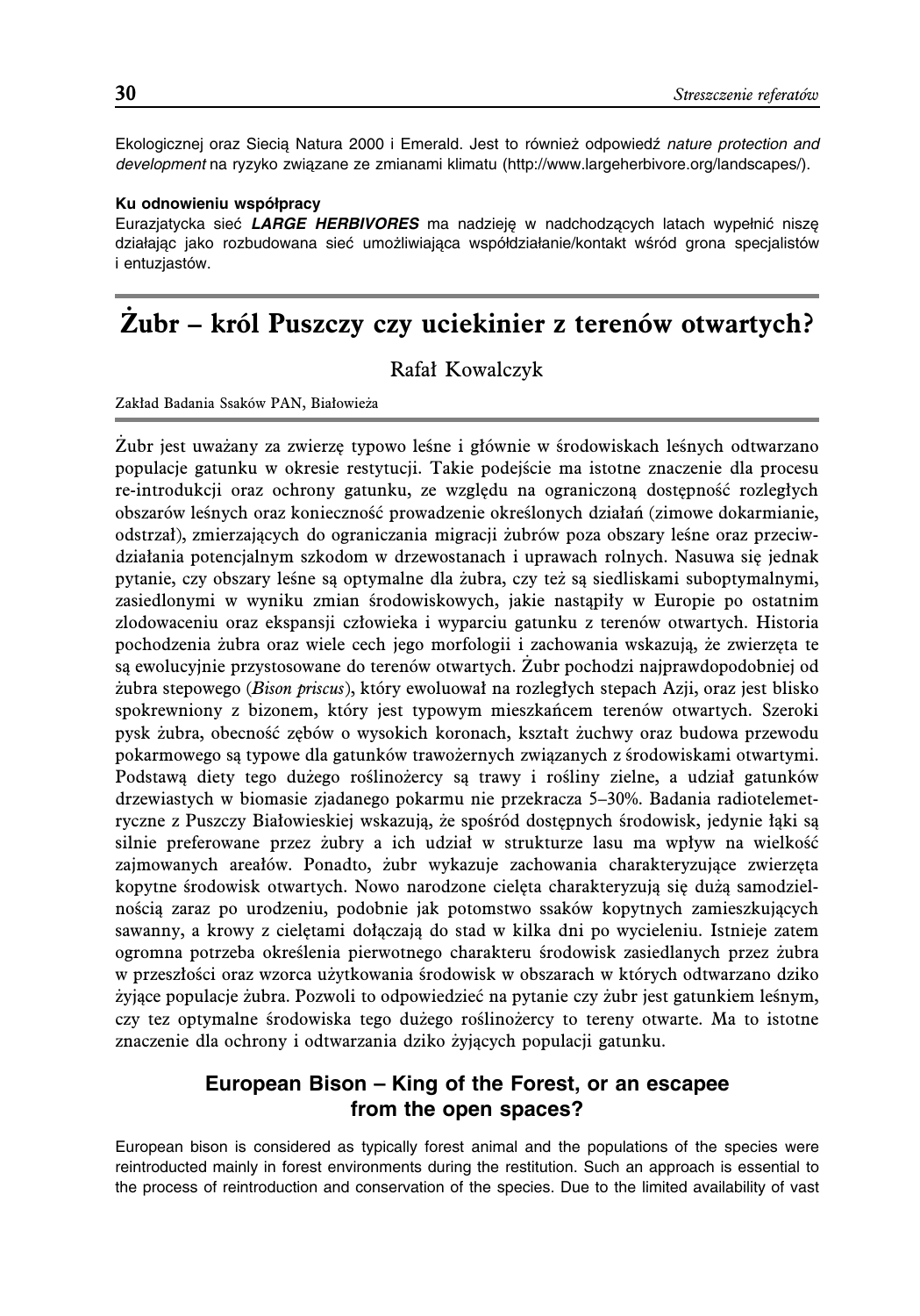forest areas and the need to carry out specific activities (winter feeding, hunting), aimed at limiting migration of bison outside the forest areas and to counter the potential damages of trees and agricultural crops. The question arises as to whether the forest areas are optimal for the bison, or are suboptimal habitats, populated as a result of environmental changes that have occurred in Europe after the last glaciations and the human expansion and displacement of the species from open areas. The history of the origin of European bison and many features of its morphology and behavior suggest that these animals are evolutionarily adapted to open spaces. European b ison probably comes from steppe bison (*Bison priscus*), which evolved in the vast steppes of Asia, and is closely related to the American bison, which is a typical inhabitant of open areas. Wide mouth of European bison, the presence of high-crowned teeth, jaw shape and construction of the gastrointestinal tract are typical of the grazers species. The basis of the diet of this large herbivore are the grass and herbage, and the proportion of tree species in the biomass of food eaten did not exceed 5–30%. Radio telemetric studies from the Bialowieza Forest indicate that among the available environments, only meadows are strongly preferred by bison and their participation in forest structure affects the size of occupied areas. In addition, European bison exhibits behavior characteristic to the open environment ungulates. The newborn calves are characterized by high self-reliance at birth, as offspring's of the ungulate mammals living in the savannah, and cows with calves join the herd in a few days after calving. There is therefore a great need to identify the primary nature of the environments inhabited the European bison in the past and the pattern of use environments in areas where are reconstructed wild populations of bison. This will answer the question whether the European bison is a forest animal, or are the optimal environment for this large herbivore are open areas. This is essential in protection and restoration wild populations of the species.

# **Rola i możliwości wykorzystania technik wspomaganego rozrodu w ochronie ginących gatunków ssaków**

### Roland Kozdrowski

#### Katedra i Klinika Rozrodu, UP we Wrocławiu

Najlepszym sposobem ochrony ginących gatunków zwierząt jest ochrona ich naturalnego środowiska. Jednakże środowisko naturalne na skutek działań człowieka znacznie się kurczy, co ogranicza swobodę przemieszczania się osobników i utrudnia wymianę materiału genetycznego między populacjami. Jednym ze sposobów ochrony bioróżnorodności jest wykorzystanie technik wspomaganego rozrodu w celu gromadzenia materiału genetycznego (banki rezerw genetycznych) oraz wprowadzenie technik wspomaganego rozrodu do programów ochrony in situ i ex situ. Jedną z tych metod jest kriokonserwacja nasienia i sztuczna inseminacja. Kriokonserwacja nasienia daje możliwość stworzenia banku nasienia, a poprzez sztuczną inseminację można wprowadzić "świeży materiał genetyczny" do izolowanych populacji. Niemniej wprowadzenie sztucznej inseminacji wymaga opracowania technik pobierania nasienia (przyżyciowo lub pośmiertnie) i jego kriokonserwacji. Wprowadzenie sztucznej inseminacji wymaga również poznania cyklu płciowego samicy, opracowania metod sterowania cyklem płciowym i owulacją, jak również powinna być sprecyzowana odpowiednia droga zdeponowania nasienia oraz liczba plemników i objętość dawki inseminacyjnej. Innymi technikami wspomaganego rozrodu, które zostały już wprowadzone lub są prowadzone badania nad ich wdrożeniem do programów ochrony zagrożonych gatunków są: embriotransfer, zapłodnienie in vitro, seksowanie nasienia, klonowanie i inne. Niemniej jednak kriokonserwacja nasienia oraz sztuczna inseminacja są podstawowymi biotechnikami rozrodu stosowanymi w programach ochrony ginących gatunków ssaków.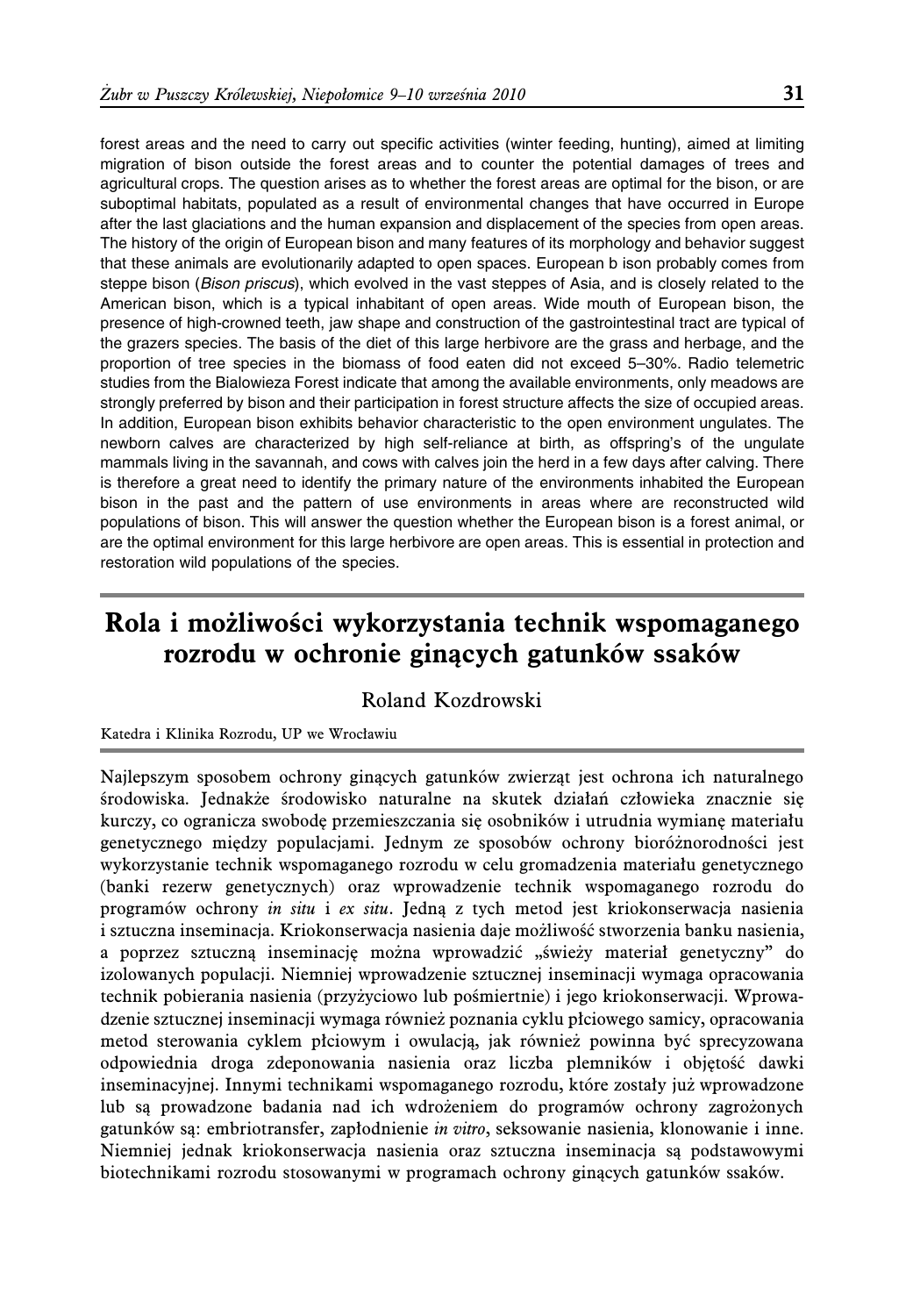# **Assisted reproductive techniques for conservation of endangered mammalian species**

The best way for conservation of endangered animal species is protection of their natural environment. However, the natural environment, as a result of human activities, is considerably shrinking which restricts free migration of individuals and hampers exchange of the genetic material between populations. One of the ways in which biodiversity may be protected is to use assisted reproductive techniques in order to collect the genetic material from endangered mammalian species (the genetic resource banking) and introduce the assisted reproduction techniques into the *in situ* and *ex situ* conservation programs. One of this method is semen cryopreservation and artificial insemination. Semen cryopreservation and storage of semen collected from endangered species can be used for creation of the genetic resource banking. Using frozen/thawed semen would facilitate the infusion of new genetic material across population by artificial insemination. However, wide introduction of artificial insemination into endangered species requires investigations for semen collection techniques (from alive animals or post-mortem) and for semen cryopreservation methods. The introduction of artificial insemination also requires a knowledge of a female reproductive cycles, working out of the protocols for synchronization of the heat and ovulation, as well as determination of the most suitable site for semen deposition. A number of spermatozoa and a volume of insemination dose should also be specified. Another modern reproductive biotechnologies are for example: embryo transfer, *in vitro* fertilization, semen sexing and somatic cell nuclear transfer. However, semen collection and cryopreservation, as well as artificial insemination are the main assisted reproductive techniques taken into account in *in situ* and *ex situ* conservation programs.

# **The Danish European bison reintroduction project to the island of Bornholm – Launch of a pilot study by August 2010**

### Erling Krabbe

Danish Ministry of the Environment, Forest and Nature Agency, Copenhagen

By June  $1<sup>st</sup>$  2010, the Danish Minister of Environment took the political decision, with the rest of the government, to launch a pilot study of a reintroduction project for European bison to Denmark. The pilot study was initiated on 12th of August 2010 by the Danish Ministry of Environment, and is carried out by the Forest and Nature Agency.

The chosen project area for the pilot study is the large state forest of Almindingen in the center of the island of Bornholm, situated in the Baltic Sea. Almindingen with surrounding forests constitutes a coherent forest complex of approximately 5000 hectares. This is one of the largest forest areas of the country, and should be sufficient as home range for a free living herd of European bison. Almindingen has a rich nature, and is appointed as a Natura 2000 site through the European Union Habitat Directive.

The first contact has already been made to the IUCN Bison Specialist Group (Professor Wanda Olech) and the Polish State, to investigate the possibilities of receiving a free living herd of the Lowland line from Bialowieza forest for reintroduction purposes.

There are four main purposes of the Danish pilot study:

1. To increase the biodiversity of the state forest of Almindingen.

2. To participate in the important, international cooperation of saving a globally threatened species.

3. To get a former native Danish mammal back to Denmark, as a free living animal in nature, and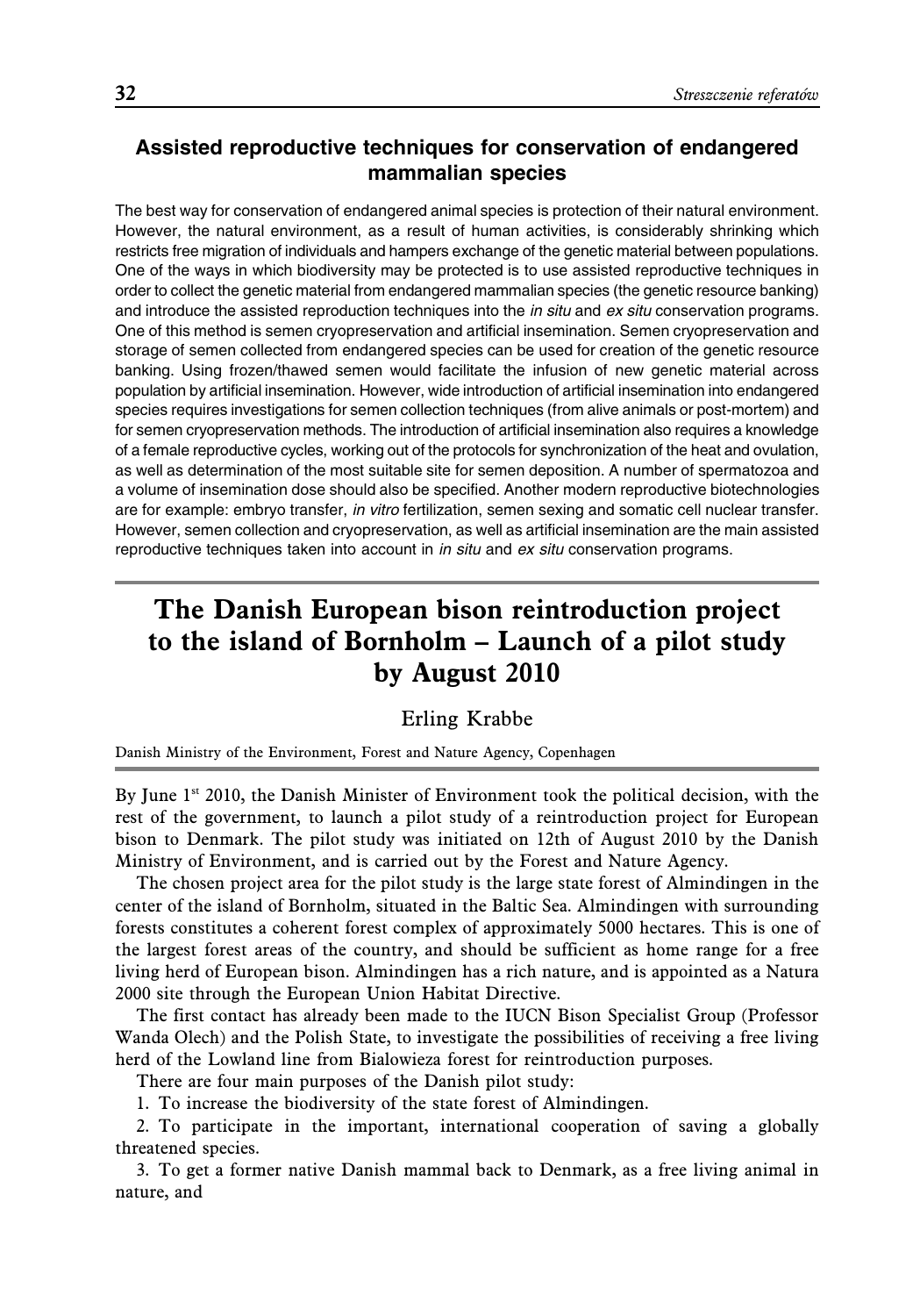4. To enhance local ecotourism and rural development. Seeking local accept and support is therefore essential for the success of the project.

The European bison has been away from Danish nature since the Iron Age more than 2.500 years ago when it was hunted and extirpated by humans. If the pilot project gives green light for the comeback of the species to Denmark, it will not be the first native species that is reintroduced to the country. Recently, the European beaver has been released with success.

## Duński projekt przywrócenia żubra na wyspę Bornholm – Rozpoczęcie **badan´ pilotaz˙owych w sierpniu 2010**

Pierwszego czerwca 2010 r., duński minister środowiska podjął wraz z rządem, polityczną decyzję o rozpoczęciu pilotażowego projektu przywrócenia do żubra do Danii. Badania rozpoczęło12 sierpnia 2010 duńskie Ministerstwo Srodowiska, a prowadzone są przez Agencję Lasów i Przyrody. Obszarem wybranym dla przeprowadzenia badań pilotażowych jest Almindingen – duży las położony w centrum wyspy Bornholm na Morzu Bałtyckim. Almindingen wraz z otaczającymi go lasami stanowi spójny kompleks leśny o obszarze około 5000 hektarów. Jest to jeden z największych obszarów leśnych w kraju, i powinien być wystarczający jako środowisko dla wolnościowego stada żubrów. Almindingen ze swoją bogatą przyrodą został wyznaczony jako obszar Natura 2000 w ramach dyrektywy siedliskowej Unii Europejskiej.

Kontaktując się z Bison Specialist Group IUCN (profesor Wandą Olech) i Państwem Polskim poczyniono już pierwsze kroki mające na celu zbadanie możliwości otrzymania z Białowieży wolno żyjącego stada żubrów linii nizinnej dla celów reintrodukcji.

Istnieją cztery główne cele duńskich badań pilotażowych:

1. Zwiększenie różnorodności biologicznej lasów państwowych Almindingen.

2. Uczestnictwo w ważnych działaniach we współpracy międzynarodowej w celu ratowania gatunków zagrożonych w skali światowej.

3. Przywrócenie jednego z Duńskich rodzimych ssaków do Danii, jako wolno żyjącego zwierzęcia

4. W celu wzmocnienia lokalnej ekoturystyki i rozwoju obszarów wiejskich. Poszukiwanie akceptacji i wsparcia lokalnych społeczności ma zasadnicze znaczenie dla powodzenia projektu.

Z˙ubra nie ma w faunie Dani od epoki z˙elaza od ponad 2,500 lat, kiedy to został wyte˛piony przez ludzi. Jeżeli projekt pilotażowy umożliwi powrót tego gatunku do Danii, nie będzie to pierwszy przypadek powrotu rodzimego gatunku do kraju. W ostatnim czasie dokonano, zwieńczonego sukcesem, wypuszczenia bobra.

# **Porównanie nasilenia występowania choroby NZN u samców żubrów w polskiej i białoruskiej części Puszczy Białowieskiej**

Małgorzata Krasińska<sup>1</sup>, Zbigniew A. Krasiński<sup>2</sup>, Aleksei N. Bunevich<sup>3</sup>

<sup>1</sup> Zakład Badania Ssaków PAN, Białowieża, ul. Browska 1B, 17–230 Białowieża,

 $^3$  Gosudarstvennoe prirodookhrannoe uchrezhdenie "National'nyi Park Belovezhskaya Pushcha" d. Kamenjuki, Belaus

W białoruskiej części Puszczy Białowieskiej, w latach 1980–2008, objawy choroby NZN obserwowano u 151 samców (w tym u 127 eliminowanych i u 24 padłych). Średni roczny procent chorych samców obliczony w stosunku do liczby samców w populacji wahał się od 0,9% do 14,8% (średnio 5,8%). Jeśli uznać przypadki zapalenia organów moczowo-płciowych samców, wykryte w latach 1966–1979, za NZN to liczba chorych samców wzrośnie do 162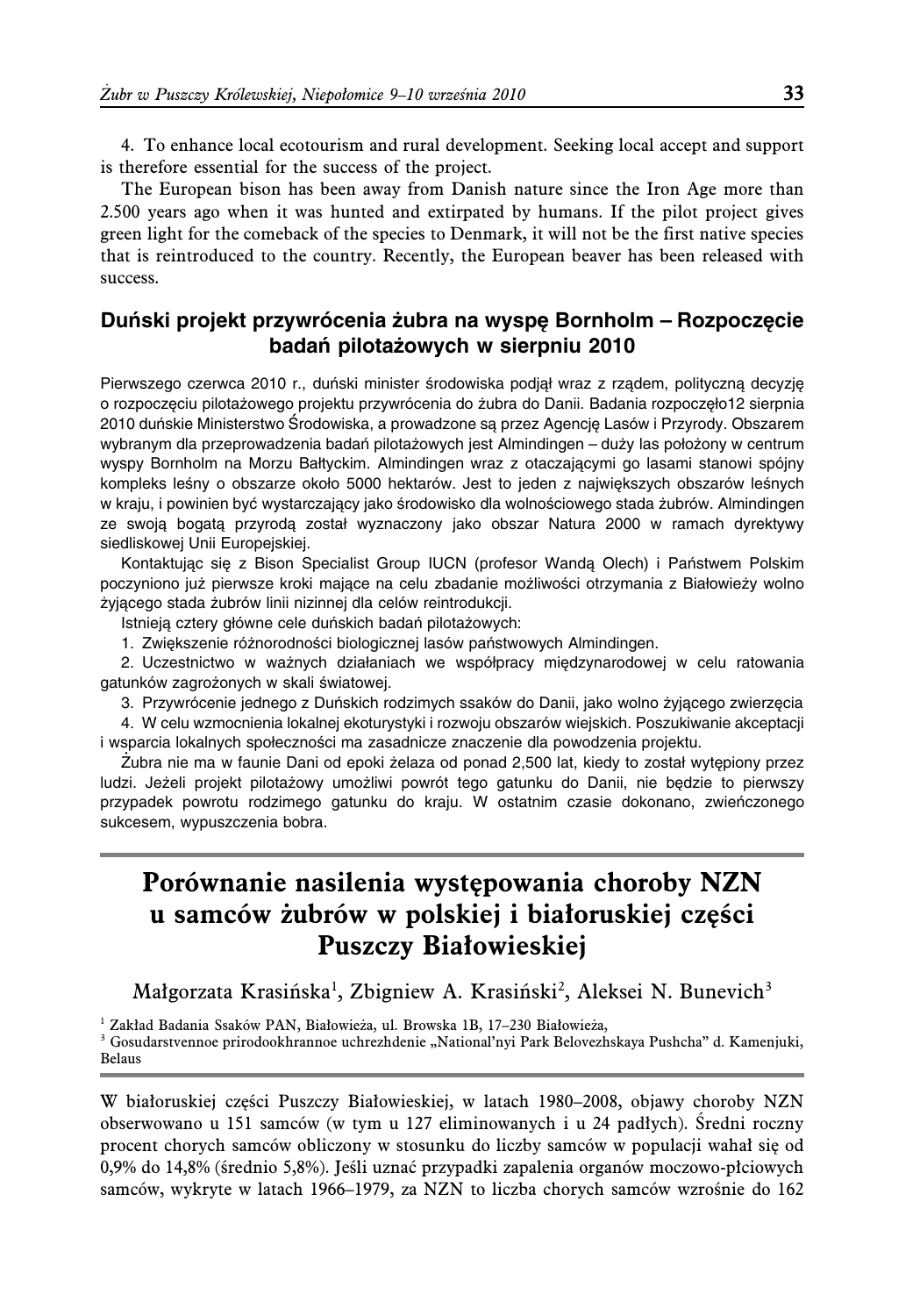osobników (134 eliminowanych i 28 padłych). Za początek wystąpienia choroby w białoruskiej części Puszczy można uznać połowę lat 60. XX w., co miało miejsce kilkanaście lat wcześniej niż w polskiej części. W polskiej populacji, w porównywalnym okresie, chorobę stwierdzano u nieznacznie większej liczby samców niż w białoruskiej. W polskiej populacji objawy choroby NZN obserwowano u 246 samców (216 eliminowanych i 30 padłych) w latach 1980–2009. Chorowało średnio rocznie 6,4% samców w populacji, od 1,5% do 15,2%. W obu populacjach choroba jest obserwowana najczęściej u osobników młodych 2–3 letnich, następnie u 4–5 letnich. Stwierdzono, że nasilenie choroby w obu populacjach było podobne w latach 1980–1997 z pewnymi wyjątkami. Natomiast po roku 2000 takiej zgodności nie ma. W obu częściach Puszczy objawy NZN notowano również u samców żyjących w hodowli zamkniętej. Jednak nasilenie choroby u samców w rezerwacie hodowlanym Białowieskiego Parku Narodowego nie było obserwowane w tych samych latach co w wolnej populacji. Na podstawie badań przeprowadzonych w polskiej populacji można stwierdzić, że zarażenie większości samców pierwotnym czynnikiem chorobotwórczym następuje podczas sezonu wegetacyjnego poprzedzającego zimę. Chore samce obserwuje się na całym obszarze polskiej części Puszczy Białowieskiej oraz na terenach rolnych leżących przy granicy lasu. Nie stwierdzono istotnej korelacji między liczbą chorych samców, a liczebnością polskiej populacji, liczbą samców w populacji ani wielkością zagęszczenia żubrów. Stwierdzono istotną ujemną korelację pomiędzy procentem chorych samców, a średnią dobową temperaturą we wrześniu poprzedniego roku. Choroba ma charakter endemiczny i ograniczona jest głównie do obszaru Puszczy Białowieskiej (część polska i białoruska). Dotychczasowe badania nie ujawniły ani źródła zakażenia, ani pierwotnego czynnika patogennego tej choroby.

### **Comparison of intensity of disease** *balanoposthitis* **in males living in the Polish and the Belarusian parts of Białowieża Forest**

In 1980 – 2008 the disease *balanoposthitis* was found in 151 males, among them 127 culled and 24 found dead in the Belarusian part of the Białowieża Forest. The average annual percentage of males with this disease, calculated as a fraction of all males in the population, fluctuated from 0.9 % to 14.8 % (on average 5,8 %). If cases of inflammation of urogenital organs of males recorded in 1966 – 1979 were to be recognized as balanoposthitis, the number of ill males would grow to 162 (134 culled and 28 found dead). We can assume, that the *balanoposthitis* disease appeared in the Belarusian part of Forest in the middle 60s of the 20th century, several years earlier than in the Polish part. Numbers of affected males were larger in the Polish population than in the Belarusian population. *Balanoposthitis* disease symptoms were diagnosed in 246 males (216 culled and 30 dead) from the Polish part of the Białowieża Forest between 1980–2009. The disease affects approx. 6.4% of male living in the population (1,5% – 115,2%). In both populations, it is most often in young (2–3 year old) individuals, and 4–5 years old. It was found that between 1980 – 1997, the intensity of disease in both populations was similar with some exceptions. However, there has been no such conformity after 2000. *Balanoposthitis* was also observed in males living in captivity in both parts of the Forest. There was no observed parallel intensity of the disease in males from breeding reserve of Białowieża National Park and free-living population in subsequent years. Research performed in the Polish population suggest that the majority of males get infected by the original pathogenic factor during the vegetative season preceding the winter. The diseased males are observed on the entire area of the Polish part of Białowieża Forest and on neighbouring agricultural fields. We found no significant correlation between the diseased males number and the size of the Polish population, number of males in the population or density of European bison. Significant negative correlation between the percent of diseased males and the average daily temperature of September of the previous year was stated. The illness has endemic character and is limited mostly to the area of the Białowieża Forest (the Polish and the Belorussian part). In spite of many interdisciplinary attempts concerning etiology of the disease neither source of infection nor original pathogens of this illness have been revealed.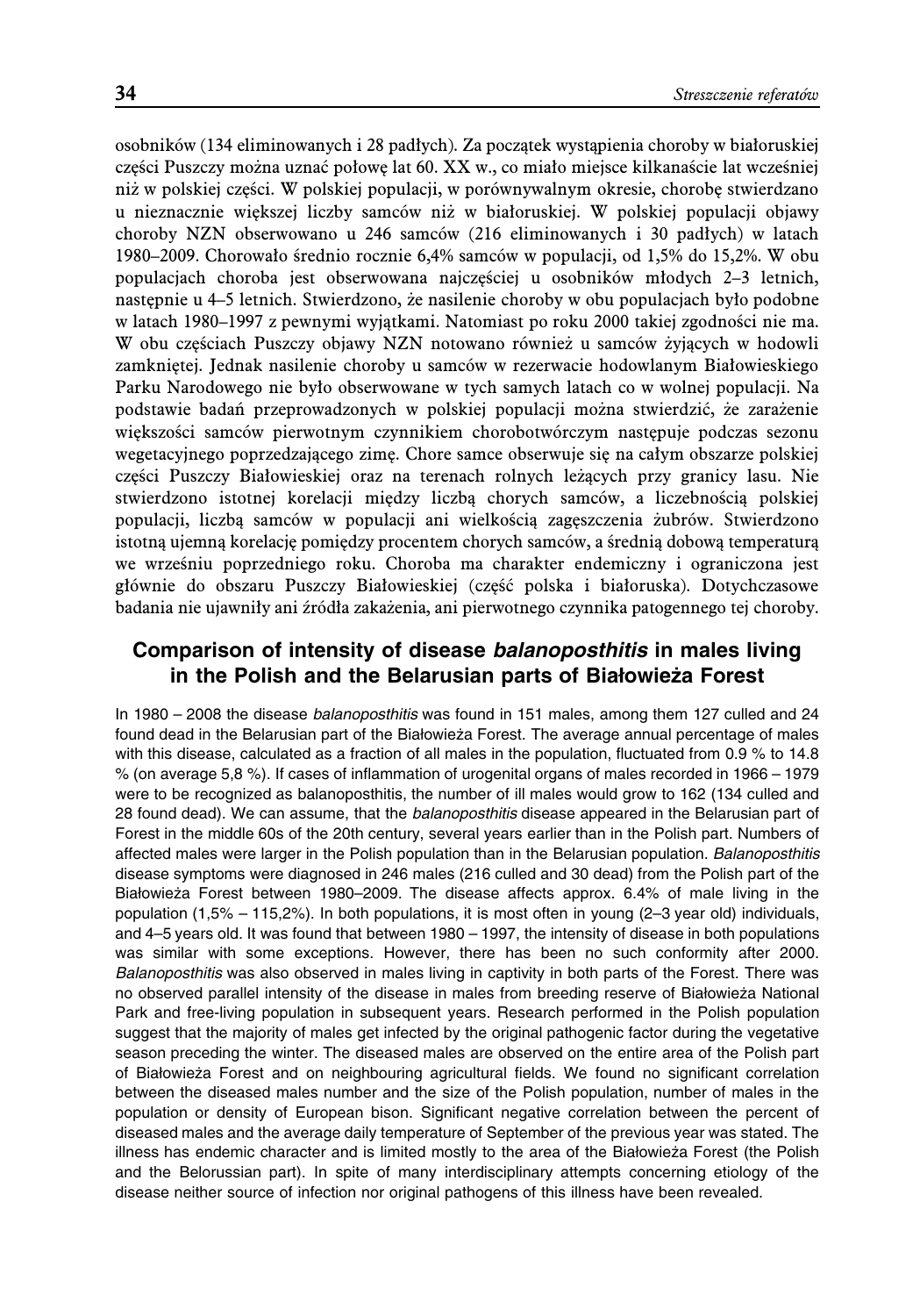# **Kłusownictwo żubrów stwierdzone na terenie Bieszczadzkiego Parku Narodowego**

Krzysztof Krysta, Maciek Leń

#### Bieszczadzki Park Narodowy

W latach 2008–2010 na terenie Parku znaleziono 6 martwych żubrów. Straż Parku dokonała oględzin i przy pomocy pożyczonego wykrywacza metali znaleziono: przy żubrze nr 1 łuskę z broni myśliwskiej, pocisk z broni myśliwskiej gwintowanej, loftki, (czyli śrut grubości 8 mm zakazany w Polsce). W szczątkach żubra nr 2 były ślady pocisku z broni myśliwskiej, który rozerwał się na części niemożliwe do wyodrębnienia w terenie. W szczątkach żubra nr 3 znaleziono pocisk z broni myśliwskiej gwintowanej. W szczątkach żubra nr 6 znaleziono pocisk myśliwski typu breneka. Prokuratura umorzyła postępowanie z powodu niewykrycia sprawców. Następujące okoliczności i ślady wskazują na udział kłusowników ukraińskich.

1. Teren. Trudno dostępny od strony polskiej. Od Wołosatego i Rozsypańca 4-5 godzin pieszo po trudnym terenie. Wołosate i Rozsypaniec pod stałą obserwacją Straży Granicznej. Od strony Tarnawy i parkingu w Bukowcu teren zamknięty bramą pod stałą obserwacją Straży Granicznej i pracowników Służby Parku mieszkających w Bukowcu i w Siankach. Wyniesienie lub wywiezienie kilkuset kg mięsa praktycznie niemożliwe.

2. Żubry bytują na terenie polski przy granicy bowiem mają tam spokój, brak szlaków turystycznych a służba Parku zachodzi tam sporadycznie. Brak jakichkolwiek dróg i szlaków zrywkowych. Na stronę ukraińską żubry przechodzą zimą do brogów siana znajdujących się na przygranicznych łąkach w okolicy wioski Użok. Wiosną żubry zachodzą na potrawy wschodzące wcześniej na koszonych łąkach wystawy południowej.

3. Odrąbanie siekierą okryw rogowych żubra nr 1 i brak szynek i łopatek żubrów 1, 2 i 4 świadczy, że były one strzelane dla mięsa. Nawet każdy bieszczadzki robotnik leśny wie, że czaszka żubra w całości stanowi trofeum które mógłby usiłować sprzedać kolekcjonerom.

4. W procederze bierze udział co najmniej dwóch kłusowników, jeden ma broń kulową kalibru 8x57 JS a drugi tanią broń śrutową powodującą zranienia i upadek żubrów po pewnym czasie.

Znalezione sześć sztuk może stanowić część faktycznie skłusowanych żubrów. Szczątki pozostałych mogły nie zostać znalezione na trudnym do spenetrowania terenie leśnictwa Górny San lub po drugiej stronie granicy. O rozmiarze problemu świadczy brak przyrostu liczebności stada.

### **Poaching at European bison found in Bieszczady National Park**

In the period 2008–2010 six poached wisents were found in the area of Bieszczady National Park. Using the borrowed metal detector Park Guard during the inspection found close to wisent number 1 hunting weapon cartridge case, bullet from threaded hunting weapon, "loftki" (pellets with 8 mm in diameter, forbidden in Poland). In the remains of second wisent there were marks of bullet from hunting weapon that bursted inside the body into particles impossible to extract in field. Inside the vestiges of the third wisent bullet from threaded hunting weapon was found. In remains of the sixth brenneke slug hunting bullet was discovered. Prosecution discontinued procedure because there were no perpetrators found. Following circumstances and traces indicate Ukrainian poachers involvement:

1. Terrain. Low accessibility from Polish side. From Wołosate and Rozsypaniec side it takes 4–5 hours of hard terrain march. Wołosate and Rozsypaniec are under constant observation of Border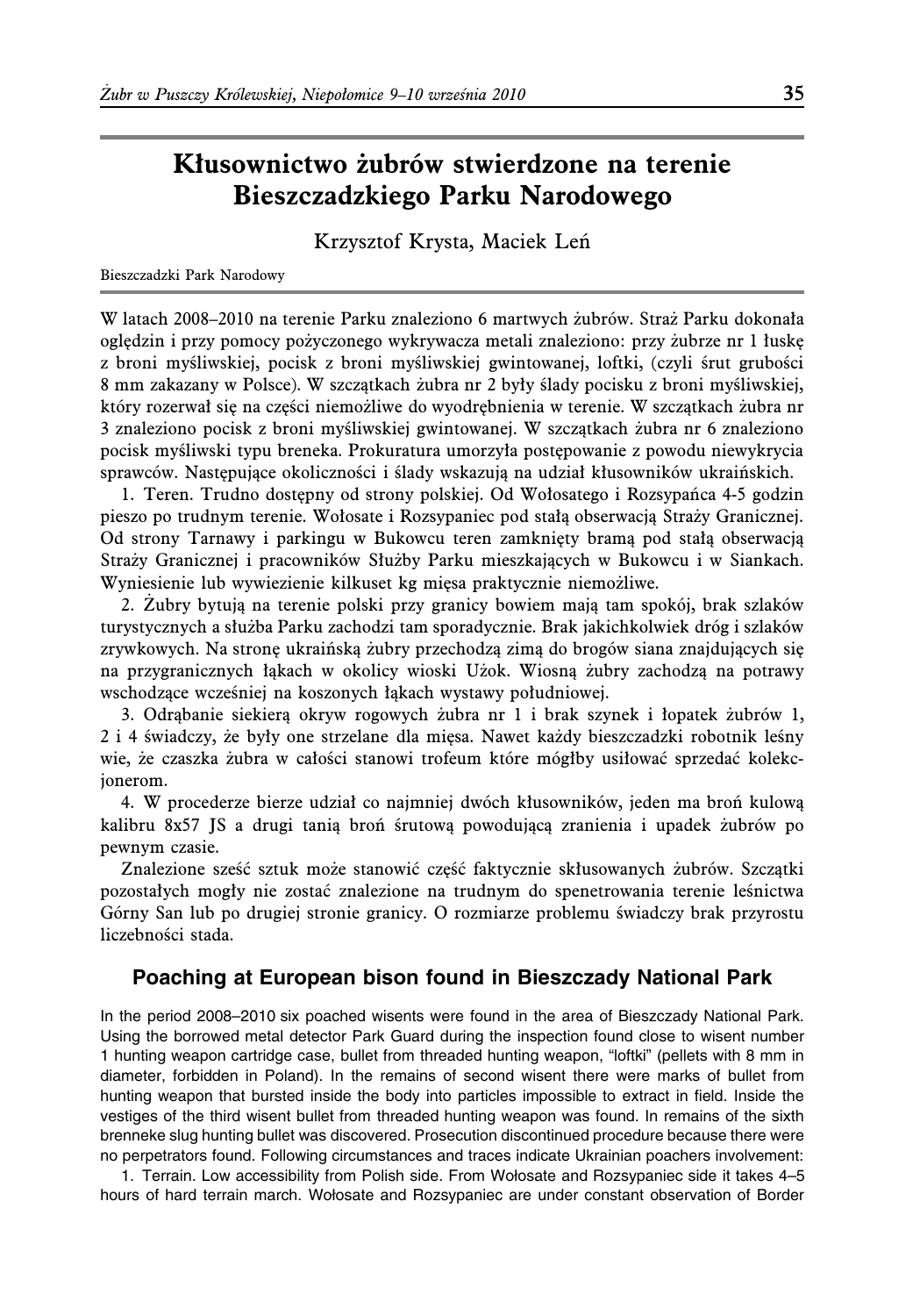Guard. Road from Tarnawa and Bukowiec side is closed with gate, additionally it is also under constant observation of Border Guard and employees of National Park who lives in Bukowiec and Sianki. Carry out few hundred kilograms of meat by yourself or with usage ofe vehicle is hardly possible.

2. European bison in Bieszczady National Park lives close to the border, because there is quiet, no tourist tracks, no roads, no strip roads, even employees of National Park go there rarely. In winter wisents walk through the border on the Ukrainian side in order to feed on hay stacks located on close to border meadows nearby the Uzok village. In spring they go there to feed on grass which grows earlier on the mowed meadows with southern exposure.

3. Horn covers chopped with an axe in the first case, lack of hams and shoulders in the first, second and fourth case provides that these wisents were shot for meat. Each forest worker in Bieszczady knows that cranium as a whole is valuable trophy one might try to sell to collectors.

4. There are at least two poachers involved. First of them has bullet weapon8x57 JS caliber and second has a cheap pellet weapon which causes injuries and after some time downfall.

Six wisents that were found might be only a part of actually poached number. Remains of the others might have not been found in difficult to penetrate area of Górny San forest district or on the other side of the border. No growth in abundance of the herd shows the scale of the problem.

# **Przypadek mastitis subacuta et agalactiae u krowy żubra**

#### Michał K. Krzysiak

Białowieski Park Narodowy

W sierpniu 2009 r. u szesnastoletniej samicy żubra w Rezerwacie Hodowlanym nr 1, Ośrodka Hodowli Żubrów, Białowieskiego Parku Narodowego stwierdzono podostre zapalenie wymienia, połączone z bezmlecznością.

Problemy z wymieniem zaobserwował dyżurny rezerwatu. Krowa nie pozwalała cielakowi ssać mleka, odganiała go. Badaniem klinicznym po immobilizacji stwierdzono, że węzły chłonne nadwymieniowe są kształtu i wielkości śliwki, położone pomiędzy przyśrodkową powierzchnią uda a wymieniem, konsystencji opornej, gładkie, bolesne, o ciepłocie nie przewyższającej ciepłoty okolicznych tkanek, przesuwalne względem podłoża i skóry. Gruczoł mlekowy zawieszony pachwinowo – brzusznie, powiększony (wyraźny obrzęk), tylko dwie połówki (2 strzyki), półkolisty, konsystencji opornej, wrażliwy na dotyk (zwłaszcza prawa połówka), o ciepłocie równej z okolicznymi tkankami. Bezmleczność.

Zdecydowano się na leczenie miejscowe i ogólne. Po immobilizacji (Large Animal Immobilon) zastosowano antybiotyki o szerokim spektrum działania, szybko i długo działające. Ogólnie: zastosowano preparat Shotapen (Penicillium proc.; Penicillium ben.; Streptomycinum) 1ml/10 kg m.c. im. Miejscowo: przemyto wymię roztworem nadmanganianu potasu. Preparat Multimastit (Penicillium proc.; Streptomycinum; Neomycinum; Prednisolone) po jednej tubostrzykawce do każdego ze strzyków. Maść jodokamforowa na całe wymię. Wybudzenie (Revivon).

Samica żubra powróciła do zdrowia. Już po 48 h obserwowano, że cielę zaczęło ssać krowę, poddaną leczeniu.

#### **The case of** *mastitis subacuta et agalactiae* **at European Bison cow**

In September 2009, in European Bison Breeding Center based at Bialowieza National Park, a 16 year old female bison was diagnosed with subacute masititis and agalactia.

The udder problem was noticed by one of the park guards. Cow wouldn't let calf suck the milk and was chasing it away. Clinical investigation following the Large Animal Immobilon confirmed that each udder lymph node was of shape and size of a plum, located within the medial surface of thighs and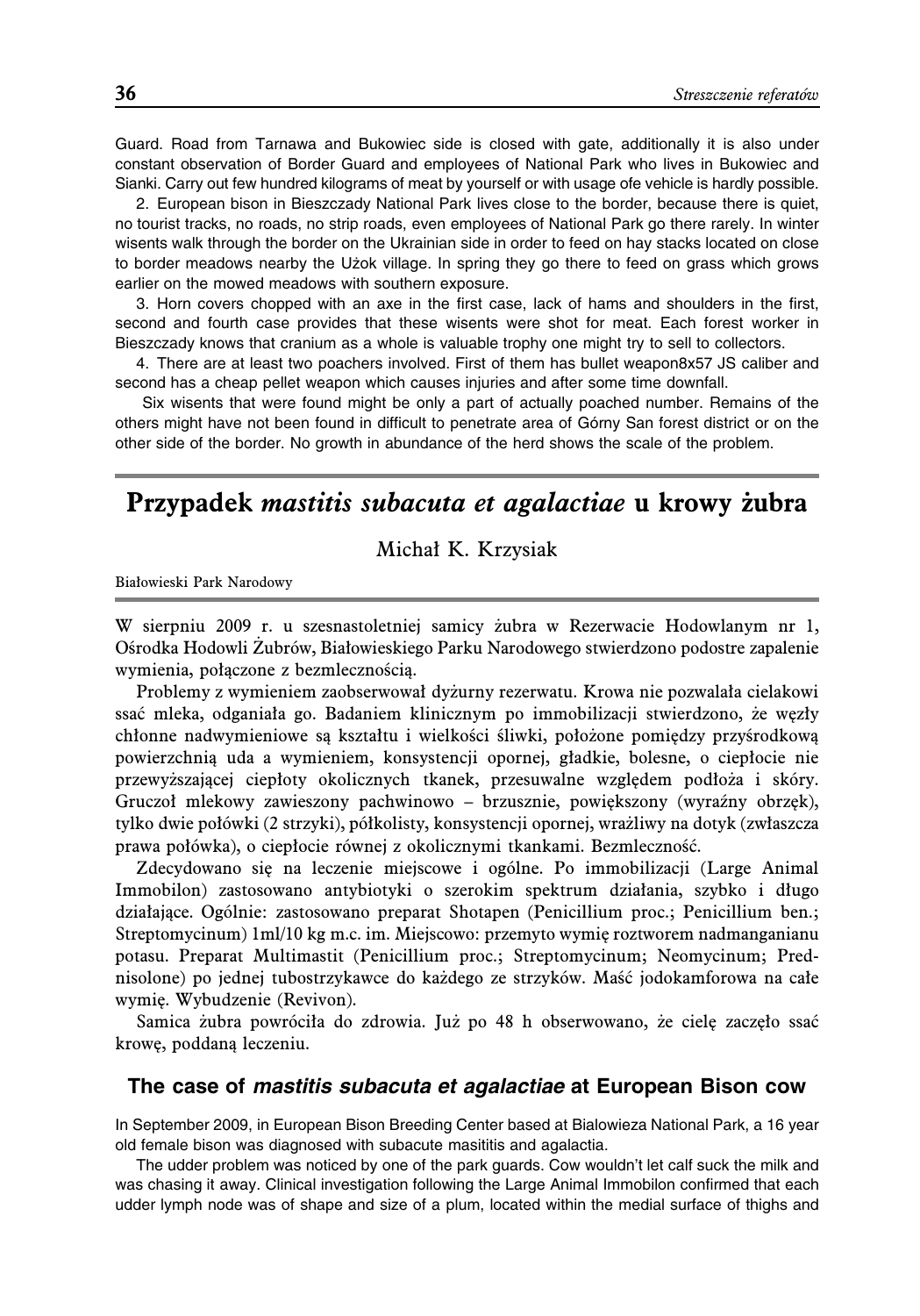udder, smooth, painful, of firm texture, temperature not higher than that of surrounding tissue and movable towards the ground and within the skin. Mammal gland was enlarged (visible swelling), only two halves of udder (2 teats), semicircular in shape, firm texture, sensitive to touch (especially the right half), with the temperature of the surrounding tissue. Agalactia.

After immobilization we have decided on local and general treatment with broad spectrum, fast and long acting antibiotic. General treatment: **Shotapen** (Penicillium proc.; Penicillium ben.; Streptomycinum) 1ml/10 kg BW. Local treatment: rinsing the udder with **Potassium permanganate** solution. **Multimastit** (Penicillium proc.; Streptomycinum; Neomycinum; Prednisolone) via tube syringe one dose to each teat. **Camphor – iodine** ointment applied to the whole udder. Wake up (Revivon).

Bison female return to health. After 48 hours we observed that calf began to suck the cow subject to treatment.

# **Ocena polimorfizmu wybranego regionu MHC w dwóch liniach genetycznych żubra Bison bonasus**

Ludmiła Macheta, Magdalena Łopieńska, Zuzanna Nowak, Marlena Wojciechowska, Wanda Olech, Martyna Sieklucka

Katedra Genetyki i Ogólnej Hodowli Zwierząt, SGGW w Warszawie

Żubr jest gatunkiem o zawężonej puli genów. Z tego powodu ocena zmienności genetycznej tego gatunku jest istotna dla właściwego prowadzenia ochrony. W prezentowanej pracy analizowano zmienność w obrębie 2 eksonu MHC (Główny Kompleks Zgodności Tkankowej) za pomogą techniki PCR-RFLP z zastosowaniem trzech enzymów restrykcyjnych (BstYI, HaeIII i RsaI). Region ten cechuje się wysokim polimorfizmem i jest wykorzystywany w ocenie zmienności genetycznej między innymi u bydła (Gelhaus i wsp. 1995; Millard i wsp. 1999).

Celem pracy była kontynuacja badań Łopieńskiej (2007) i zwiększenie liczebności badanej próby. Do 221 osobników żubra linii nizinnej i 62 linii nizinno-kaukaskiej ocenionych przez autorkę dołączono wyniki badań polimorfizmu dla odpowiednio 140 i 70 zwierząt, Badane osobniki pochodziły z wolnościowego stada białowieskiego oraz z hodowli w niewoli w Polsce i Europie. Do analiz wykorzystano DNA wyizolowane metodą fenolowo-chloroformową z krwi obwodowej. DNA amplifikowano w reakcji PCR przy użyciu starterów BoLA stosowanych w analogicznych analizach u bydła (Sigurdardottir i wsp., 1991). Badania przeprowadzono zgodnie z metodyką opisaną w pracy Łopieńskiej (2007).

Wyniki statystycznej analizy wszystkich osobników są odmienne od uzyskanych na mniejszej próbie przez Łopieńską (2007). Zwraca uwagę wyższy poziom heterozygotyczności oraz inne frekwencje poszczególnych wzorów restrykcyjnych. Zwiększenie liczebności analizowanej próby poprawiło zdecydowanie jej reprezentatywność. Dotyczy to zwłaszcza linii nizinno-kaukaskiej nielicznie reprezentowanej w pierwszych etapie badań a dodatkowo w obrębie próby znalazła się wtedy duża grupa osobników z jednego ośrodka mocno ze sobą spokrewnionych.

### **Assessment of the polymorphism of selected region of MHC in two genetic lines of European bison** *Bison bonasus*

Bison is a species with narrow gene pool. For this reason studies on genetic variability of this species are essential for its proper protection. In the present study was analyzed the variability within exon 2 MHC (Major Histocompatibility Complex) with PCR-RFLP technique using three restriction enzymes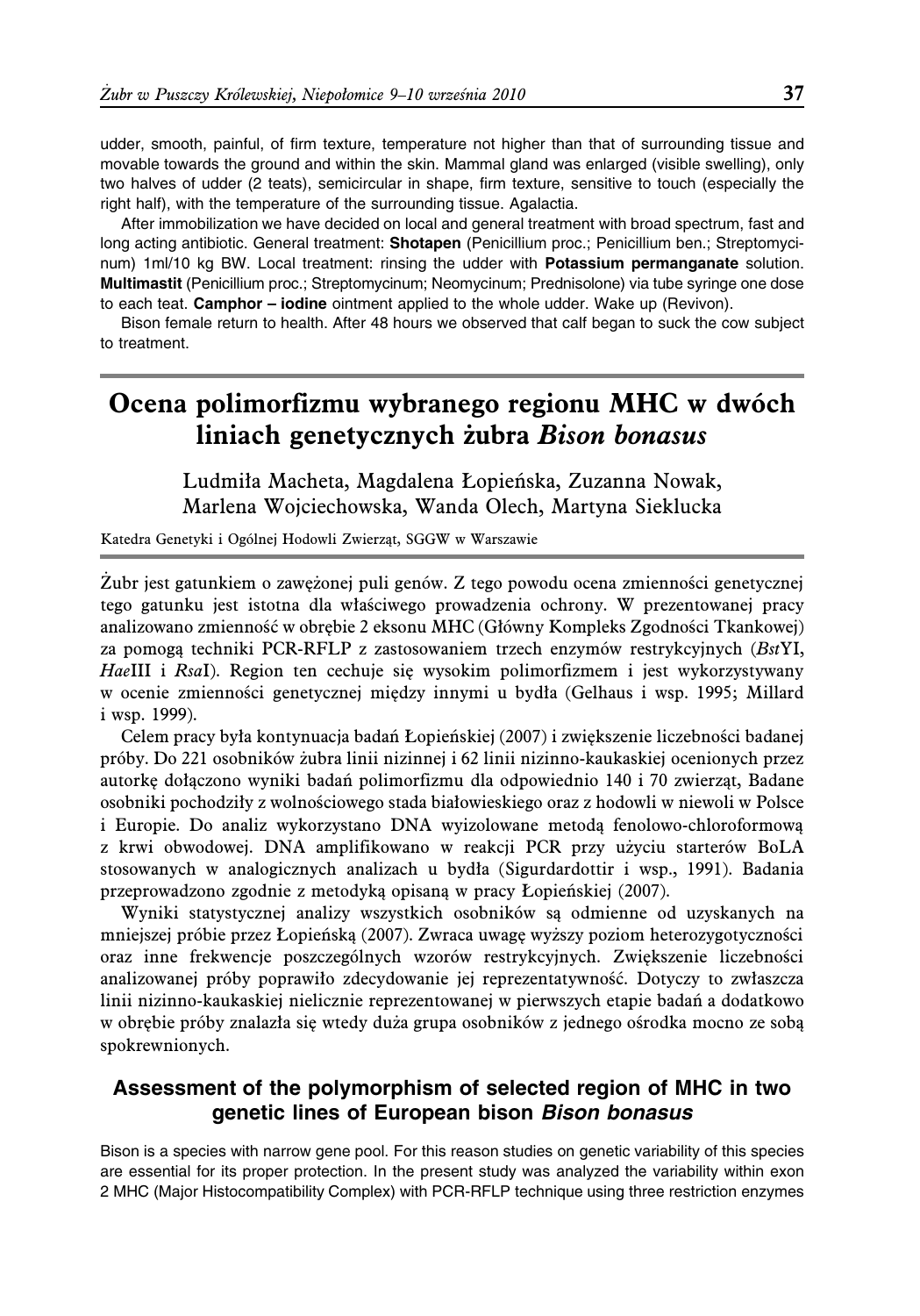(*BstY*I, *Hae*III and *Rsa*I). This region is characterized by a high polymorphism, and is used in the assessment of genetic variation inter alia in cattle (Gelhaus *et al.* 1995; Millard *et al*. 1999).

The aim of this study was to follow-up studies by Lopieńska (2007) and to increase the sample size. To 221 individuals of Lowland line and 62 of Lowland-Caucasian line previously assessed by the author included the results of 140 and 70 animals respectively. Studied individuals came from the free-roaming Bialowieża herd and from captive herds in Poland and Europe. DNA used for analysis was isolated with phenol-chloroform method from peripheral blood. DNA was amplified in PCR using primers Bola used in similar studies in cattle (Sigurdardottir *et al.* 1991). The study was conducted in accordance with the methodology described by Łopieńska (2007).

Results of statistical analysis of all individuals are different from those obtained on a smaller sample by Łopieńska (2007). Higher level of heterozygosity and other frequencies of restrictive patterns appeared. Increasing the size of analyzed sample definitely improved its representativeness. This refers especially to the Lowland-Caucasian line, scantily represented in the first stage of the study. Additionally within previously investigated sample was a large group of individuals from one breeding center, strongly related to each other.

# **Badanie gęstości uwłosienia u żubrów-wyniki wstępne**

Magdalena Matuszewska<sup>1</sup>, Wojciech Bielecki<sup>2</sup>, Ewa Krokwa<sup>2</sup>

<sup>1</sup> Stowarzyszenie Miłośników Żubrów, Warszawa

<sup>2</sup> Katedra Patologii i Diagnostyki Weterynaryjnej, Wydział Medycyny Weterynaryjnej SGGW w Warszawie

Żubr jest gatunkiem stosunkowo mało poznanym. Jakkolwiek udokumentowane badania nad tym gatunkiem, prowadzone są od bez mała dwóch stuleci, to jednak wiele zagadnień nie jest jeszcze poznanych. Jednym z nich jest ukształtowanie okrywy włosowej. Dlatego też podjęto próbę jej oceny.

Materiałem do badań były wycinki skóry owłosionej pobrane z okolicy linii pośrodkowej brzucha na wysokości pępka od trzech samic z Puszczy Knyszyńskiej o nie ustalonym wieku oraz od jednego dwuletniego samca z Puszczy Białowieskiej. Materiał pozyskano głównie zimą (grudzień-luty) i w jednym przypadku w czerwcu. Wycinki skóry długości 8 cm i szerokości 0,5 cm, utrwalono w 10% formalinie i zatopiono w parafinie (Paraplast-Sigma). Skrawki mikrotomowe przekrojów stycznych grubości 4  $\mu$ m barwiono metodą rutynowa hematoksylina-eozyna. Preparaty oceniano w mikroskopie badawczym BX41 Olympus wyposażonym w zestaw komputerowej analizy obrazu cell\* (Olympus cell\* Family).

Oceniano 10 pól widzenia w każdym preparacie. W każdym polu mierzono jego powierzchnię oraz liczono przekroje poprzeczne włosów. Następnie obliczono średnią powierzchnię zmierzoną oraz średnią liczbę włosów.

Z uzyskanych wstępnych danych wynika, że u samic gęstość włosa waha się od 4 do 11 włosów na mm<sup>2</sup>, a u samca – eliminowanego w czerwcu – wynosi 1 włos na mm<sup>2</sup>. Być może pora roku była przyczyną słabego owłosienia, w porównaniu do pozostałych żubrów, od których uzyskano materiał do badań zimą. Czy jest to prawidłowość wykażą dalsze badania.

Badania dofinansowane przez Ministerstwo Nauki i Szkolnictwa Wyższego w ramach grantu 2516/B/P01/2009/37

#### **Hair density in the European Bison – preliminary results**

Preliminary studies of hair density were conducted in four bison colected from lowland line animals originated from the Bialowieza Forest and Knyszynska Forest. The samples were collected in winter and summer. Analysis was performed using segments of skin from the umbilical region. The evaluation was conducted in light microscope using a computerized image analysis program – Olympus cell\*. The obtained preliminary results do not entitle to draw reliable conclusions.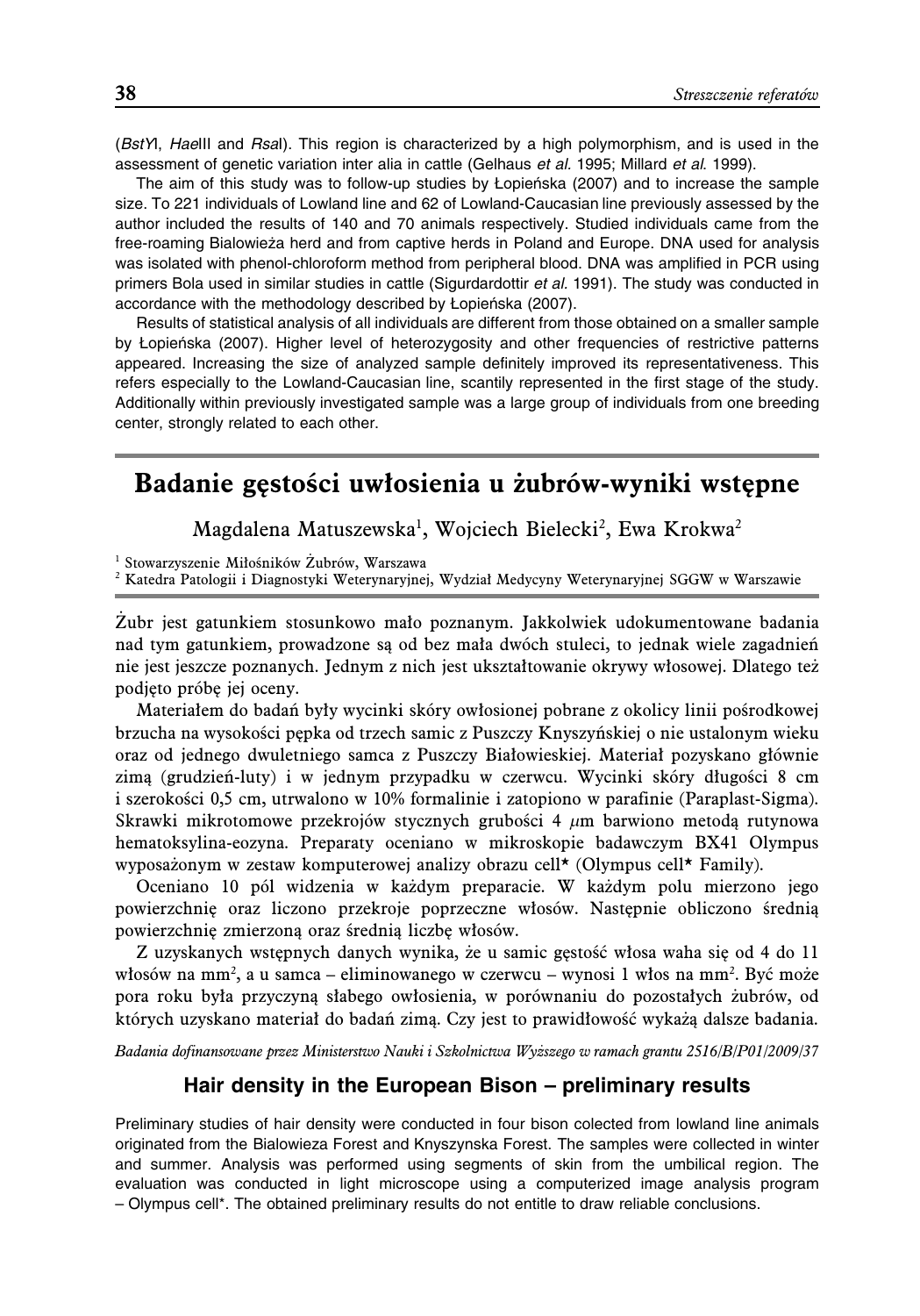# **European Bison, new rural development oriented way of conservation**

Fernando Moran

EBCC of Spain

Regional governments – after discussion with local authorities we noticed that they pay much more attention to rural development than conservation itself and there is no difference for large emblematic species like European bison

This is a reality, as European agenda and development programs are also oriented in the same direction, rural employment generation, keep or maintain rural population living in rural areas and new opportunities in the rural areas. We finally believe cities are not sustainable so European Union focuses on sustainability in countryside. In this stage, European bison has a great chance to be a very important part of almost every abandoned rural area development.

The presentation is divided into 2 parts: One about how to plan a rural development project including European bison and second about San Cebrián de Mudá, the last wisent semi-free herd in Spain. Steps done in a classic European bison conservation and touristic aims and new steps proposed to mean a regional development purposes with importance of E.bison will be presented.

### Zubr, nowa droga ochrony poprzez rozwój obszarów wiejskich

Regionalne władze – po dyskusjach z lokalnymi przedstawicieli władzy stwierdzono, że więcej uwagi poświęcają oni rozwojowi obszarów wiejskich niż samej ochronie przyrody czy ochronie gatunków bez wyjątków dla charyzmatycznego żubra.

Taka jest rzeczywistość, jeśli plany Europejskie i programy rozwoju są również ukierunkowane na społeczność zamieszkującą obszary wiejskie, zatrzymanie tej części społeczeństwa na terenach niezurbanizowanych i prezentują nowe perspektywy dla tych obszarów. My w końcu uważamy, że miasta nie są właściwym obiektem dla Unii Europejskiej skierowanej na zrównoważony rozwój. W tej sytuacji żubr ma ogromne szanse stania się ważną częścią rozwoju każdego opuszczonego obszaru rolniczego.

Prezentacja składać się będzie z dwóch części. Pierwsza dotyczyć będzie planu rozwoju obszaru wiejskiego z uwzględnieniem żubra a drugo o nowej pół-wolnej hodowli w San Cebrián de Mudá. Kroki poczynione w klasycznym programie ochrony żubra w celach turystycznych i nowe podejście łączące rozwój regionalny z ważnością gatunku.

# **Bank Genów Żubra**

Zuzanna Nowak, Wanda Olech

Katedra Genetyki i Ogólnej Hodowli Zwierząt;, SGGW w Warszawie

Dzięki wytrwałości profesor W. Olech, życzliwości ośrodków zaangażowanych w hodowlę żubrów oraz opiekunów tych zwierząt, udało nam się przez ostatnie 10 lat zebrać ponad 1000 próbek różnych tkanek. Kolekcja ta pozwala na stworzenie pierwszego i jedynego na świecie banku genów żubrów! Dzięki finansowaniu zakupu nowoczesnego sprzętu z środków unijnych, tworzymy wysoko-wyspecjalizowaną jednostkę, która będzie się zajmowała kolekcjonowaniem materiału biologicznego, w tym nasienia oraz informacji genetycznej żubrów. Tak jak w każdym tego rodzaju centrum przechowywane tkanki są i będą cennym rezerwuarem,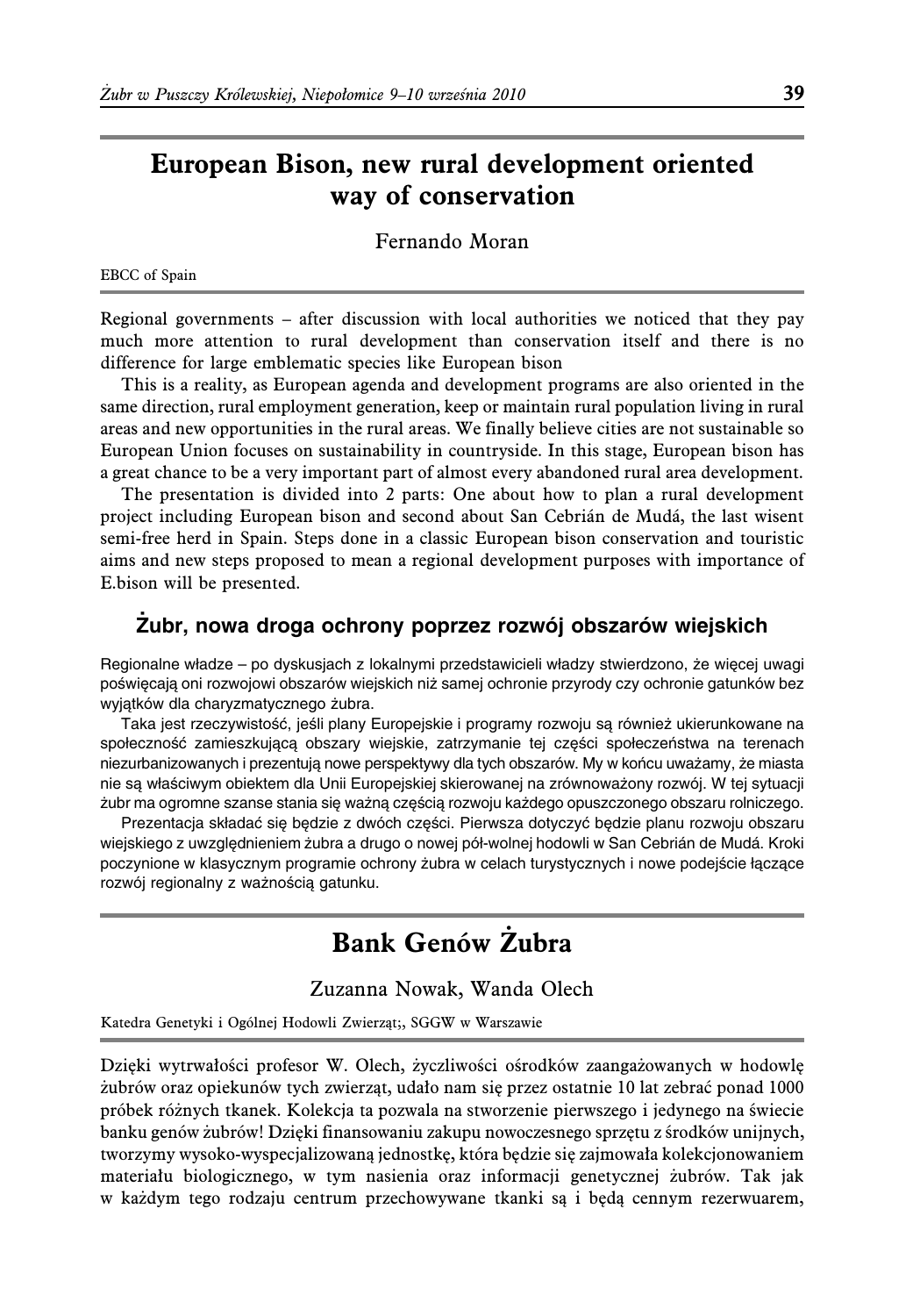a informacja genetyczna być może przyczyni się do uzupełnienia luk w księdze rodowodowej. W miarę możliwości nasz zbiór danych będzie uzupełniany o informacje medyczne, tak abyśmy wszyscy razem mogli korzystać ze zintegrowanego źródła wiedzy o gatunku Bison bonasus

### **The Wisent Gene Bank**

Owing to the professor W.Olech perseverance, kindlinesses of breeding-centers involved in propagation of European bison and managers of these animals, we managed to collect over 1000 samples of different tissues during last 10 years. This collection permits us to create the first and unique on the world scale gene bank of European bison! Thanks to financing by the EU the purchase of the modern equipment, we are forming the highly-specialized unit which will be dealing with collecting all kind of biological material, and the genetic information of European bison. As in every center of this kind, the tissues stored are valuable reservoir for current time and for the future as well. The genetic information perhaps will contribute to the gap coverage in the pedigree book. As far as possible our data collection will be supplemented by the veterinary information so that together with these data we can use the integrated source of knowledge on the Bison species.

# **Zmiany sezonowości wycieleń żubra w latach 1951–2010**

Wanda Olech<sup>1</sup>, Jerzy Dackiewicz<sup>2</sup>

<sup>1</sup> Katedra Genetyki i Ogólnej Hodowli Zwierząt;, SGGW w Warszawie

<sup>2</sup> Białowieski Park Narodowy, Białowieża

Żubr jest typowym sezonowo rozmnażającym się zwierzęciem. Na podstawie obserwacji naturalnej populacji w Puszczy Białowieskiej w XIX wieku jako właściwy sezon opisuje się maj-czerwiec. Karcov (1903) podaje, że obserwuje się późnojesienne wycielenia, a Wróblewski (1927) przypisuje je stosowaniu dokarmiania zimowego. W pracy Krasińskiego i Raczyńskiego (1967) autorzy stwierdzili, że w wolnej populacji w Puszczy Białowieskiej 80% samic cieli się w okresie od maja do lipca, a poniżej 5% cieląt przychodzi na świat w miesiącach późno jesiennych. Sytuacja nie zmieniła się znacząco w tym stadzie, ale inaczej przedstawia się rozkład wycieleń w stadach w niewoli. W pracy zbadane dane o terminie urodzenia cieląt w latach 1951–2010 zaczerpnięte z Księgi Rodowodowej Żubrów. Stada podzielono na duże (powyżej 10 osobników) i małe. W obydwu typach stad stwierdzono zmiany rozkładu urodzeń z tendencją do mniejszego udziału wycieleń sezonie maj-lipiec. Zmiany były silniejsze w stadach małych. Jednocześnie stwierdzono, że nie różni się zinbredowanie cieląt rodzonych w sezonie i poza nim.

### **The birth seasonality of European bison changes in years 1951–2010**

European bison *Bison bonasus* is typical seasonally reproducing species. According to observation done in XIX century in Białowieża Forest the calving season was concentrated in May-June. Karcov (1903) reported that some cows calved in late fall and Wróblewski (1927) believed that those disruption depended on supplemental feeding. Krasiński and Raczyński (1967) made detailed analysis of calving distribution n free living population and found that 80% of all calves were born in period from May to July and less than 5% in late autumn. The situation is free living herd in Bialowieza did not change much in time. In presented study was analyzed the data about captive born animals taken from Pedigree Book for years 1951–2010. Herds were divided into large (more than 10 individuals) and small. In both type of herds was noticed decrease of participation of calving in proper season and increase of late born group. Those changes were stronger in small herds. Stwierdzono, że poziom zinbredowania zwierząt nie zależy od ich terminu urodzenia.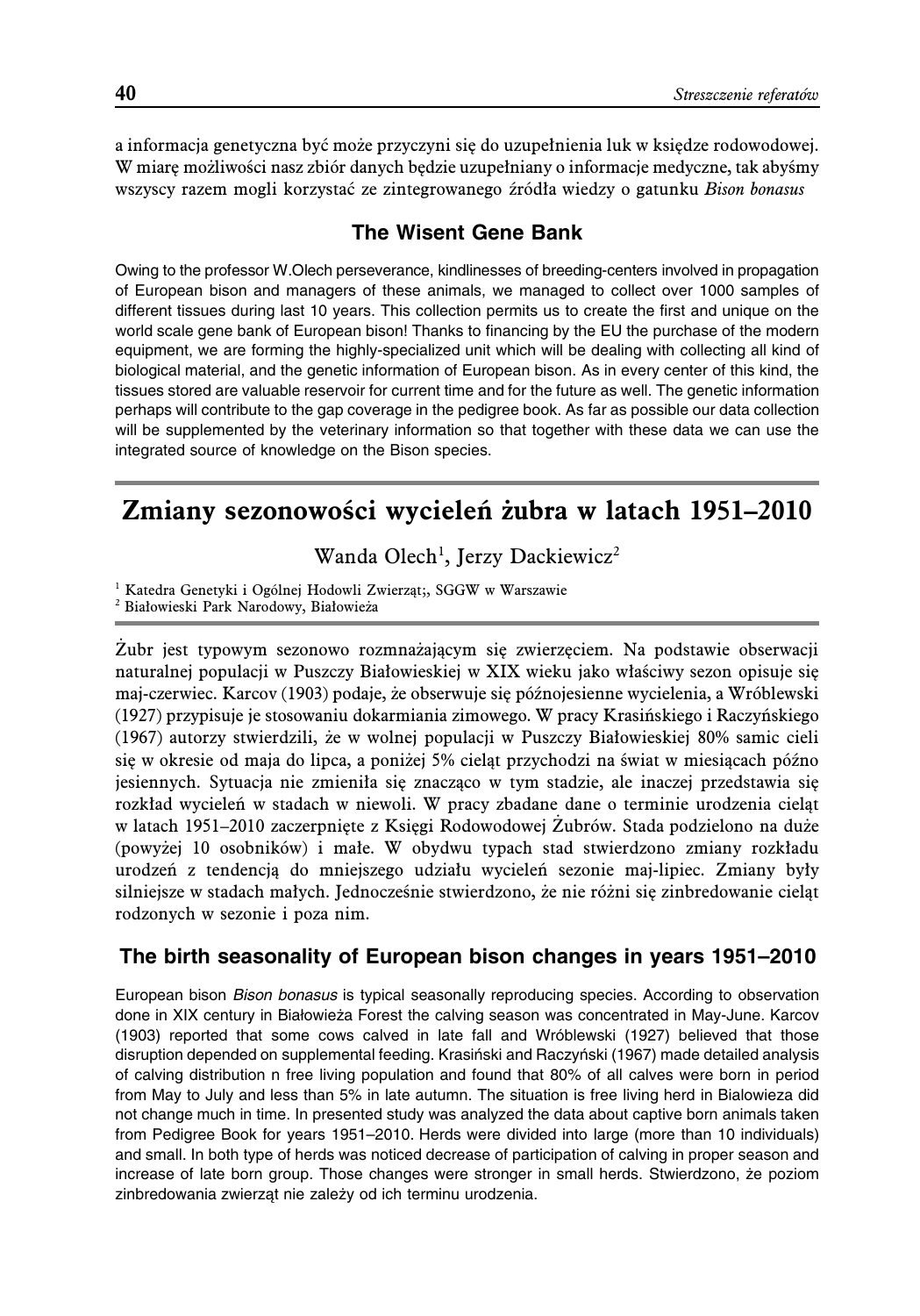# **Szkody powodowane przez żubry w środowisku leśnym Bieszczadów w ocenie leśników**

Ryszard Paszkiewicz<sup>1</sup>, Maciej Januszczak<sup>2</sup>

<sup>1</sup> Nadleśnictwo Ustrzyki Dolne

<sup>2</sup> Stacja Badawcza Fauny Karpat MiIZ PAN w Ustrzykach Dolnych

Reintrodukcja żubrów linii białowiesko – kaukaskiej w środowisko przyrodnicze Bieszczadów zapoczątkowane w larach 60-ych ubiegłego wieku przyniosła znaczący sukces reprodukcyjny. Aktualnie na wolności żyje ok. 300 osobników tych zwierząt w dwóch niekontaktujących się ze sobą subpopulacjach.

Wzrost liczebności przy stosunkowo niewielkich areałach ostoi zimowych (wg analizy Kernel 50% – średnio ok. 2 tys. ha) stwarza presję na drzewostany. Pierwsze istotne szkody (powyżej 20% uszkodzonych drzew) stwierdzono w Nadleśnictwie Baligród w 1996 roku na pow. 9 ha. Od 2002 roku nadleśnictwa na terenie, których bytują żubrze stada prowadza coroczną inwentaryzacje uszkodzeń w uprawach leśnych i drzewostanach. Według danych z lat 2002–2009 powierzchnie uszkodzeń wynosiły od 131 do 570 ha. W tym szkody istotne obejmowały powierzchnie od 1 do 57 ha i dotyczyły jedynie areału subpopulacji zachodniej liczącej ok. 150 osobników. Średnio na 1 żubra w 2009 roku przypadło 0,38 ha uszkodzonej powierzchni w stopniu istotnym.

W opracowaniu analizie poddano powtarzalność szkód, jako ważnego czynnika mającego wpływ na dalszy los uszkodzonej powierzchni. Z punktu widzenia technicznej wartości drewna z uszkadzanych powierzchni najistotniejsze są szkody powodowane spałowaniem, które w konsekwencji zakażenie drewna grzybami są przyczyną wewnętrznej zgnilizny.

Przy aktualnej wielkości żubrzej populacji w Bieszczadach nie stwierdza się korelacji pomiędzy zagęszczeniem zwierząt na jednostkę powierzchni a rozmiarem uszkodzeń. Rozmieszczenie uszkodzeń nie ogranicza się tylko do areału ostoi zimowej.

Dane z wieloletniego monitoringu pozwoliły na określenie dla bieszczadzkich stad żubrów ostoi letnich i zimowych oraz korytarzy migracyjnych. Wykorzystanie tych danych dla potrzeb kształtowania w nadleśnictwach odmiennej – przyjaznej żubrom – gospodarki leśnej powinno przyczynić się do minimalizacji skutków obecności żubrów w środowisku leśnym w tym ograniczeniu szkód powodowanych przez te zwierzęta. W obecnej chwili poziom szkód przypisywanych żubrom można uznać w Bieszczadach za gospodarczo znośny.

### **The damages caused by wisents in forest environment of Bieszczady, according to foresters' opinion**

The reintroduction of Lowland-Caucasian line of wisents into natural environment of Bieszczady, initiated in the 60ties of previous century, has brought about a considerable success. Currently in the wild, about 300 individuals live in two separate subpopulations.

An increment of numbers at relatively small winter refuges (on average 2000 ha, according to kernel 50% analysis) created the pressure upon forest stands. First significant damages (above 20% of damaged trees) within the area of 9 ha were observed in Baligród Forestry in 1996. Since 2002 forest districts inhabited by wisents are performing annual inventories of damages in forest plantations and stands. According to the data from 2002 – 2009, damaged area varied from 131 to 570 ha. Significant damages were found at area from 1 to 57 ha and were observed only within the home range of western subpopulation counting then about 130 individuals. On average, in 2009 per one individual, significantly damaged was 0.38 ha.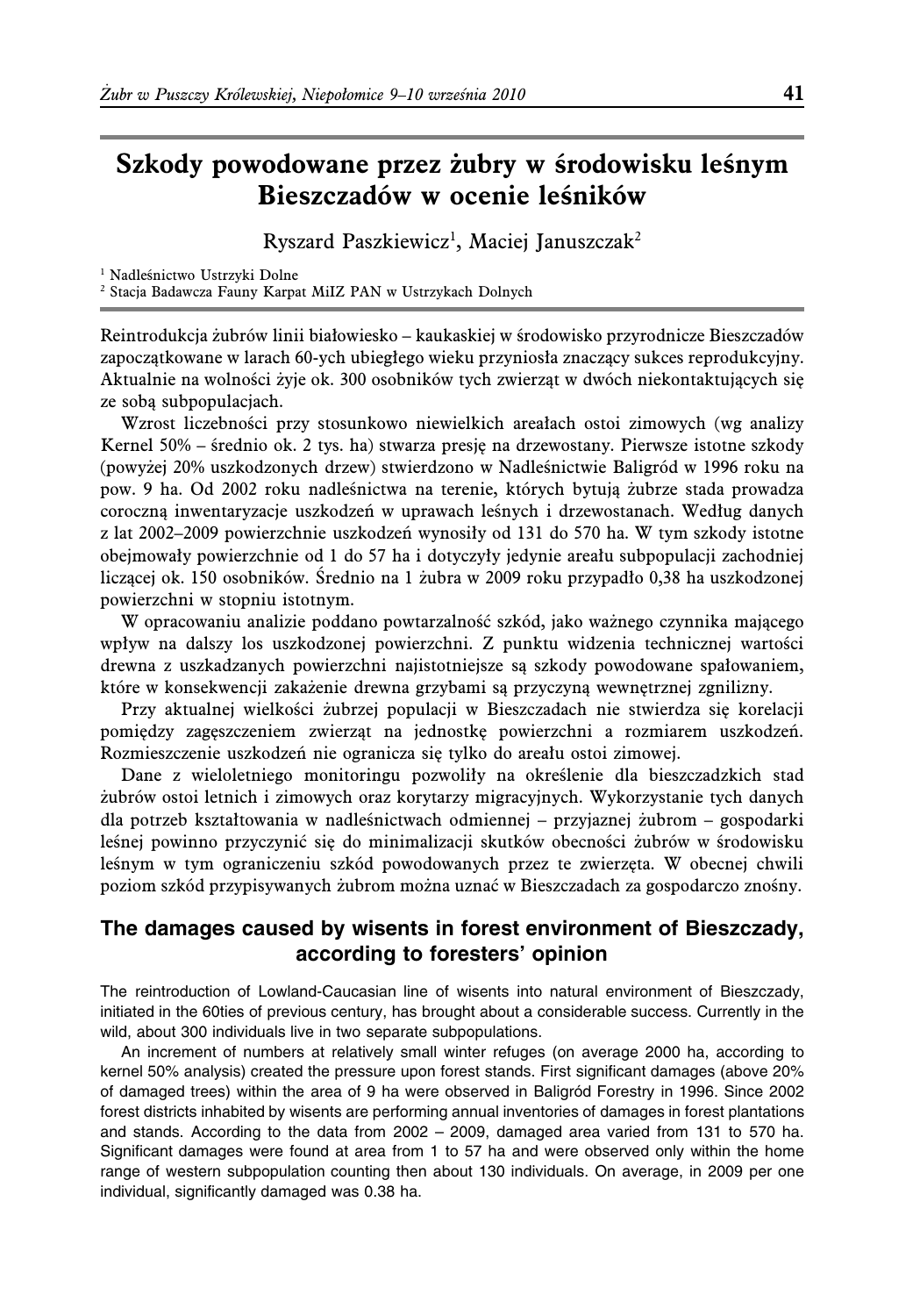The analysis took into consideration the repeatability of damages, as an important factor for the future of the stand. For the quality of timber, the most important are damages due to bark stripping, allowing for the development of rot, as result of infestation with fungi. At present numbers of wisents in Bieszczady, no correlation was found between winter density of animals and the extent of damages. Spatial distribution of damages was not limited only to the area of winter refugees.

The data from long term monitoring allowed for the delineation of winter and summer refuges for wisents of Bieszczady. Those data can be used for elaboration of new, wisent-friendly methods of forest management, and to minimize effects of wisents' presence, including damages caused by those animals. At present the level of damages attributed to wisents at Bieszczady, can be defined as economically tolerable.

# **Tempo rozprzestrzeniania się populacji żubra w Bieszczadach**

### Kajetan Perzanowski, Maciej Januszczak

Stacja Badawcza Fauny Karpat MiIZ PAN w Ustrzykach Dolnych

Na podstawie danych zebranych dla zachodniej subpopulacji żubra w Bieszczadach, analizowana była tendencja rozszerzania się jej areału w kierunku północnym. W czasie okresu objętego badaniami (2001–2008), północna granica areału tej subpopulacji przesuwała się w średnim rocznym tempie 2,6 km, które było znacznie szybsze niż w pierwszych 20 latach po ustanowieniu tej populacji (0,7 km na rok).

Całkowity obszar areału subpopulacji (pomiędzy 2001 – 2008) wzrósł z ok. 140 do ponad 300 km2 . Subpopulacja ta nie jest ograniczona przez bariery środowiskowe, a potencjalne szlaki migracyjne w kierunku wschodnim i zachodnim nie są przegrodzone żadnymi znaczącymi barierami czy to pochodzenia naturalnego czy też antropogenicznymi.

Migrujące na północ żubry, napotykają coraz bardziej przekształcone siedliska i częstszą obecność ludzi. Z drugiej strony, żubry bieszczadzkie wykazują generalnie skłonność do unikania kontaktu z człowiekiem. Przypuszczalnie, wyjaśnieniem takiej stałej tendencji migracyjnej w kierunku obszarów zagospodarowanych, są sprzyjające warunki klimatyczne w dolinach o niższym położeniu w stosunku do poziomu morza, oraz wysoka dostępność jeżyny w drzewostanach sosnowych, utworzonych na terenach porolnych.

### **A dispersal rate in a wisent population of Bieszczady Mountains**

In the western subpopulation of wisents inhabiting Bieszczady Mountains, analysed was a tendency for the extension of a home range to the north. In studied period (2001–2008) the northern boundary of the home range was annually expanding on average by 2.6 km, which is much faster comparing to first 20 years after the establishment of this population (0.7 km per year). The total home range area of this subpopulation (between 2001 - 2008), grew up from about 140 to over 300 km<sup>2</sup>. This subpopulation is not restricted by habitat limits, and potential migration routes to the west and east are not blocked by any significant natural or man-made barriers. Wisents migrating north, encounter increasingly altered habitats and frequent presence of people. Probable explanation for such tendency of range extension to the north is the occurrence of favourable climatic conditions in valleys situated at low elevations, and high abundance of brambles in pine stands, established at former agricultural area.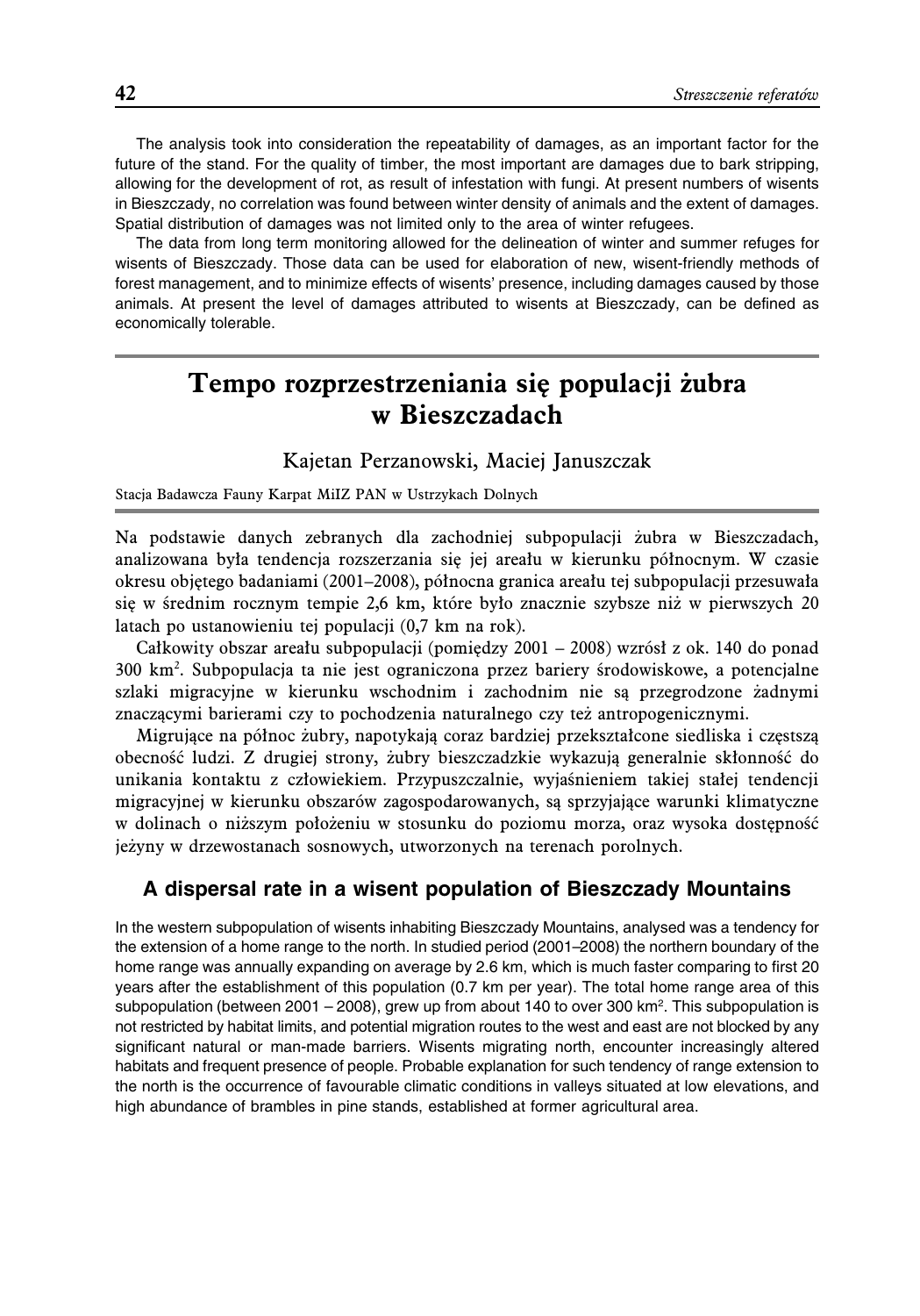# **Current state wisent and bison's, and conservation programs in Russia.**

Taras Sipko

Institute of Problems Ecology and Evolution RAS, Moscow, Russia

Number of European bison in Russia began to grow and by the end of 2009 to 576 animals. There are 3 breeding centers. For the reproduction of the wisent further its re-acclimatization in the wild. Also there are 10 territories where wisent is living as wildlife. The largest free population in Orlovskoe Poles'e National Park more than 200 animals.

Mountain wisent and extermination in the 90th of the XX century was restored. The Caucasian Biosphere Reserve have the number of animals greater than 500. The herd with a history of American bison hybridization contain in the 20th of the XX century has unique genetic material, but should still be saved. The potential pool of genetic diversity for inbreeded European bison in the future.

In 2006 in Yakutia in Siberia from Canada took 30 wood bison's. There are currently 46 of these animals. And 12 bison have been released. In the long term create a large wildlife populations.

There is the project for the creation of two large populations of wisent. In the North – in Vologda region Ust' – Kubenskoe okhotkhozjajjstwo and South – in Orlovskoe Poles'e National Park in Orel, Briansk and Kaluga region. In these territories deliver lead European bison's. Also executed a project to restore the wisent in Cejjskijj zakaznik and also delivered 10 animals.

Major research projects: Creation of a large wildlife population of wisent on Altai region; Study of the movements of animals through radio-collar option GPS-GSM; The inventory of genetic resources of bison's in Russia the application of molecular genetics as well.

# Aktualny stan populacji żubrów i bizonów oraz programy **ich ochrony w Rosji**

Liczba żubrów w Rosji zaczęła rosnąć, a pod koniec 2009 r. osiągnęła 576 osobników. Istnieją 3 ośrodki hodowli służące rozmnażaniu żubrów i ich ponownej aklimatyzacji w środowisku naturalnym. Jest również jest 10 obszarów, na których żubr występuje na wolności. Największa populacja wolnościowa, licząca sobie ponad 200 osobników, występuje w Parku Narodowym Orlovskoe Poles'e Park Narodowy.

Tzw. Zubr górki bytuje na Kaukazie. W Kaukaskim Rezerwacie Biosfery bytuje populacja licząca ponad 500 osobników. Populacja z domieszka amerykańskiego bizona posiada w swojej puli unikalny genetyczny materiał stanowiący zabezpieczenie dla przyszłości również zinbredowanego żubra.

W 2006 r. do Jakucji na Syberii przywieziono z Kanady 30 bizonów. W tej chwili jest tam 46 tych zwierząt, a 12 wypiszczono na wolnośc. Celem jest utworzenie żywotnej wolno zyjącej populacji bizona leśnego.

Projekt ma na celu stworzenie dwóch dużych populacji żubra: północnej w Vologda w regionie Usť – Kubenskoe okhotkhozjajjstwo i południowej w Parku Narodowym Orlovskoe Poles'e w regionie Orel, Briansk i Kaluga.

Duże projekty badawcze to utworzenie dużej wolnościowej populacji żubrów na Ałtaju; badanie przemieszczania się zwierząt przy użyciu obroży telemetrycznych GPS-GSM; inwentaryzacji zasobów genetycznych żubrów w Rosji z zastosowaniem genetyki molekularnej.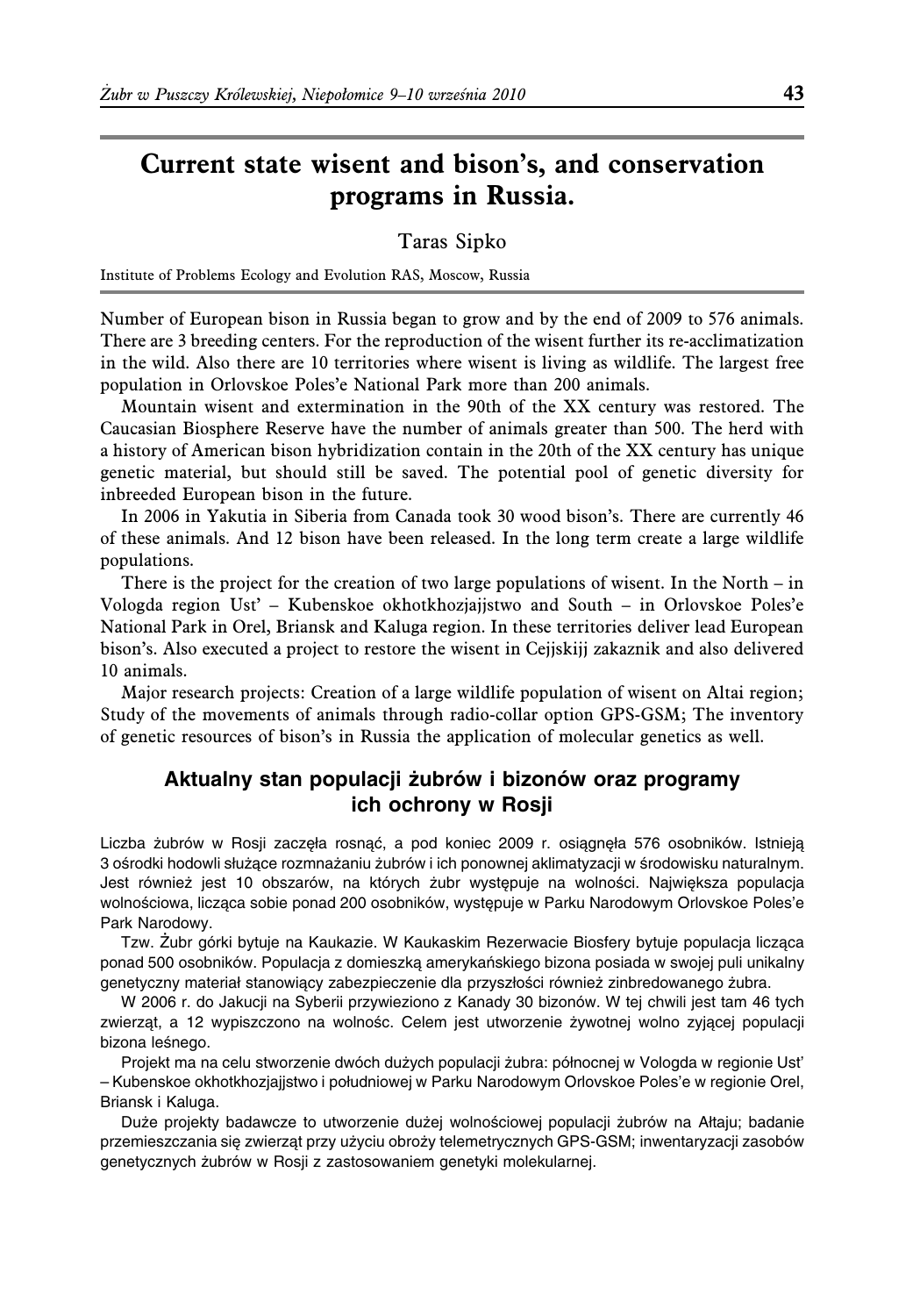# **Analysis of numbers and origin of wisent herds in Ukraine**

Vitalii Smagol<sup>1</sup>, Gleb Gavrys<sup>1</sup>, O. Sharapa<sup>2</sup>

<sup>1</sup> Shmalhausen Institute of Zoology, National Academy of Sciences of Ukraine <sup>2</sup> National University of Life and Environmental Sciences of Ukraine

The study presents the current location and numbers of existing wisent subpopulations in Ukraine. Data collected by the authors were compared with official national statistics. Analyzed was the origin of particular herds that may influence their heterozygosity. Administrative, social and financial problems which influence the development of subpopulations were analyzed. Authors present their concept of optimization of species' conservation and management in Ukraine.

### Analiza liczby i pochodzenia stada żubrów na Ukrainie

W pracy przedstawiono aktualna lokalizacje i liczbe subpopulacji żubrów istniejących na Ukrainie. Dane zebrane przez autorów porównano z oficjalnymi statystykami krajowymi. Analizowane było pochodzenie poszczególnych stad, co może mieć wpływ na ich heterozygotyczność. Przeanalizowano problemy administracyjne, społeczne i finansowe, które wpływają na rozwój subpopulacji. Autorzy przedstawiają koncepcję optymalizacji ochrony gatunku i zarządzania nim na Ukrainie.

# **Ochrona in situ żubra w Polsce – część południowa**

### Sylwia Sołtysik

Regionalna Dyrekcja Lasów Państwowych w Krośnie

Projekt realizowany w latach 2010–2013 w ramach Programu Operacyjnego Infrastruktura i Środowisko, priorytet V "Ochrona przyrody i kształtowanie postaw ekologicznych", działanie 5.1 Wspieranie kompleksowych projektów z zakresu ochrony siedlisk przyrodniczych (ekosystemów) na obszarach chronionych oraz zachowanie różnorodności gatunkowej.

Całkowita wartość projektu to 3 821 599,199 PLN, a koszty kwalifikowane wynoszą 3 450 777,199 PLN. 85% wartości wydatków kwalifikowanych zostanie sfinansowana ze środków Europejskiego Funduszu Rozwoju Regionalnego a pozostałe 15% ze środków Narodowego Funduszu Ochrony Środowiska i Gospodarki Wodnej.

Beneficjentem Głównym jest Regionalna Dyrekcja Lasów Państwowych w Krośnie, a partnerami cztery nadleśnictwa: Baligród, Komańcza, Lutowiska i Stuposiany.

Głównym celem projektu jest wdrożenie w południowej Polsce zatwierdzonej przez Ministra Środowiska "Strategii ochrony żubra Bison bonasus w Polsce". Projekt będzie obejmował działania w jedynej w kraju populacji żubra linii białowiesko-kaukaskiej w Bieszczadach.

W ramach utrzymania populacji żubra planuje się prowadzenie opieki nad stadami i poprawę komfortu ich bytowania (dostęp do wody, baza pokarmowa) oraz zapobieganie konfliktom w gospodarce rolnej i leśnej poprzez zimowe dokarmianie i krótkotrwałe grodzenia upraw. Jednym z ważniejszych celów ochrony jest dążenie do zwiększenia liczebności i zasięgu występowania żubra, co ciągnie za sobą konieczność podniesienia akceptacji społecznej. Projekt obejmuje informowanie lokalnych społeczności na temat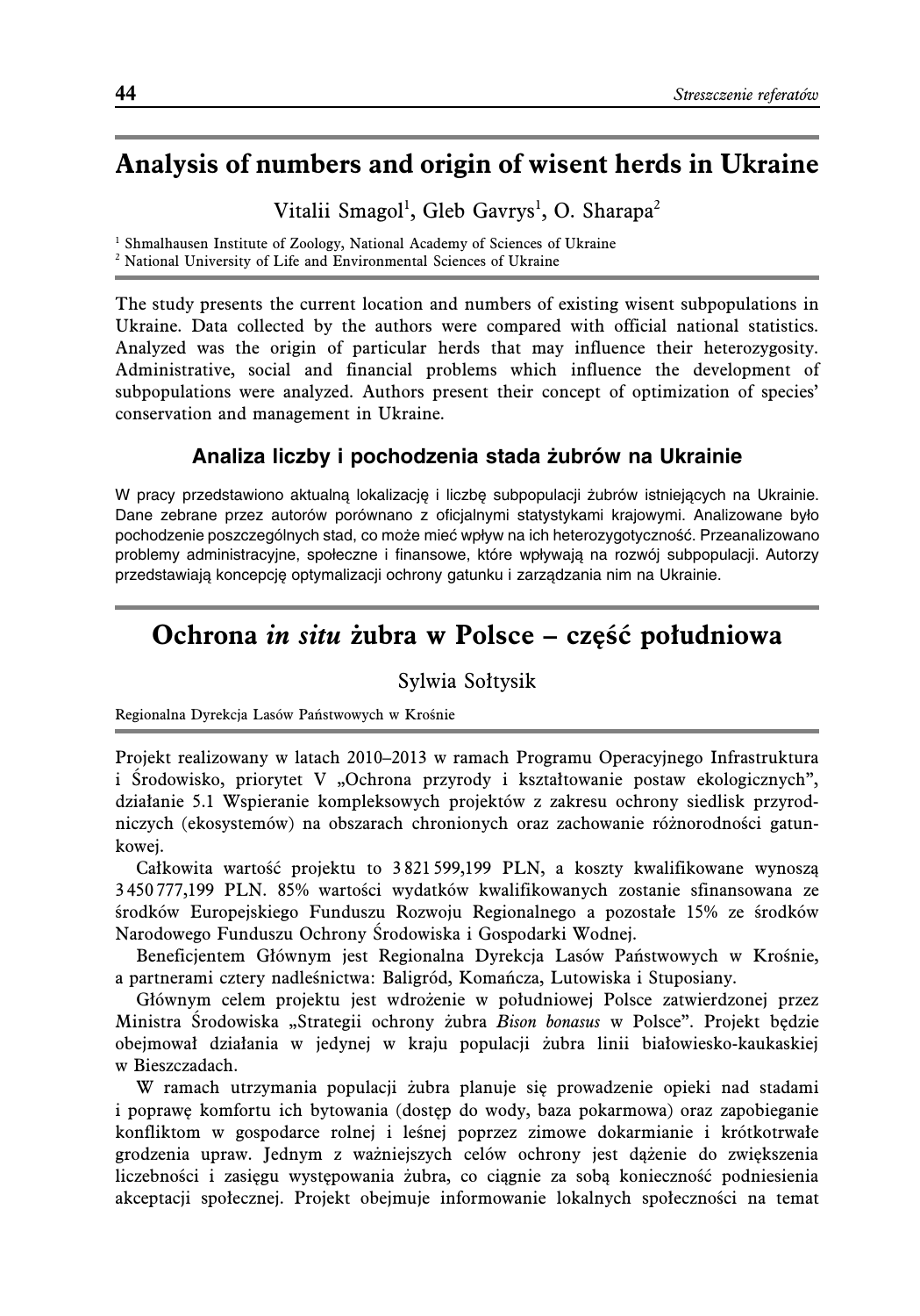znaczenia żubra, ważności populacji bieszczadzkiej dla kraju i Karpat. Realizacja założenia odbywać się będzie poprzez broszury, stronę www, organizowanie warsztatów na temat projektu oraz prezentacja gatunku, planowana w zagrodzie pokazowej.

Istotnym zadaniem jest ochrona zmienności genetycznej w obrębie gatunku, co w przypadku stada bieszczadzkiego jest szczególnie ważne i obejmuje planowe reintrodukcje osobników przywożonych z zagranicy. Wiąże się to z budową nowych i naprawą istniejących zagród adaptacyjnych (2szt.) oraz odłowni (2szt.) umożliwiających realizację tego zadania.

Żubr jest podatny na infekcje, pasożyty oraz choroby w tym gruźlicę bydlęcą (w Bieszczadach chorobę stwierdzono w latach 90 i ostatnio). Zapewnienie dobrostanu oraz konieczność odpowiedniej opieki weterynaryjnej jest ważnym elementem profilaktyki zdrowotnej. Podejmowane będą również inne działania jak monitoring zdrowia żubrów.

Spodziewane efekty projektu to zwiększenie populacji żubra w Bieszczadach a tym samym w Polsce wraz z poprawą struktury genetycznej i stanu zdrowia żubrów.

### *In situ* **conservation of European bison in Poland – the southern part**

The project is realized in the period 2010–2013 under the Operational Programme Infrastructure and Environment, priority V "Nature conservation and promotion of ecological habits", Action 5.1 Support for complex projects relating to conservation of natural habitats (ecosystems) in protected areas and biodiversity conservation. The total value of the project is PLN 3 821 599.199, and eligible costs are PLN 3 450 777.199. 85% of eligible expenditure will be financed by the European Regional Development Fund and the remaining 15% from the National Fund for Environmental Protection and Water Management. Regional Directorate of State Forests in Krosno is the main beneficiary and four partners are forest inspectorates: Baligród, Komańcza, Lutowiska and Stuposiany.

The main objective of the project is implementation in the south of Poland "Strategy for the protection of European bison Bison bonasus in Poland", approved by the Minister of the Environment. The project will include activities in the only in the country European bison population of lowland- -Caucasian line in Bieszczady.

For maintenance of the European bison population the care for the herds and improvement the comfort of their living (access to water, the nutritive base) are planned. Also to prevent conflicts in the agriculture and forestry through the winter feeding and short-time fencing of crops are scheduled.

A major objective of conservation is to strive to increase the size and extent of European bison, which pulls together the need to increase social acceptance. The project involves informing local communities about the importance of the European bison, the importance of the Bieszczady population for the country and the Carpathian Mountains.

Implementation of these guidelines will take place through brochures, website, organization of workshops on the project and the presentation of the species, the planned in demonstration enclosure. An important task is the protection of genetic variation within species, as in the case of the Bieszczady herd is particularly important and includes the planned reintroduction of animals imported from abroad.

This involves the construction of new enclosures and repairs of existing adaptive enclosures (2) and catching places (2) to implement this task.

European bison is susceptible to infections, parasites and diseases including bovine tuberculosis (a disease found in the Bieszczady Mountains in the 90's and recently). Ensuring the welfare and the need for adequate veterinary care is an important part of preventive health care. Efforts will also be taken in other activities such as monitoring of animal health. Expected impact of the project is to increase the population of European bison in the Bieszczady Mountains and the same time in Poland, together with the improvement of the genetic structure and health of the European bison.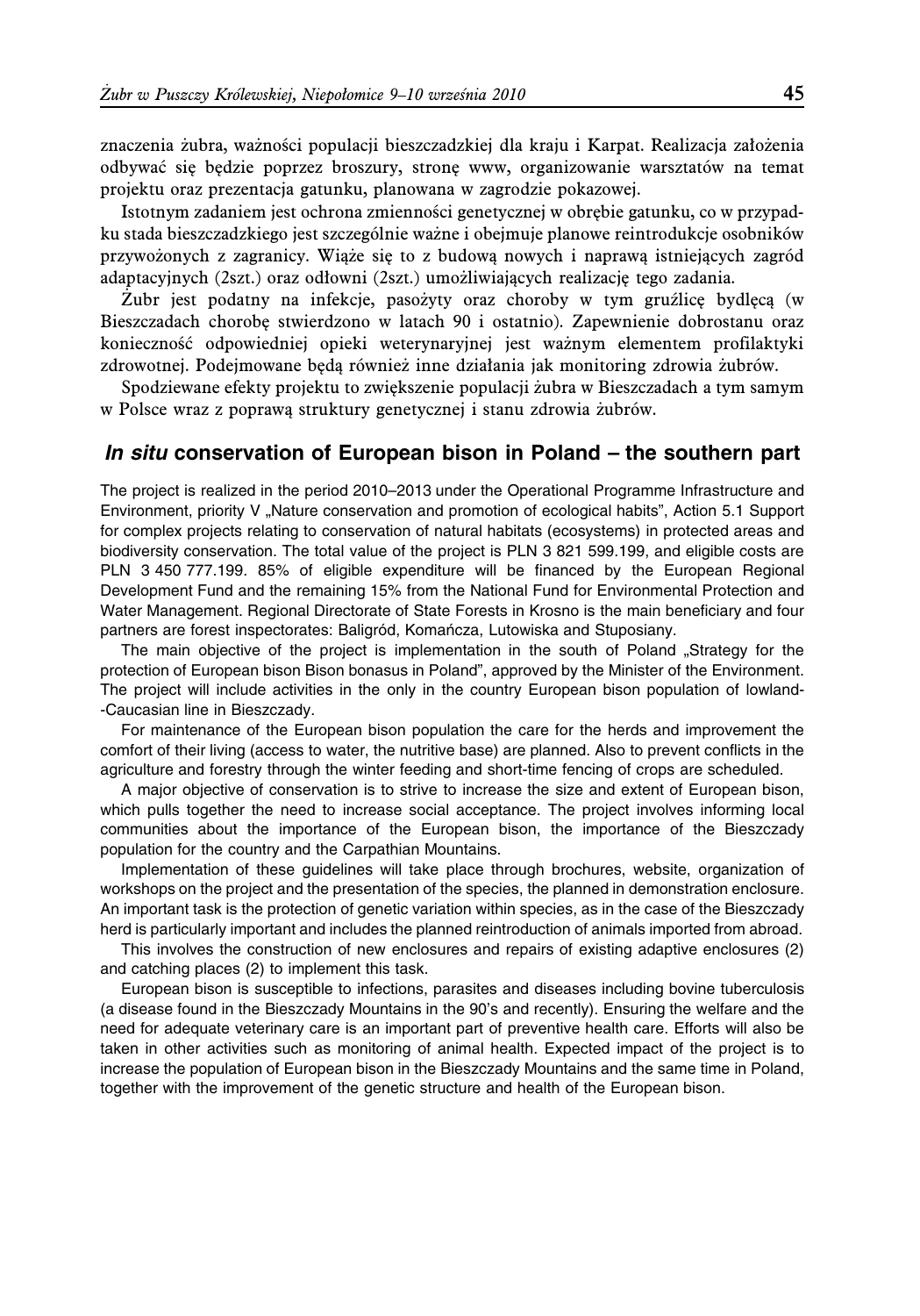# **Ochrona ex situ żubra Bison bonasus w Polsce**

### Agnieszka Suchecka

Projekt będzie realizowany w latach 2010–2013 w ramach Programu Operacyjnego Infrastruktura i Środowisko, Priorytetu V "Ochrona przyrody i kształtowanie postaw ekologicznych", działanie 5.1 "Wspieranie kompleksowych projektów z zakresu ochrony siedlisk przyrodniczych (ekosystemów) na obszarach chronionych oraz zachowanie różnorodności gatunkowej".

Całkowita wartość Projektu wynosi 7 910 853,40 PLN, w tym koszty kwalifikowane to 7 382 024,40 PLN. Finansowanie Projektu w 85% pochodzi z Europejskiego Funduszu Rozwoju Regionalnego, a 15% z Narodowego Funduszu Ochrony Środowiska i Gospodarki Wodnej. Głównym Beneficjentem jest Szkoła Główna Gospodarstwa Wiejskiego w Warszawie, Partnerzy to Nadleśnictwo Niepołomice, Nadleśnictwo Kobiór, Ośrodek Kultury Leśnej w Gołuchowie oraz Stowarzyszenie Miłośników Żubrów.

Celem głównym projektu jest wdrożenie zatwierdzonej przez Ministra Środowiska "Strategii ochrony żubra Bison bonasus w Polsce". Projekt będzie obejmował działania ex situ, ale będzie mocno powiązany z trzema projektami obejmującymi ochronę gatunku in situ we wszystkich regionach jego występowania. Jednym z ważniejszych działań jest dążenie do zwiększenia liczebności populacji żubra w niewoli, pod warunkiem zapewnienia komfortu zwierzętom. Planowane jest więc utworzenie nowego stada oraz prowadzenie opieki nad istniejącymi stadami i poprawa warunków ich bytowania poprzez takie działania jak: tworzenie wodopojów, nasadzanie atrakcyjnej roślinności drzewiastej w zagrodach hodowlanych, monitoring stanu zdrowia.

Ważnym zadaniem jest również ochrona zmienności genetycznej w obrębie gatunku, dla której stada utrzymywane w niewoli stanowią rezerwę genetyczną. W projekcie przeprowadzane będą analizy rodowodowe i monitoring genetyczny służące opracowywaniu bieżących planów wymiany / reintrodukcji / wzbogacania stad poprzez przewóz właściwych zwierząt. Właściwe prowadzenie populacji ex situ umożliwi optymalizację ochrony zmienności genetycznej i wykorzystanie osobników do reintrodukcji i wzbogacania innych stad. Pozwoli też uniknąć kojarzeń krewniaczych i związanych z nimi konsekwencji-negatywnego wpływu inbredu na przeżywalność i zdolności adaptacyjne żubrów. Dla potrzeb monitoringu genetycznego od zwierząt będą pobierane próby biologiczne-włosy lub tkanki pobrane przy pomocy specjalnych igieł do biopsji (dartów). W projekcie zostanie utworzony Bank Genów Żubra, w którym miedzy innymi będzie kolekcjonowane i kriokonserwowane nasienie samców. Podjęte w projekcie działania wpłyną pozytywnie na dobrostan żubra, jakość środowiska rezerwatów i zagród w których żyją zwierzęta.

### *Ex situ* **conservation of European bison** *Bison bonasus* **in Poland**

The project will be implemented in the years 2010 – 2013 under the Operational Program Infrastructure and Environment, Priority V "Nature conservation and promotion of ecological habits, working 5.1" Supporting complex projects relating to conservation of natural habitats (ecosystems) in protected areas and biodiversity conservation. "

The total value of the project amounts to PLN 7 910 853.40, including the eligible costs: PLN 7 382 024.40. 85% of Project Financing is covered by the European Regional Development Fund and 15% by the National Fund for Environmental Protection and Water Management. The main beneficiary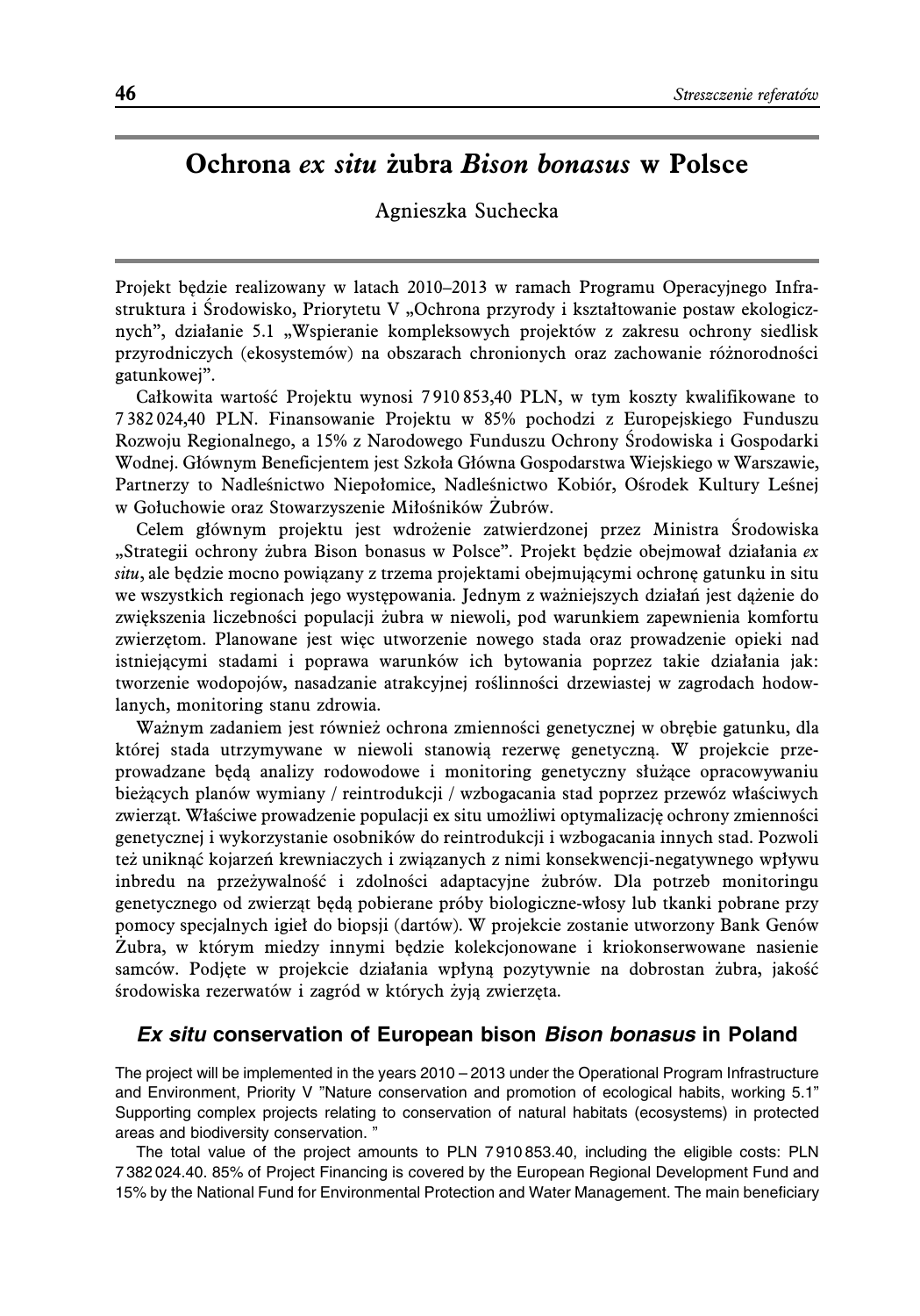is the Warsaw Agricultural University in Warsaw, partners are: the Forestry Inspectorates Niepołomice, and Kobiór. Center of The Forest Culture an European Bison Friends Society.

The main aim of the project is to implement approved by the Minister of the Environment Strategy for the protection of European bison *Bison bonasus* in Poland". The project will include *ex-situ* conservation activities, but it will be closely linked to the three projects involving *in-situ* conservation of the species in all regions of its occurrence. One of the most important action is striving to increase the population of European bison in captivity, under condition of providing comfort to animals. It is therefore planned to create a new herd and keeping care of existing ones and to improve their living conditions through activities such as creation of water holes, planting trees attractive in breeding enclosures, monitoring of health status.

An important task is the protection of genetic variability within species, for which the herds are kept in captivity in a genetic reserve. As a part of the project pedigree analysis and genetic monitoring will be carried out for the development of current plans for replacement / reintroduction / enrichment of the herds through the transport of animals. Appropriate maintaining of the ex-situ population will allow optimization of genetic variation conservation and the use of animals for reintroductions and enrichment of other herds. It will also avoid close mating and consequences associated with them – negative impact of inbreeding on survival and adaptability of European bison. For the purposes of genetic monitoring of animals biological samples – hair or tissues using special biopsy needles (dart) will be collected. During the project European bison Gene Bank will be created, where among the others, crio-conserved male semen will be collected. Activities undertaken in the project will have positive effects on the welfare of bison, the quality of reserves and enclosures where animals live.

# **Kulturotwórcza rola żubra**

### Danuta Sztych

#### Wydział Nauk o Zwierzętach, SGGW w Warszawie

Żubr zapisując się w świadomości ludzi w postaci różnorodnych symboli wywarł ogromny wpływ na kulturę. Jako zwierze potężne i piękne, budził respekt już wśród pierwotnych społeczności, w których panował kult dominacji i siły. Ta fascynacja przekazana została w rycie, rysunku i malowidle naskalnym. Otoczona wielką tajemnicą postać żubra nieustannie przewija się w sztukach przedstawiających, zdobniczych, muzyce, literaturze, gdyż ponadczasowy jest wdzięk i majestat tego gatunku, będący źródłem inspiracji artystycznych. W zamkniętym kręgu kultury myśliwskiej żubr przetrwał w pieśniach, poezji oraz w staropolskich przysłowiach. Stał się zwierzęciem heraldycznym, którego wizerunki symbolizowały mądrość, godność, dostojeństwo. Żubr ciągle żyje w zbiorowej wyobraźni Polaków, a jego wizerunek towarzyszy nam w życiu codziennym na logach instytucji, fundacji, stowarzyszeń, etykiecie alkoholi, znaczkach pocztowych, monetach, upominkach, wyrobach pamiątkarskich, a nawet środkach masowego przekazu takich jak reklama telewizyjna. Współczesne wizerunki stanowią nawiązanie do symboliki żubra, na kształt której wpływ miały historia, tradycja, wierzenia.

### **Culture-forming role of bison**

The bison – present in human consciousness in a form of various symbols – has largely impacted our culture. This mighty and beautiful animal commanded respect already in primitive communities worshipping domination and strength. That fascination was passed down in rites, drawings and rock paintings. Shrouded in mystery, the motif of a bison constantly runs through representational and decorative arts, music and literature, as the animal's grace and majesty – which inspire artists – are timeless. Within the closed circle of hunting culture the bison is present in songs, poetry and Old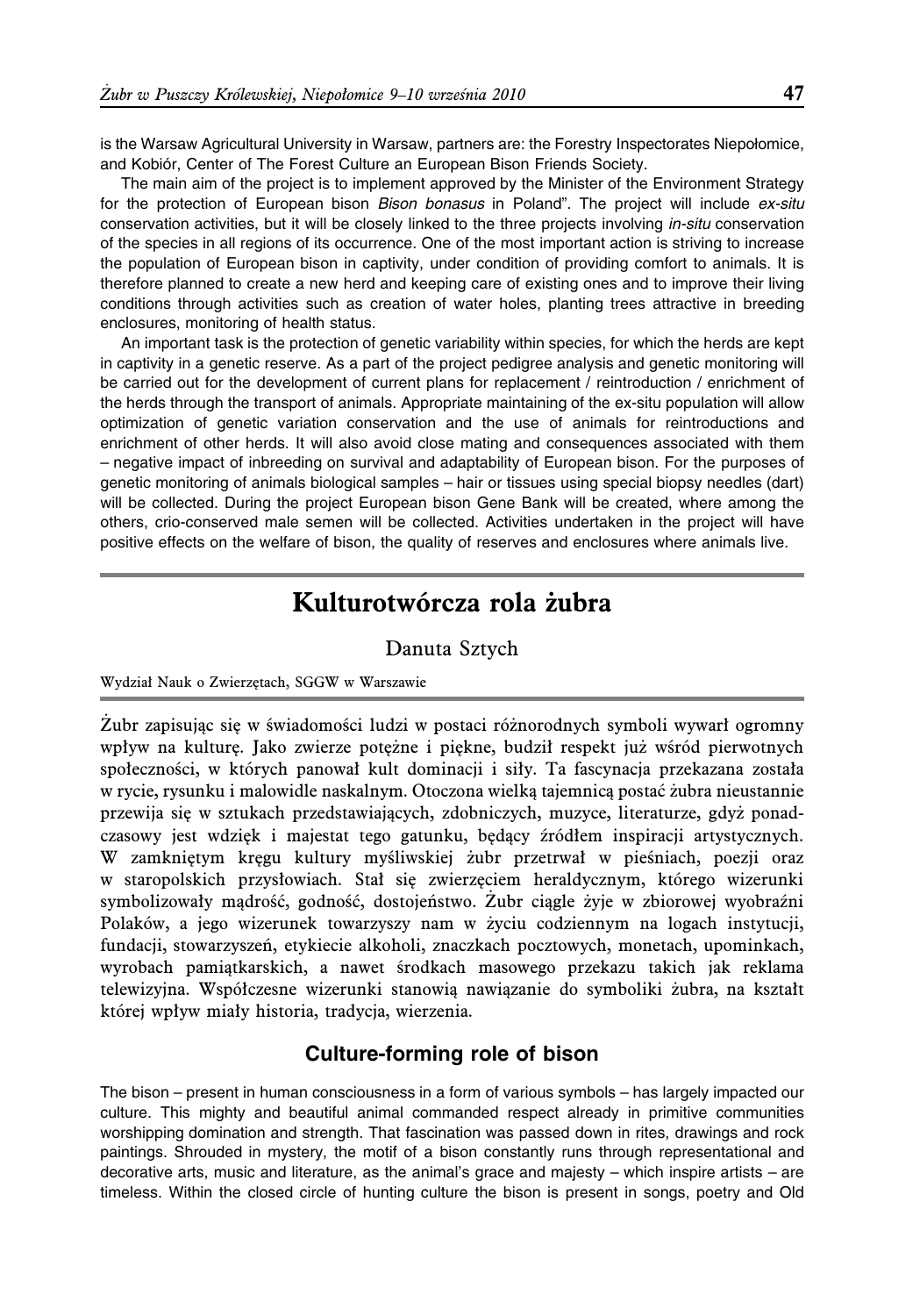Polish sayings. It became a heraldic animal symbolising wisdom, dignity and majesty. The bison is still vivid in common imagination of Poles and its image accompanies us in everyday life: as a logo of companies, institutions, foundations or associations, as an alcohol brand, on postage stamps and coins, in a form of gifts or souvenirs and even in mass media such as television advertising. Its contemporary representations draw on the symbolism of the bison shaped by history, tradition and beliefs.

**Key words:** bison, culture, art, literature, music

# **Immunolokalizacja receptorów estrogenowych w obszarze układu rozrodczego u samców żubra Bison bonasus**

Anna Tabęcka-Łonczyńska<sup>1</sup>, Michał Krzysiak<sup>2</sup>, Marek Koziorowski<sup>1</sup>

<sup>1</sup> Zakład Fizjologii i Rozrodu Zwierząt, Zamiejscowy Wydział Biotechnologii, Uniwersytet Rzeszowski, Rzeszów <sup>2</sup> Białowieski Park Narodowy, Białowieża

Hormony steroidowe wywierają efekt biologiczny na komórkę aktywując specyficzne receptory umiejscowione w błonie komórkowej, cytozolu lub jądrze. Estrogeny, które bardzo często uważane są za typowe żeńskie hormony w męskim układzie rozrodczym spełniają niezwykle istotna rolę. Biorą udział w dojrzewaniu płciowym samców, regulują spermatogenezę oraz resorpcję płynu kanalikowego w przewodach odprowadzających.

U szczura w komórkach sieci jądra wykazano istotnie wyższy poziom estrogenów niż w surowicy krwi obwodowej. Jednocześnie w naczyniach układu rozrodczego świniodzików wykazano istotnie wyższe poziomy estradiolu w porównaniu do jego stężenie we krwi obwodowej. Zaprezentowane wyniki wskazują, że struktury męskiego układu rozrodczego są tkanką docelową dla estrogenów. Wykazanie obecności receptorów estrogenowych w tkankach układu rozrodczego żubra pozwoli na jednoznaczne określenie jądra jako tkanki docelowej dla estrogenów. Dotychczas poznano dwa rodzaje receptorów estrogenowych ER alfa $(\alpha)$ i beta $(\beta)$  oraz wykazano istotne różnice w ich rozmieszczeniu w narządach u różnych gatunków zwierząt. Stwierdzono, że receptor ER  $\alpha$  odpowiada głównie za efekty endokrynne zaś ER  $\beta$  związany jest z efektami neuronalnymi.

Do badań użyto 5 dojrzałych płciowo samców żubra w wieku od 4 do 12 lat, których tkanki jądra, ogona najądrza oraz powrózka nasiennego pozyskano podczas eliminacji selekcyjnych w sezonie 2009/2010 roku (okres krótkiego dnia świetlnego). Wyizolowane fragmenty tkanek zostały utrwalone w 10% buforze formalinowym i poddane procedurze utrwalania i zatapiania w paraplaście. Bloczki parafinowe krojono mikrotomem na skrawki o grubości 6  $\mu$ m, które następnie naklejono na szkiełka podstawowe i po przeprowadzeniu przez ciąg nawadniający poddano procedurze barwienia immunohistochemicznego. Do wizualizacji obecności/aktywności receptorów estrogenowych ERR, ERS użyto zestawu Dako Real En Vision Detection System, Peroxidase/DAB+, Rabbit/Mause (Dako Cytomation, Glastrup, Denmark).

Na podstawie przeprowadzonych analiz stwierdzono obecność/aktywność receptorów estrogenowych ERS we wszystkich badanych tkankach układu rozrodczego samców żubra, u wszystkich badanych osobników.

Nie wykazano obecności receptorów estrogenowych ER $\alpha$  w obszarze naczyniowym powrózka nasiennego, ale stwierdzono ich obecność w komórkach tkanki jądrowej oraz obszaru ogona najądrza.

Obecność receptorów estrogenowych w analizowanych tkankach pozwala na stwierdzenie, że jądra, najądrza i tkanki powrózka nasiennego są narządem docelowym dla estrogenów.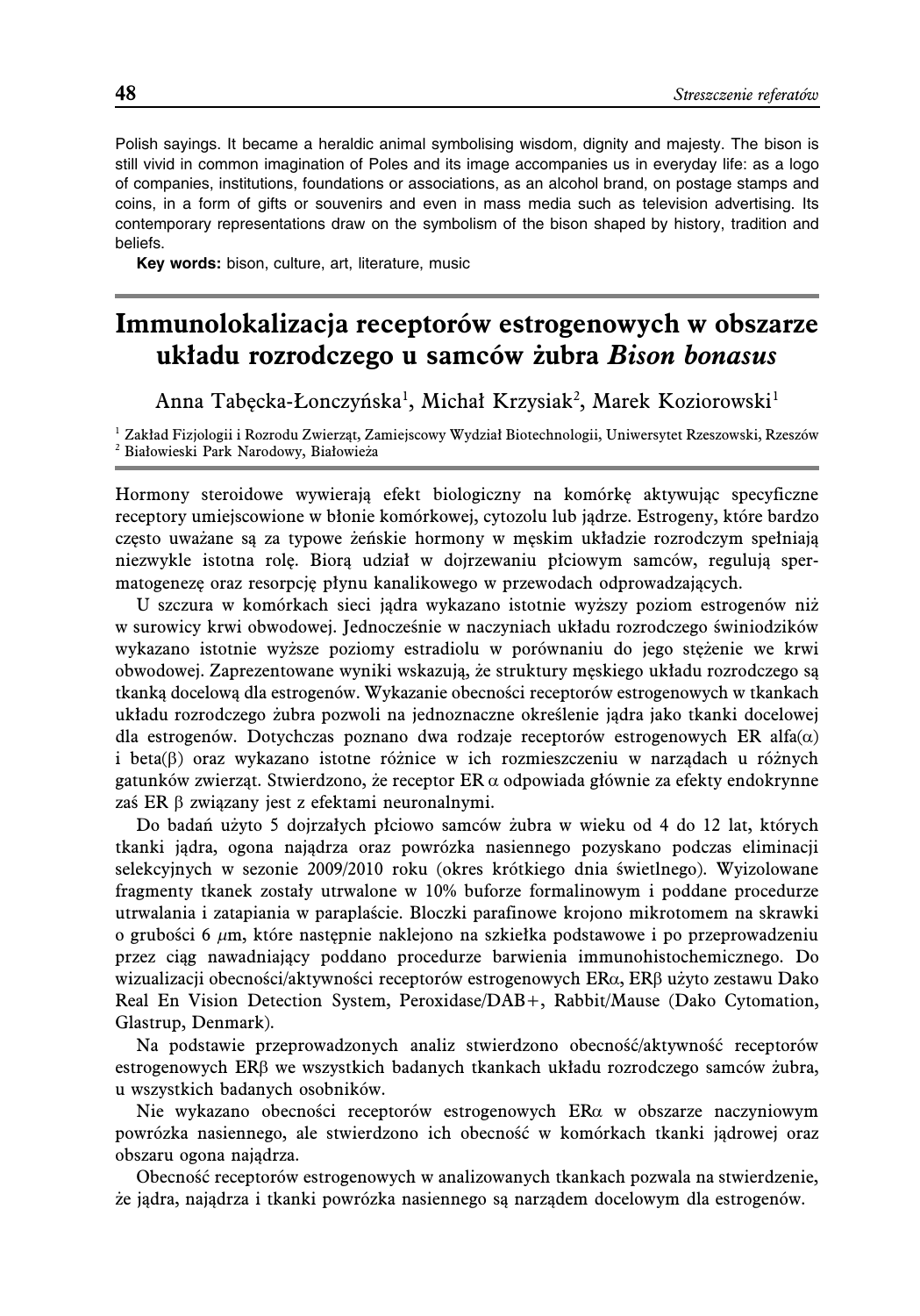### **Estrogen Receptors immunolocalization in the reproductive tract area of the European bison** *Bison bonasus*

The steroid hormones activate the cells through specific receptors placed into the membrane cell, cytoplasm or nucleus. Though, estrogens were perceived as typical female hormones, they play essential role in regulation of the male reproductive tract function.

They participate in the male sex maturation, spermatogenesis regulation and the fluid tubule resorption into the efferent tubules. Into the rete testis cells of rat the concentration of estrogens was significantly higher than in the plasma of blood in the total circulation. Simultaneously, there was also demonstrated that the estradiol concentration in the vessels of reproductive tract of mature males of crossbreed wild boars and pigs was significantly higher than in the systemic circulation. The present studies indicate that the structures of male reproductive system in the *Bison bonasus* are the target tissues for estrogens.

The aim of our research was immunohistological analysis of estrogen receptors localization. It will allow clearly to determine the testis as destined tissue for the estrogens. There are two types of estrogen receptors (ER) well known: alfa ( $\alpha$ ) and beta ( $\beta$ ). ER $\alpha$  is the main endocrine factor and the  $ER\beta$  is responsible for the neuronal effects.

5 adult European bison male, from 4 to 12 years old were the subject of our research. The testis, the tail of epididymis and the spermatic cord tissues were obtained from animals which were culled to reduce the size of the population through the selective elimination in the winter (during the short daylight season) of year 2009/2010 in the Bialowieza National Park.

Tissue sections were fixed in 4% paraformaldehyde for 24 h and embedded in Paralplast. Rehydrated and deparaffinized 6 mm sections were placed in a Dako Target Retrieval Solution, pH 9.0 and boiled in a microwave oven 3 x for 3 min. to retrieve antigens. Dual Endogenous Enzyme Block (Dako Cytomation, Glostrup, Denmark) was placed on every section to cover the specimens for 10 min. Monoclonal mouse anti-human  $ER\alpha$  and  $ER\beta$  antibodies diluted in Dako Antibody Diluent were spotted on each section and incubation was carried out at 4oC overnight. Labeled polymer-HRP (Horseradish peroxidase) was applied to cover the specimens, incubated 30 min., and then substrate – chromogen solution – was spotted for 10 min. for the development of color reactions. The slides were rinsed with TBS (Tris-buffered saline) at pH 7.6 after each step of the described procedure. Finally, the slides were orcein stained, dehydrated and mounted in DPX (Distrene–80, Plasticizer, Xylene, Buchs, Fluka). The Dako Cytomation En Vision Dual Link System – HRP (DAB+) was used.

In results we observed activity of estrogen receptors  $ER\beta$  in the all analyzed tissues of the European bison reproductive tract in all of the animals. We have not found the estrogen receptors  $E R\alpha$  presence in the vascular area of spermatic cord, but their activity was found in the testis cells and in the tail of the epididymis cells area.

Obtained results have shown that estrogen receptors presence in analyzed tissues allow to find the testis, the epididymis and the spermatic cord are the destined tissues for the estrogens.

# **Ochrona żubrów w województwie zachodniopomorskim**

### Magda Tracz, Maciej Tracz

Zachodniopomorskie Towarzystwo Przyrodnicze, tracz@hot.pl

Pierwsze wolne stado żubrów w województwie zachodniopomorski zostało utworzone w 1980 r., a drugie w 2008 r. Obecnie najważniejszym zadaniem jest modyfikacja dotychczasowych zachowań żubrów ze stada w Nadleśnictwie Mirosławiec, prowadząca do trwałego podziału ugrupowania i zwiększenia ich przestrzennego zasięgu.

Projekt "Ochrona żubrów in situ w województwie zachodniopomorskim" ma trwać do końca 2013 r., powstał jako kontynuacja poprzednio zrealizowanych przedsięwzięć i zakłada następujące cele operacyjne: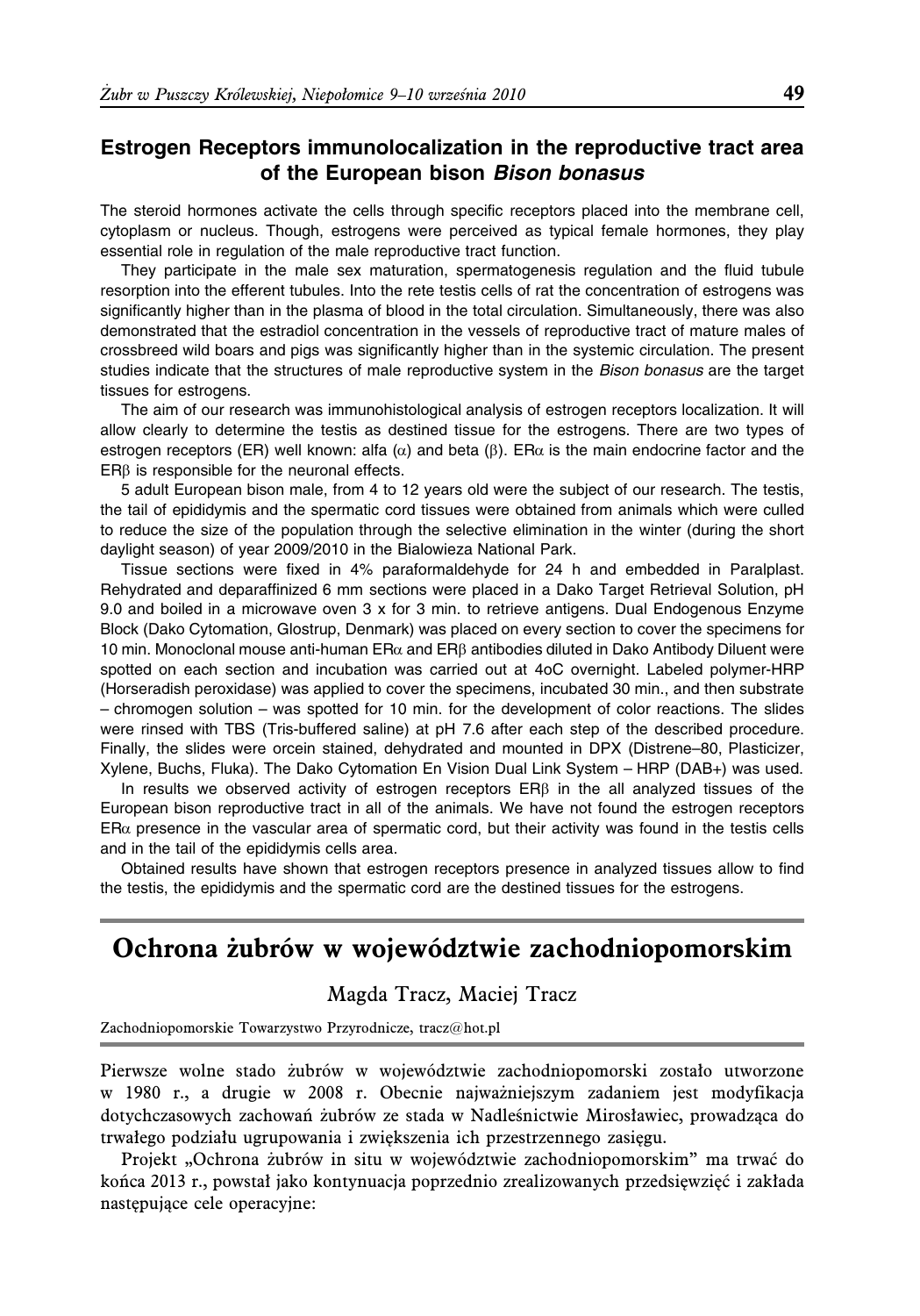1. Podniesienie liczebności populacji zachodniopomorskiej z równoczesnym zwiększeniem areału występowania gatunku,

2. Podniesienie różnorodności genetycznej populacji, w której występuje wysoki inbred

3. Utrzymanie właściwego stanu zdrowotnego populacji.

4. Podniesienie akceptacji społecznej dla wolnych żubrów, niezbędnej dla rozwoju populacji.

### **The conservation of European bison in Westpomeranian region**

The first free bison herd in the West Pomeranian Province was established in 1980. Since 2008, there is the second free herd of bison in West Pomerania. Currently, the most important challenge is to modify the existing behavior of the bison herd in Mirosławiec Forest District and leading to permanent division of the herd and increase their range.

The project " In situ protection of European bison in the Western Pomerania province" is expected to last until the end of 2013, was created as a continuation of previously completed projects, and it assumes the following operational objectives:

1. Increasing the size of the West Pomeranian bison population with synchronous increasing of its range.

2. Increasing genetic diversity of the population in which there is a high inbred.

3. Maintaining the health status of the population.

4. Increasing public acceptance for a free bison, which is necessary for the development of their population.

# **Behavior of the bison and helminthoses**

#### Natalia Treboganova

European Bison Breeding Centre of the Prioksko-Terrasnyjj State Natural Biosphere Reserve, Russia

The purpose of this paper is to present some relation between European bison behavior and possibility of parasite infection based on observation done in the European Bison Breeding Centre of the Prioksko-Terrasnyjj State Natural Biosphere Reserve. The knowledge of animals habits and daily schedule is very important for applying proper anti-parasitic program. In captive condition also is necessary to estimate the epizootic situation of parasitic illnesses, a prediction of the tendency in time and work out the modern system of prevention.

#### **Zachowania z˙ubro´ w i helmitozy**

Celem tej pracy jest przedstawienie pewnej relacji pomiędzy zachowaniami żubra oraz możliwością infekcji pasożytniczej oparte o obserwacje prowadzone w Ośrodku Hodowli Prioksko-Terrasnyj Centralnego Krajowego Rezerwatu Biosfery. Wiedza na temat zwyczajów zwierząt, ich dziennego rozkładu zajęć, najczęściej odwiedzanych miejsc jest bardzo ważna do zastosowania właściwych metod profilaktyki przeciw pasożytniczej. W warunkach utrzymania dzikich zwierząt w niewoli jest również konieczne oszacowanie sytuacji epizootycznej względem parazytoz aby z wystarczającym wyprzedzeniem czasowym zastosowac´ odpowiednie działania profilaktyczne. W pracy przedstawiono najczęściej spotykane pasożyty oraz program ochrony zdrowia zwierząt stosowany w rezerwacie.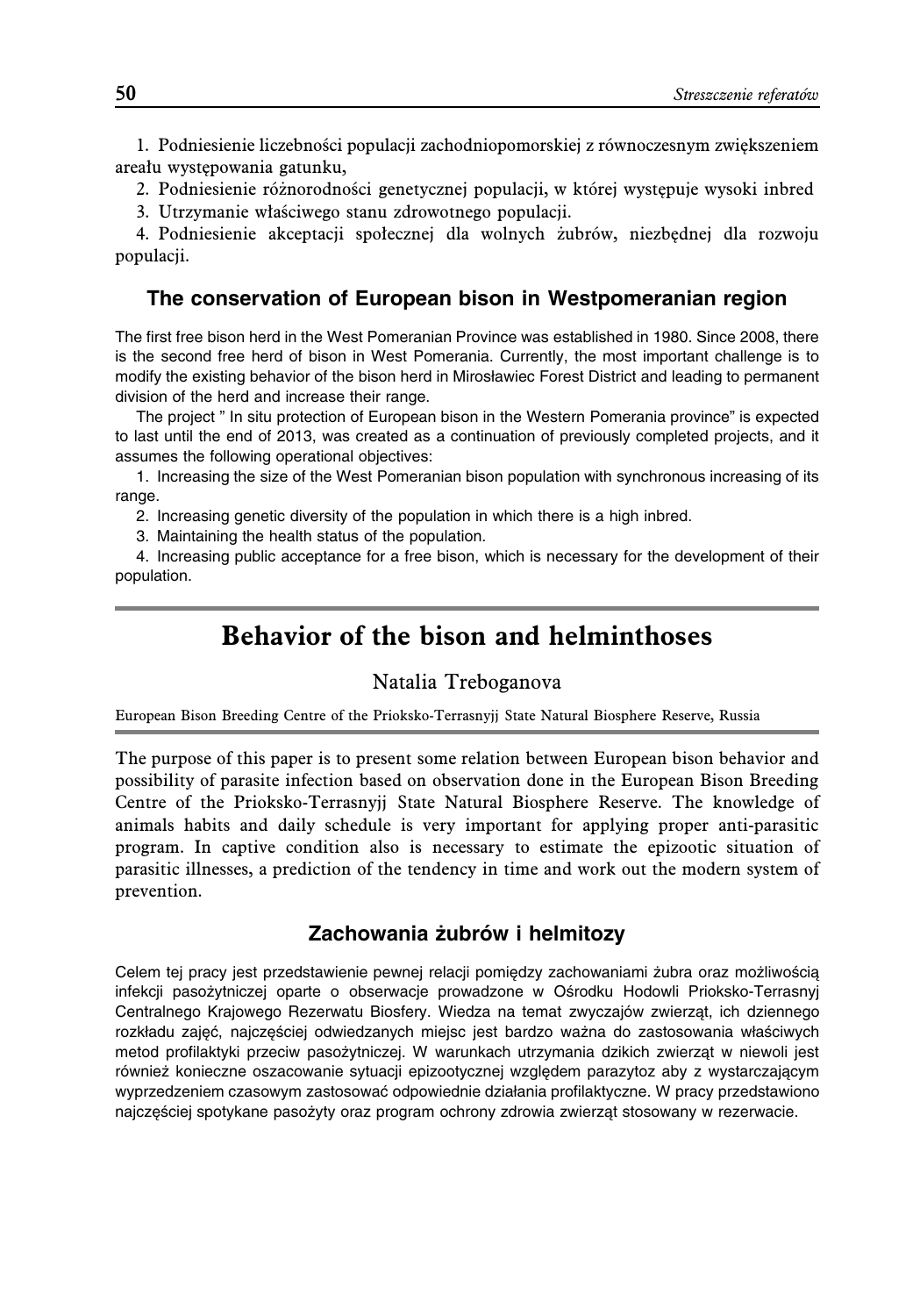# **Natural densities of Large Herbivores**

Joep van de Vlasakker

Flaxfield Nature, Merselo.

Flaxfield Nature is a consultancy based in the Netherlands, working in Eurasia for several clients (NGO's & GO's) mainly on topics related to nature restoration projects, restoring ecological processes, large mammal conservation, management of protected areas, re- -introduction and local people involvement.

When developing management plans for protected areas a reference, in time, is often used to set management targets, very often, e.g. management of Natura 2000 sites, expressed in habitat goals. To maintain these habitats an active human management is generally needed, the so-called "species oriented management". This management is often based on traditional farming practises to protect species associated with open or semi-open habitats. As our knowledge of natural processes has increased over the years "process-oriented management" is being practised in some larger reserves. In this type of management the manager restores the natural processes (e.g. re-naturalisation of rivers and streams, flooding, beaver activities, forest fires, active raised bogs etc), typical of the area and does not set fixed management targets as dynamics of the natural system is seen as very important for sustainable biodiversity conservation. Habitats goals are therefore not set in time or space but in a larger scheme within the system. Grazing by the region's natural community of large herbivores is for most terrestrial natural ecosystems one of the leading ecological processes. Very low densities of large herbivores will have no or little impact on the habitat, while high densities of large herbivores do have an impact on the habitat.

Some authors mention 5–7 animals per 1.000 hectares as optimal density and advocate active management if densities reach higher numbers. This means around 1 bison per 150 ha. The impact of this one animal on 150 ha. and it's contribution to biodiversity is questionable.

Large herbivores do facilitate for one another. Therefore the impact on the natural ecosystem is different if one or more of the natural large herbivores is missing. The impact on the vegetation is also different if the large herbivore population is preyed upon by large carnivores or not.

What is the natural community of large herbivores in Europa? What is the natural density of large herbivores? When do large herbivores, like the bison have a positive effect on biodiversity and the natural ecosystem? What is the role of the bison in "process-oriented management?

The author will discuss at the above questions from an ecological, nature management point of view and will try to find a reference in the past.

### **Naturalne zagęszczenie Dużych Roslinożerców**

Flaxfield Nature jest firma konsultującą w Holandii, pracującą w Eurazji dla kilku klientów (organizacje pozarządowe I rządowe) głownie w zakresie odtwarzania naturalnych siedlisk, odtwarzania procesów ekologicznych, ochronie dużych ssaków, zarządzania terenami chronionymi, reintrodukcją i zaangażowania lokalnej ludności.

Podczas tworzenia planu zarządzania dla obszaru chronionego potrzebne są jakieś punkty odniesienia w celach ochrony siedlisk. Utrzymanie siedlisk wymaga zaangażowania sił i środków i generalnie potrzebny jest tzw. "ukierunkowane na gatunki zarządzanie". Często ten sposób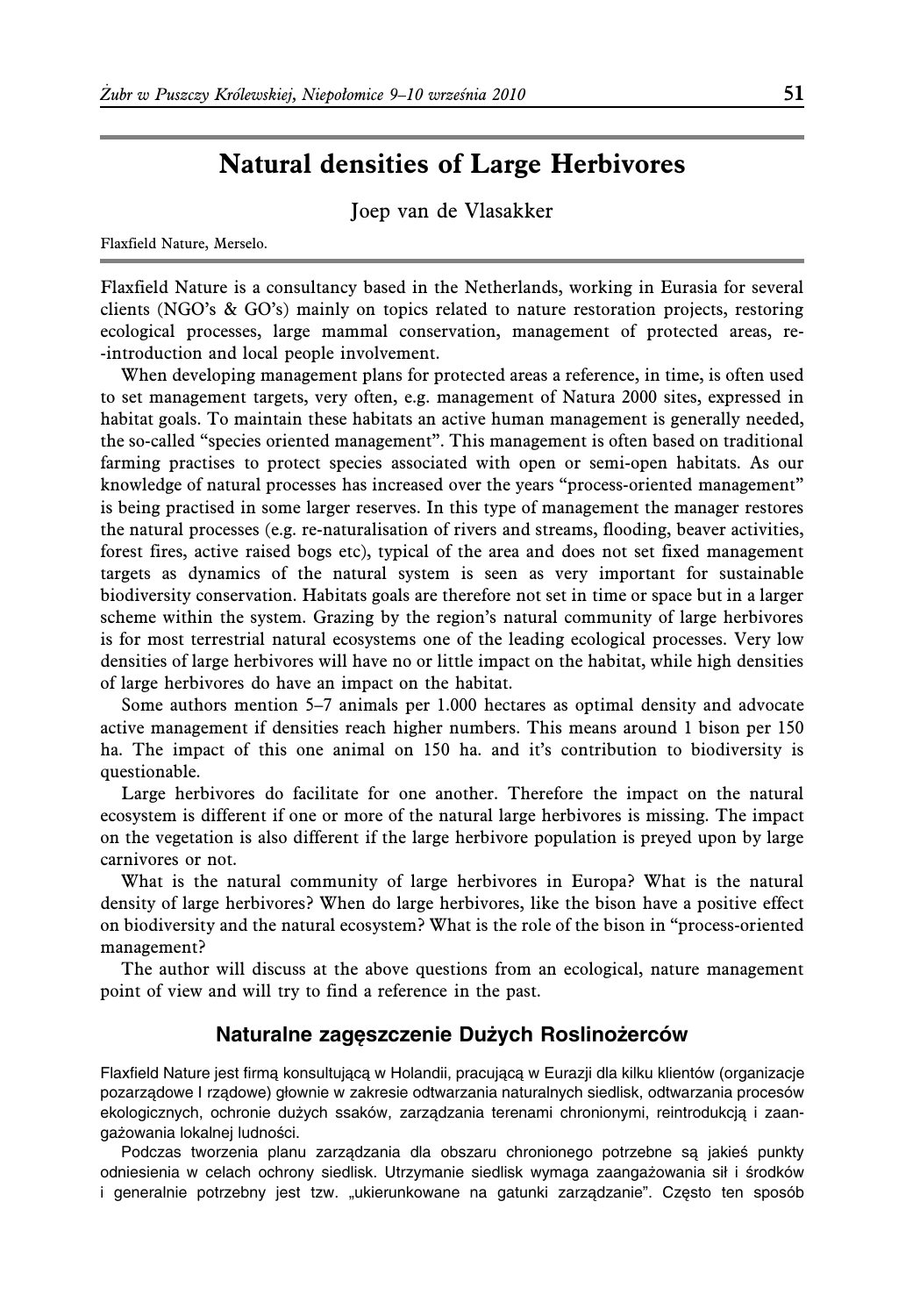zarządzania wywodzi się z tradycyjnego rolnictwa ochrony gatunków w otwartym lub pół-otwartym środowisku. W czasie nabywania wiedzy o otaczającym nas środowisku zarządzanie ukierunkowane na ochrone procesów jest wdrażane w dużych rezerwatach. W tym systemie odtwarza sie naturalne procesy (np. rzekę czy strumień, zalewanie, aktywność bobrów, pożary w lesie, aktywne tworzenie bagien) typowe dla danego obszaru i nie ustala sie sztywno celu ochrony tylko uwzglednia sie dynamikę zmian w konsekwencji naturalnych procesów tak ważnych dla zrównoważonej ochrony bioróżnorodności.

Cele środowiskowe nie są ustalane w miejscu i czasie ale w większej skali w systemie. Wypas stosowany przez lokalną ludność z wykorzystanie dużych roślinożerców jest dla lądowych ekosystemów jednym z wiodących ekologicznych procesów. Niskie zagęszczenia roślinożerców ma mały wpływ na środowisko podczas gry duże zageszczenia dużych roślinożerców ma wpływ na środowisko.

Niektórzy autorzy wymieniają 5–7 zwierząt na 1000 ha jako optymalne zagęszczenie a popierają aktywne utrzymanie jeśli zagęszczenie wzrośnie. To oznacza około 1 żubra na 150 ha. Wpływ tego jednego zwierzęcia na 150 ha I jego udział w różnorodności biologicznej jest watpliwy.

Duzi roślinożercy nie istnieją same dla siebie. Dlatego wpływ na naturalne ekosystemy jest różny jeśli brakuje jednego lub więcej roślinożercy. Wpływ na wegetację jest również różny jeśli w roślinożercy są zagrożeni przez drapieżniki lub nie.

Jaki jest skład dużych roślinożerców Europy? Jakie jest naturalne zagęszczenie dużych roślinożerców? Kiedy Duzy roślinożerca, jak żubr, ma pozytywny wpływ na bioróżnorodność i naturalne ekosystemy? Jaka jest rola żubra w systemie zarządzania ukierunkowanym na ochronę procesów?

Na te i inne pytania odpowie autor podczas prezentacji.